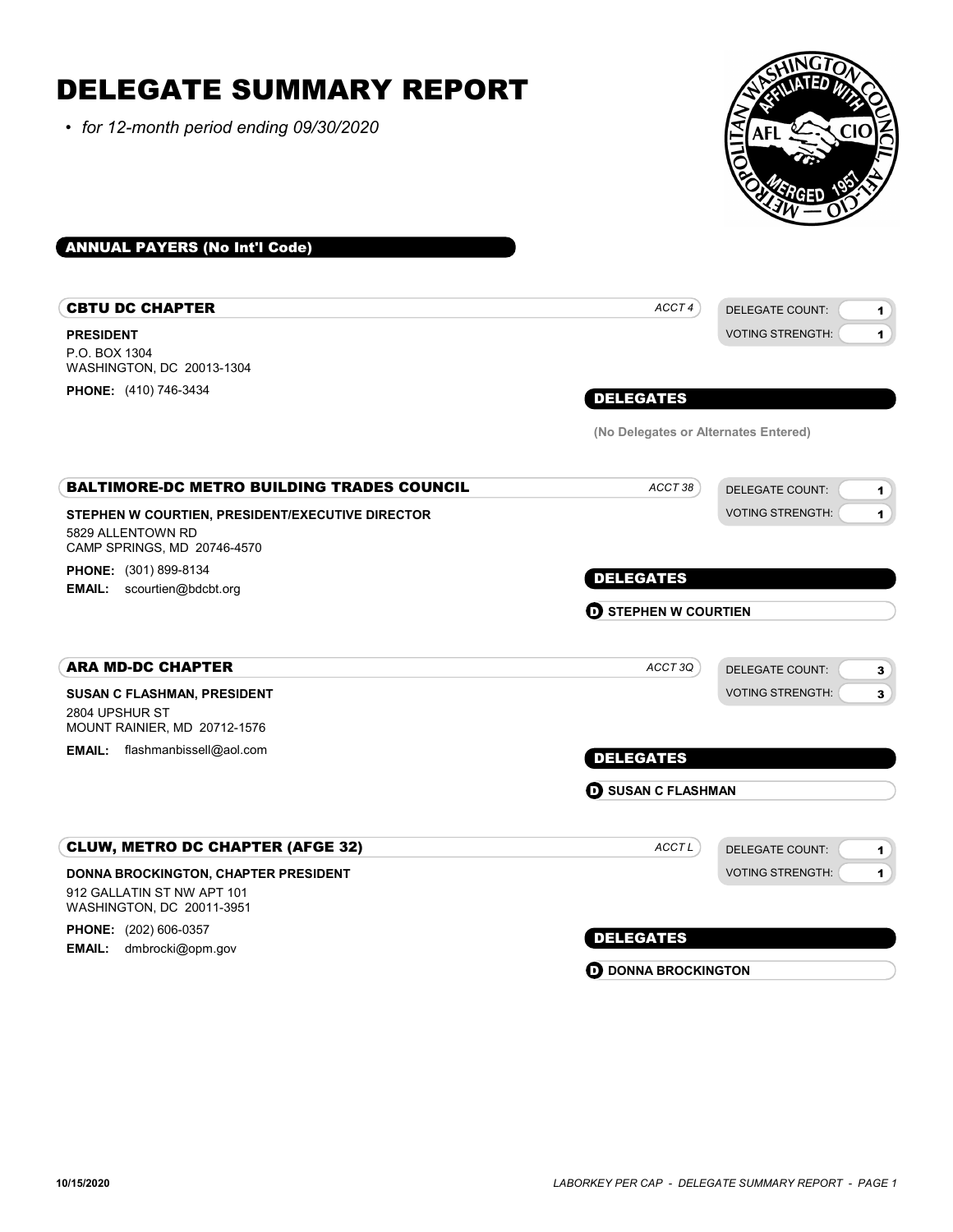| <b>APALA-DC</b>                                                                             | ACCT 3F                              | <b>DELEGATE COUNT:</b><br>0                     |
|---------------------------------------------------------------------------------------------|--------------------------------------|-------------------------------------------------|
| <b>KATRINA DIZON, PRESIDENT</b><br>815 16TH ST NW<br>WASHINGTON, DC 20006-4101              |                                      | <b>VOTING STRENGTH:</b><br>$\mathbf 0$          |
| <b>PHONE:</b> (202) 639-6237<br>katrina.dizon@gmail.com<br><b>EMAIL:</b>                    | <b>DELEGATES</b>                     |                                                 |
|                                                                                             | (No Delegates or Alternates Entered) |                                                 |
| <b>DC-BALTIMORE PRIDE AT WORK</b>                                                           | ACCT 4F                              | <b>DELEGATE COUNT:</b><br>0                     |
| <b>ASHER HUEY, CHAIR</b><br>555 NEW JERSEY AVE NW<br>WASHINGTON, DC 20001-2029              |                                      | <b>VOTING STRENGTH:</b><br>0                    |
| asherhuey@gmail.com<br><b>EMAIL:</b>                                                        | <b>DELEGATES</b>                     |                                                 |
|                                                                                             | (No Delegates or Alternates Entered) |                                                 |
| LABOR COUNCIL FOR LATIN AMERICAN ADVANCEMENT (LCLAA)                                        | ACCT 67                              | <b>DELEGATE COUNT:</b><br>0                     |
| <b>KARLA PINEDA, OPERATIONS MANAGER</b><br>815 16TH ST NW FL 3<br>WASHINGTON, DC 20006-4101 |                                      | <b>VOTING STRENGTH:</b><br>0                    |
| PHONE: (202) 508-6919<br>kpineda@Iclaa.org<br><b>EMAIL:</b>                                 | <b>DELEGATES</b>                     |                                                 |
|                                                                                             | (No Delegates or Alternates Entered) |                                                 |
| <b>CLUW CHESAPEAKE BAY CHAPTER</b>                                                          | ACCT 6N                              | <b>DELEGATE COUNT:</b><br>1                     |
| <b>BRENDA SAVOY</b><br><b>PO BOX 242</b><br>CHELTENHAM, MD 20623-0242                       |                                      | <b>VOTING STRENGTH:</b><br>$\blacktriangleleft$ |
| <b>EMAIL:</b><br>1949phoenix@gmail.com                                                      | <b>DELEGATES</b>                     |                                                 |
|                                                                                             | $\mathbf \Theta$ BRENDA SAVOY        |                                                 |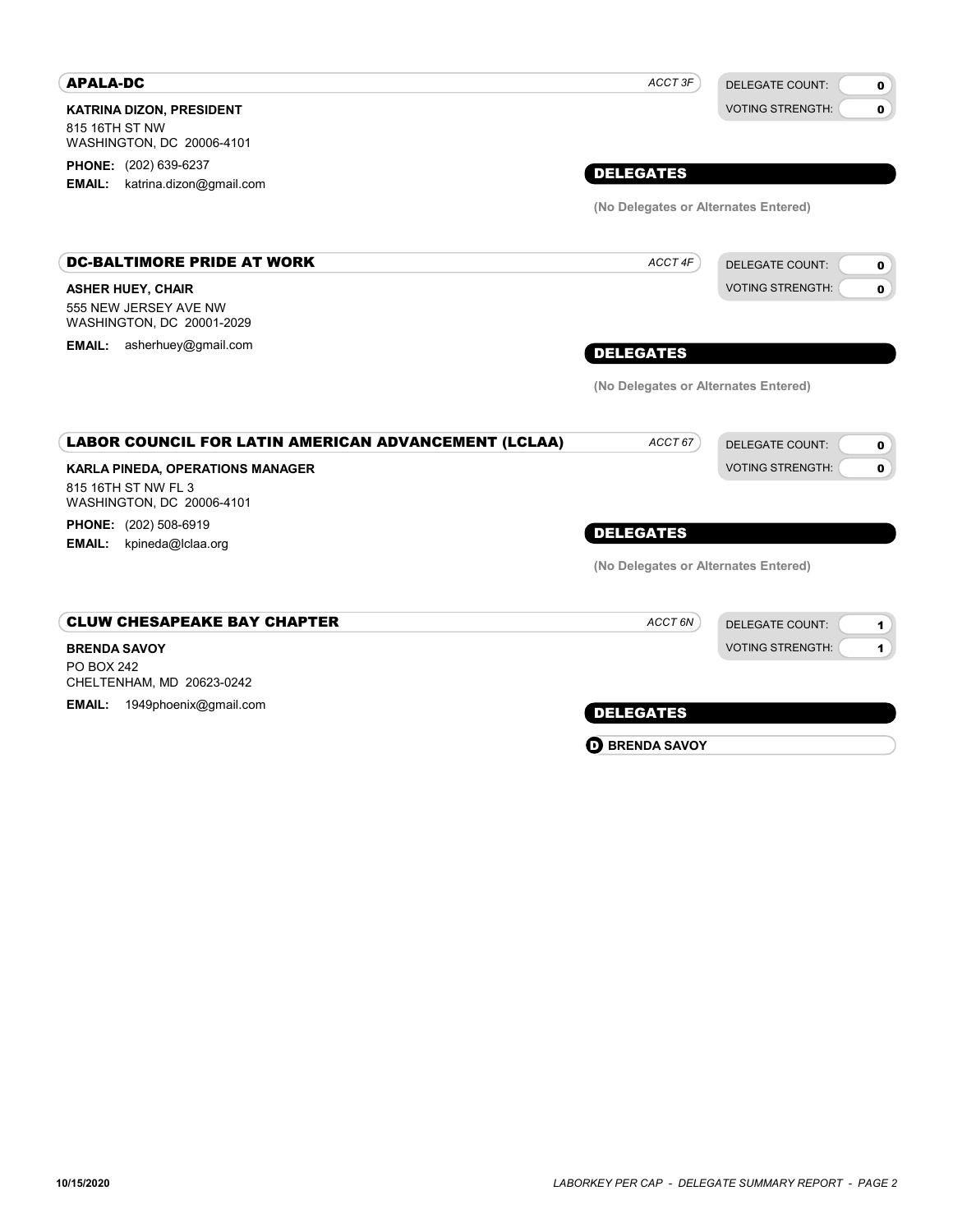| <b>AFGE 12</b>                                                                                          | ACCT 7Q                              | DELEGATE COUNT:<br>4               |
|---------------------------------------------------------------------------------------------------------|--------------------------------------|------------------------------------|
| RHONDA D. GAMBLE, MA, MHRM, PRESIDENT<br>200 CONSTITUTION AVE NW RM N-1503<br>WASHINGTON, DC 20210-0001 |                                      | <b>VOTING STRENGTH:</b><br>329     |
| PHONE: (202) 693-6430                                                                                   | <b>DELEGATES</b>                     |                                    |
| Gamble.LaRhonda@dol.gov<br>EMAIL:                                                                       | <b>D</b> PHILLIP BOARD               |                                    |
|                                                                                                         | <b>D</b> LARHONDA D. GAMBLE          |                                    |
|                                                                                                         | <b>D</b> STEPHANIE GRAF              |                                    |
|                                                                                                         | <b>OD</b> DAVID HERSHFIELD           |                                    |
|                                                                                                         | <b>D</b> DAVID H RICHARDSON          |                                    |
|                                                                                                         | TOO MANY DELEGATES ASSIGNED          |                                    |
|                                                                                                         |                                      |                                    |
| <b>AFGE 17</b>                                                                                          | ACCT 5E                              | <b>DELEGATE COUNT:</b><br>5        |
| DOUGLAS MASSEY, PRESIDENT                                                                               |                                      | <b>VOTING STRENGTH:</b><br>848     |
| 810 VERMONT AVE NW RM B-30<br>WASHINGTON, DC 20420-0001                                                 |                                      |                                    |
| PHONE: (202) 461-5457                                                                                   |                                      |                                    |
| douglas.massey@hotmail.com<br><b>EMAIL:</b>                                                             | <b>DELEGATES</b>                     |                                    |
|                                                                                                         | <b>OD</b> DOUGLAS MASSEY             |                                    |
| <b>AFGE 32</b>                                                                                          | ACCT <sub>56</sub>                   |                                    |
|                                                                                                         |                                      | <b>DELEGATE COUNT:</b><br>3        |
| MARLO BRYANT-CUNNINGHAM, PRESIDENT<br>894 LOWE RD<br>MIDDLE RIVER, MD 21220                             |                                      | <b>VOTING STRENGTH:</b><br>218     |
| EMAIL:<br>marlo.bryantcunningham@gmail.com                                                              | <b>DELEGATES</b>                     |                                    |
|                                                                                                         | <b>DERIC BRYANT</b>                  |                                    |
|                                                                                                         | <b>O MARLO BRYANT-CUNNINGHAM</b>     |                                    |
|                                                                                                         | $\boldsymbol{\Theta}$ LORETTA REEVES |                                    |
| AFGE 65                                                                                                 | ACCT 4Q                              | DELEGATE COUNT:                    |
| DAVID SCHLEIN, PRESIDENT                                                                                |                                      | 1<br><b>VOTING STRENGTH:</b><br>39 |
| 402 G ST SE<br>WASHINGTON, DC 20770-2618                                                                |                                      |                                    |
| davidschlein@gmail.com<br><b>EMAIL:</b>                                                                 |                                      |                                    |

**O** ROSCOE RIDLEY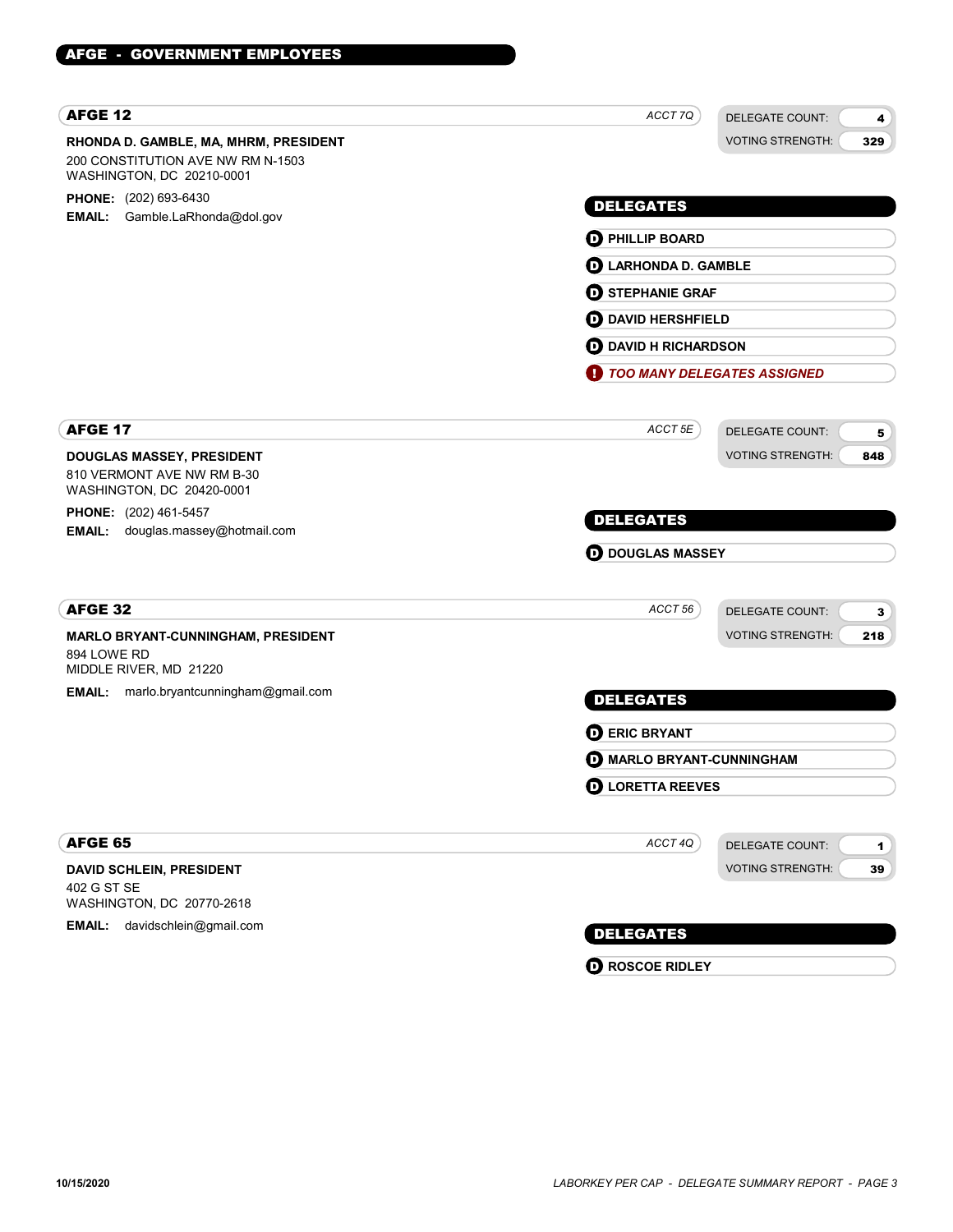| <b>AFGE 383</b>                                                                          | ACCT 5G<br><b>DELEGATE COUNT:</b><br>3            |  |  |
|------------------------------------------------------------------------------------------|---------------------------------------------------|--|--|
| <b>BETH MCBRIDE, PRESIDENT</b>                                                           | <b>VOTING STRENGTH:</b><br>300                    |  |  |
| PO BOX 77933<br>WASHINGTON, DC 20013-8933                                                |                                                   |  |  |
| PHONE: (202) 442-9315                                                                    | <b>DELEGATES</b>                                  |  |  |
| <b>EMAIL:</b><br>bj2375@gmail.com                                                        |                                                   |  |  |
|                                                                                          | <b>D BETH MCBRIDE</b>                             |  |  |
|                                                                                          | <b>O KENNETH PITTS</b>                            |  |  |
|                                                                                          | <b>D</b> ANIKA WALKER                             |  |  |
| <b>AFGE 476</b>                                                                          | ACCT 6H<br><b>DELEGATE COUNT:</b><br>5            |  |  |
| ASHAKI ROBINSON-JOHNS, PRESIDENT                                                         | <b>VOTING STRENGTH:</b><br>401                    |  |  |
| 4151 7TH ST SW ROOM 3240<br>WASHINGTON, DC 20410-0001                                    |                                                   |  |  |
| PHONE: (202) 402-7545<br><b>EMAIL:</b><br>ashaki.robinson-johns@hud.gov                  | <b>DELEGATES</b>                                  |  |  |
|                                                                                          | <b>D</b> MONIQUE S BIGGS                          |  |  |
|                                                                                          | <b>O CYNTHIA CARTER</b>                           |  |  |
|                                                                                          | <b>O CHRISTOPHER MCLENNON</b>                     |  |  |
|                                                                                          | <b>D</b> ASHAKI ROBINSON-JOHNS                    |  |  |
|                                                                                          | <b>O RODNEY ROSE</b>                              |  |  |
| <b>AFGE 631</b>                                                                          | ACCT 5S<br><b>DELEGATE COUNT:</b><br>3            |  |  |
| <b>BARBARA J. MILTON, PRESIDENT</b>                                                      | <b>VOTING STRENGTH:</b><br>220                    |  |  |
| PO BOX 54585, 620 54TH ST NE<br>WASHINGTON, DC 20032-9185                                |                                                   |  |  |
| PHONE: (202) 787-2405                                                                    | <b>DELEGATES</b>                                  |  |  |
| bjm1277@aol.com<br><b>EMAIL:</b>                                                         |                                                   |  |  |
|                                                                                          | <b>D</b> BARBARA MILTON                           |  |  |
| <b>AFGE 1000</b>                                                                         | $ACCTE$<br><b>DELEGATE COUNT:</b><br>$\mathbf{2}$ |  |  |
| LISA BLACKWELL, PRESIDENT<br>4058 MINNESOTA AVE NE STE 2500<br>WASHINGTON, DC 20019-3540 | <b>VOTING STRENGTH:</b><br>144                    |  |  |
| PHONE: (202) 698-5042                                                                    | <b>DELEGATES</b>                                  |  |  |
| afgel1000@yahoo.com<br>EMAIL:                                                            | <b>D</b> LISA BLACKWELL                           |  |  |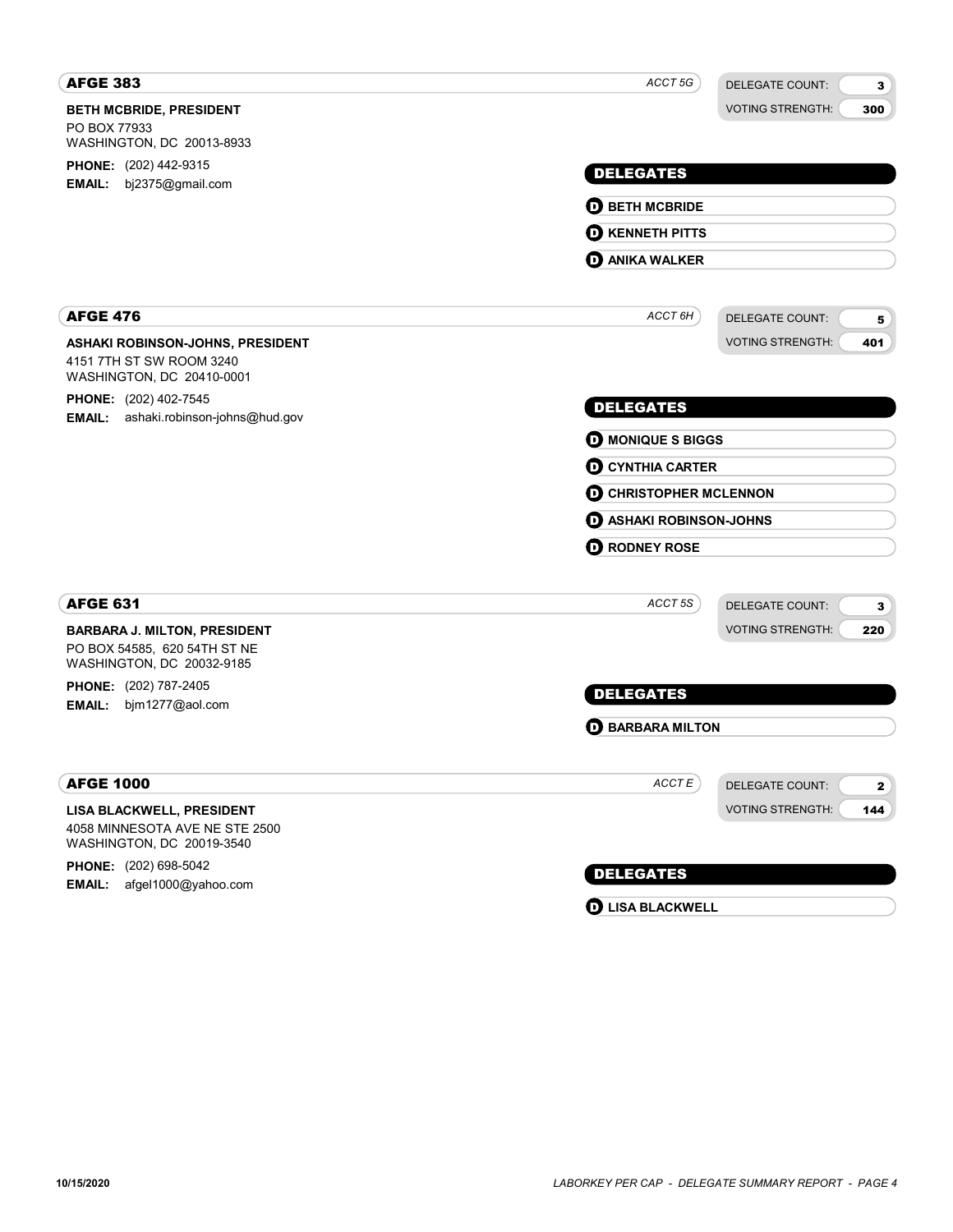| <b>AFGE 1410</b>                                                                    | ACCT 6R<br><b>DELEGATE COUNT:</b><br>5            |
|-------------------------------------------------------------------------------------|---------------------------------------------------|
| <b>FELICIA SHARP, PRESIDENT</b>                                                     | <b>VOTING STRENGTH:</b><br>688                    |
| 9300 DEWITT LOOP<br>FORT BELVOIR, VA 22060-5285                                     |                                                   |
| <b>PHONE:</b> (571) 231-0234                                                        |                                                   |
| <b>EMAIL:</b> contactus@afgelocal1410.org                                           | <b>DELEGATES</b>                                  |
|                                                                                     | <b>O</b> FELICIA SHARP                            |
| <b>AFGE 1456</b>                                                                    | ACCT 8J<br><b>DELEGATE COUNT:</b><br>$\mathbf{2}$ |
| NICHOLAS GIANNAKOPOULOS, PRESIDENT<br>633 INDIANA AVENUE NW<br>WASHINGTON, DC 20004 | <b>VOTING STRENGTH:</b><br>126                    |
| EMAIL: nickg1456@gmail.com                                                          | <b>DELEGATES</b>                                  |
|                                                                                     | <b>D</b> NICHOLAS GIANNAKOPOULOS                  |
|                                                                                     | <b>D</b> FRANCIS NICHOLS                          |
|                                                                                     | <b>D</b> DEANDRE TYLER                            |
|                                                                                     | <b>TOO MANY DELEGATES ASSIGNED</b>                |
| <b>AFGE 1831</b>                                                                    | ACCT 8E<br><b>DELEGATE COUNT:</b><br>1            |
| OTTIS JOHNSON, PRESIDENT                                                            | <b>VOTING STRENGTH:</b><br>61                     |
| kingjay067@gmail.com<br><b>EMAIL:</b>                                               |                                                   |
|                                                                                     | <b>DELEGATES</b>                                  |
|                                                                                     | <b>D</b> TAMBRA JACKSON                           |
|                                                                                     | <b>O OTTIS JOHNSON</b>                            |
|                                                                                     | TOO MANY DELEGATES ASSIGNED                       |
| <b>AFGE 1975</b>                                                                    | ACCT 7F<br>DELEGATE COUNT:<br>5                   |
| <b>CLIFFORD J LOWERY, PRESIDENT</b>                                                 | <b>VOTING STRENGTH:</b><br>537                    |
| 100 M STREET SE (SUITE 600)<br>WASHINGTON, DC 20003                                 |                                                   |
| PHONE: (202) 729-8468                                                               | <b>DELEGATES</b>                                  |
| EMAIL: Cliffordjlowery1975@gmail.com                                                |                                                   |
|                                                                                     | <b>O CINDY MCNEIL</b>                             |
|                                                                                     | <b>O</b> GINA WALTON                              |
|                                                                                     | <b>D</b> JOHNICE WALTON                           |
|                                                                                     | <b>O LETITIA WEST</b>                             |
|                                                                                     | <b>O ANTHONY LEE WRIGHT</b>                       |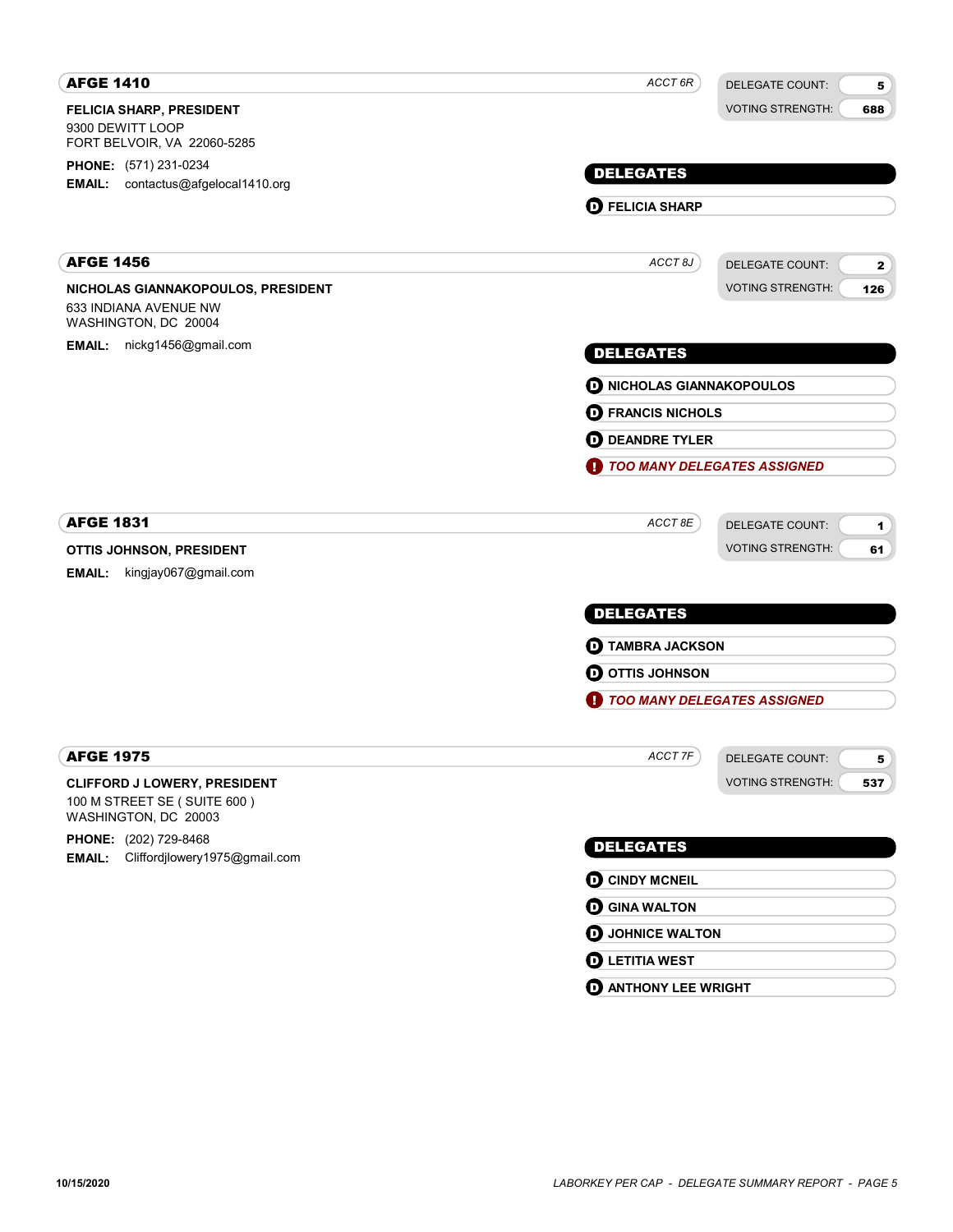| <b>AFGE 2211</b>                                                  | ACCT 6A                              | DELEGATE COUNT:         | $\mathbf{2}$ |
|-------------------------------------------------------------------|--------------------------------------|-------------------------|--------------|
| PETER BURRIS, PRESIDENT                                           |                                      | <b>VOTING STRENGTH:</b> | 183          |
| PO BOX 44782, L ENFANT PLAZA STATION<br>WASHINGTON, DC 20026-4782 |                                      |                         |              |
| PHONE: (202) 205-2054                                             |                                      |                         |              |
| harperpb@gmail.com<br><b>EMAIL:</b>                               | <b>DELEGATES</b>                     |                         |              |
|                                                                   | (No Delegates or Alternates Entered) |                         |              |
| <b>AFGE 2725</b>                                                  | ACCT 3X                              | <b>DELEGATE COUNT:</b>  | 5            |
| <b>MIRANDA GILLIS, PRESIDENT</b>                                  |                                      | <b>VOTING STRENGTH:</b> | 525          |
| PO BOX 75960<br>WASHINGTON, DC 20013-0960                         |                                      |                         |              |
| PHONE: (202) 842-4540<br>EMAIL: mgillis@afge2725.com              | <b>DELEGATES</b>                     |                         |              |
|                                                                   | <b>D</b> DOREEN BROOMFIELD           |                         |              |
|                                                                   | <b>O MIRANDA GILLIS</b>              |                         |              |
| <b>AFGE 2741</b>                                                  | ACCT 4W                              | DELEGATE COUNT:         | 5            |
| <b>BARBARA JONES, PRESIDENT</b>                                   |                                      | <b>VOTING STRENGTH:</b> | 447          |
| 105 MADISON ST NW<br>WASHINGTON, DC 20011-2311                    |                                      |                         |              |
| <b>EMAIL:</b> jonesbj21@yahoo.com                                 | <b>DELEGATES</b>                     |                         |              |
|                                                                   | <b>D</b> BARBARA JONES               |                         |              |
| <b>AFGE 2782</b>                                                  | ACCT 7Y                              | DELEGATE COUNT:         | 5            |
| JOHNNY T ZUAGAR, PRESIDENT                                        |                                      | <b>VOTING STRENGTH:</b> | 433          |
| <b>PO BOX 130</b>                                                 |                                      |                         |              |
| SUITLAND, MD 20752-0130                                           |                                      |                         |              |
| <b>PHONE:</b> (301) 763-3175<br>EMAIL: johnny.t.zuagar@census.gov | <b>DELEGATES</b>                     |                         |              |
|                                                                   | <b>O RUSS DAVIS</b>                  |                         |              |
|                                                                   | <b>D</b> JOHNNY T ZUAGAR             |                         |              |
| <b>AFGE 2876</b>                                                  | ACCT <sub>5U</sub>                   | <b>DELEGATE COUNT:</b>  | $\mathbf{2}$ |
| <b>TINA MINGO</b>                                                 |                                      | <b>VOTING STRENGTH:</b> | 162          |
| PO BOX 2990                                                       |                                      |                         |              |
| WASHINGTON, DC 20013-2990                                         |                                      |                         |              |
| PHONE: (202) 512-2010<br>EMAIL: tmingo@gpo.gov                    | <b>DELEGATES</b>                     |                         |              |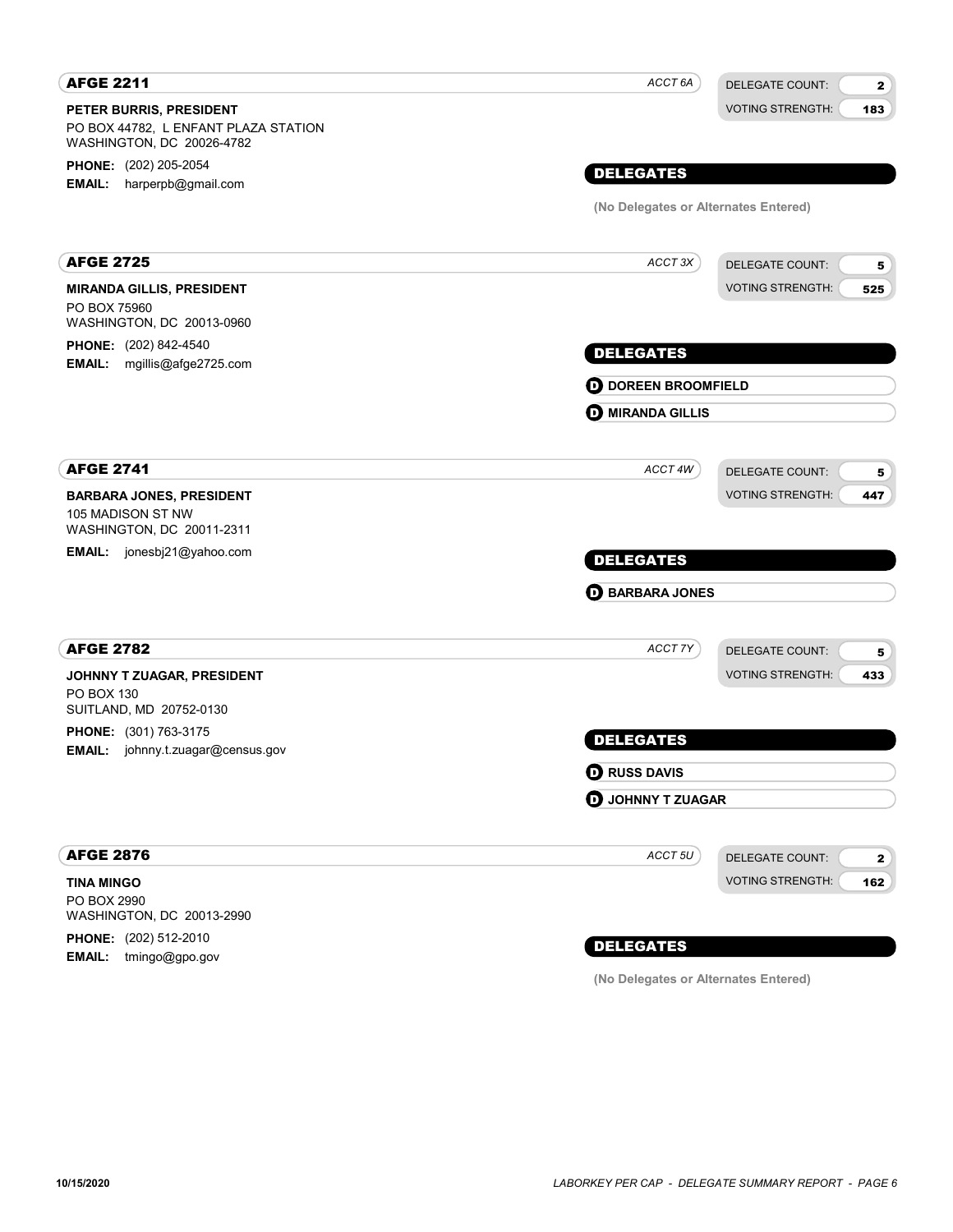| <b>AFGE 2978</b>                                               | ACCT 7G                              | <b>DELEGATE COUNT:</b>  | $\mathbf{2}$   |
|----------------------------------------------------------------|--------------------------------------|-------------------------|----------------|
| <b>CARROLL WARD, PRESIDENT</b>                                 |                                      | <b>VOTING STRENGTH:</b> | 104            |
| PO BOX 77441<br>WASHINGTON, DC 20013-8441                      |                                      |                         |                |
| <b>PHONE:</b> (202) 609-7182                                   |                                      |                         |                |
| afgecarroll2978@gmail.com<br><b>EMAIL:</b>                     | <b>DELEGATES</b>                     |                         |                |
|                                                                | <b>O CARROLL WARD</b>                |                         |                |
|                                                                |                                      |                         |                |
| <b>AFGE 3331</b>                                               | ACCT 4M                              | <b>DELEGATE COUNT:</b>  | 4              |
| <b>NATE JAMES, PRESIDENT</b>                                   |                                      | <b>VOTING STRENGTH:</b> | 400            |
| PO BOX 1320                                                    |                                      |                         |                |
| LAUREL, MD 20725-1320                                          |                                      |                         |                |
| PHONE: (202) 304-4741<br><b>EMAIL:</b> james.nathaniel@epa.gov | <b>DELEGATES</b>                     |                         |                |
|                                                                | (No Delegates or Alternates Entered) |                         |                |
|                                                                |                                      |                         |                |
| <b>AFGE 3615</b>                                               | ACCT 7H                              |                         |                |
|                                                                |                                      | <b>DELEGATE COUNT:</b>  | 4              |
| <b>LEGLORIA WARRICK</b><br>5107 LEESBURG PIKE STE 603B         |                                      | <b>VOTING STRENGTH:</b> | 367            |
| FALLS CHURCH, VA 22041-3223                                    |                                      |                         |                |
| <b>PHONE:</b> (703) 605-8331                                   | <b>DELEGATES</b>                     |                         |                |
| EMAIL: glow3615@gmail.com                                      |                                      |                         |                |
|                                                                | <b>D</b> PATREESE BROCK              |                         |                |
|                                                                | <b>OD</b> DRUE NEIL                  |                         |                |
|                                                                | <b>D</b> LEGLORIA WARRICK            |                         |                |
|                                                                |                                      |                         |                |
| <b>AFGE COUNCIL 1</b>                                          | ACCT 4V                              | <b>DELEGATE COUNT:</b>  | $\mathbf{1}$   |
| <b>DEANDRE TYLER, PRESIDENT</b>                                |                                      | <b>VOTING STRENGTH:</b> | $\blacksquare$ |
| 9528 MARY GENEVA LN<br>OWINGS MILLS, MD 21117-6984             |                                      |                         |                |
| PHONE: (202) 842-6140                                          |                                      |                         |                |
| <b>EMAIL:</b><br>kingjay067@gmail.com                          | <b>DELEGATES</b>                     |                         |                |
|                                                                | (No Delegates or Alternates Entered) |                         |                |
|                                                                |                                      |                         |                |
| <b>AFGE DISTRICT 14</b>                                        | ACCT T                               | DELEGATE COUNT:         | $\mathbf 1$    |
| OTTIS JOHNSON, JR., NATIONAL VICE PRESIDENT                    |                                      | <b>VOTING STRENGTH:</b> | $\mathbf{1}$   |
| 80 M ST SE STE 340                                             |                                      |                         |                |
| WASHINGTON, DC 20003-3554                                      |                                      |                         |                |
| PHONE: (202) 639-6486<br>EMAIL: Ottis.johnson@afge.org         | <b>DELEGATES</b>                     |                         |                |
|                                                                | <b>O ERIC BUNN</b>                   |                         |                |
|                                                                |                                      |                         |                |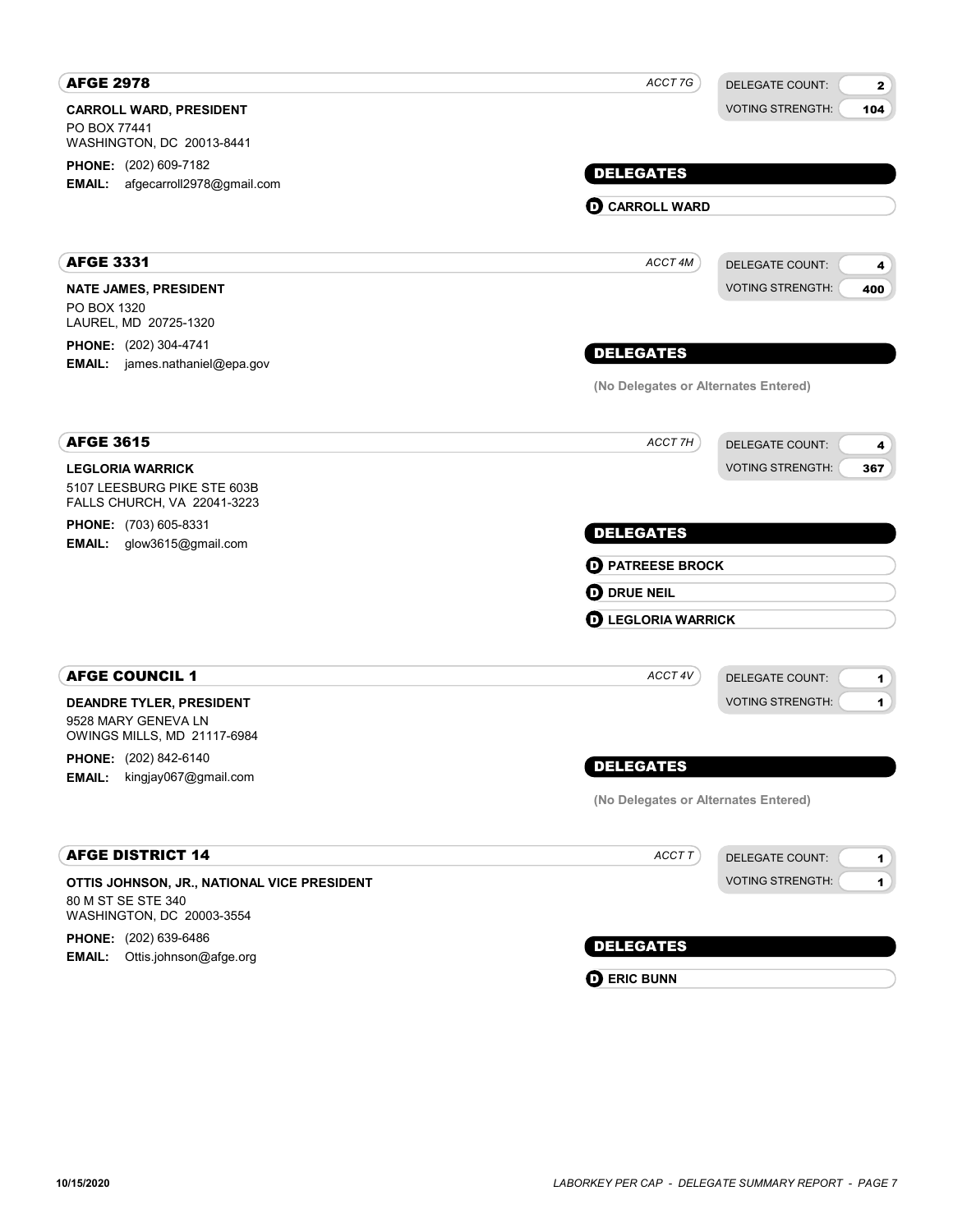ACCT 9Y

VOTING STRENGTH:

## 0 0

## DELEGATES

(No Delegates or Alternates Entered)

ACCT<sub>6M</sub>



AFGE COUNCIL 222

HOLLY SALAMIDO, PRESIDENT P.O. BOX 23462 WASHINGTON, DC 20026 PHONE: (202) 402-5243 EMAIL: holly.salamido@hud.gov

DELEGATES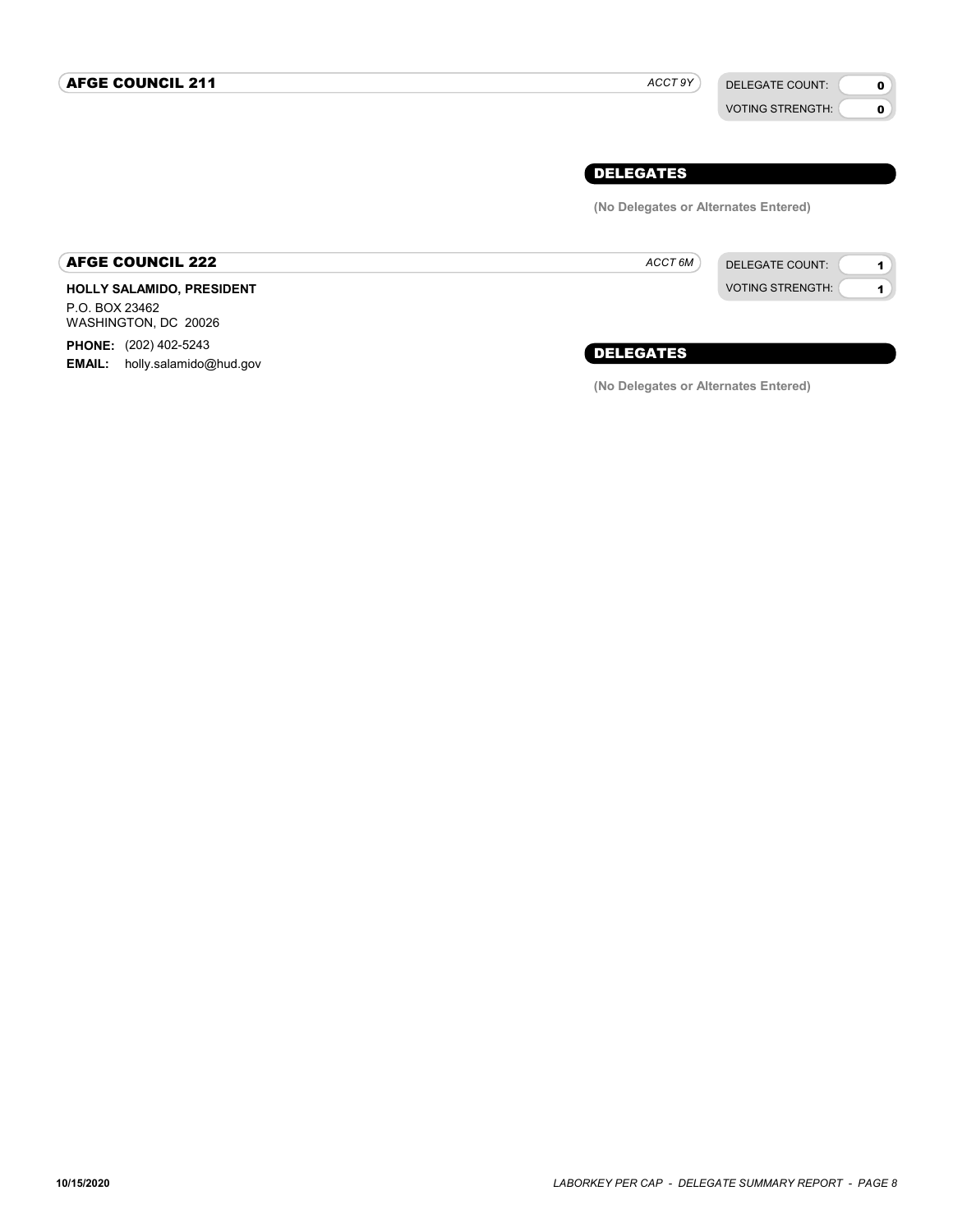#### AFM 161-710

#### ED MALAGA, PRESIDENT

4400 MACARTHUR BLVD NW STE 306 WASHINGTON, DC 20007-2521

PHONE: (202) 337-9325

EMAIL: emalagajr@gmail.com

DELEGATE COUNT: ACCT<sub>5C</sub>

VOTING STRENGTH: 4 367

## DELEGATES

**O** DOUG ROSENTHAL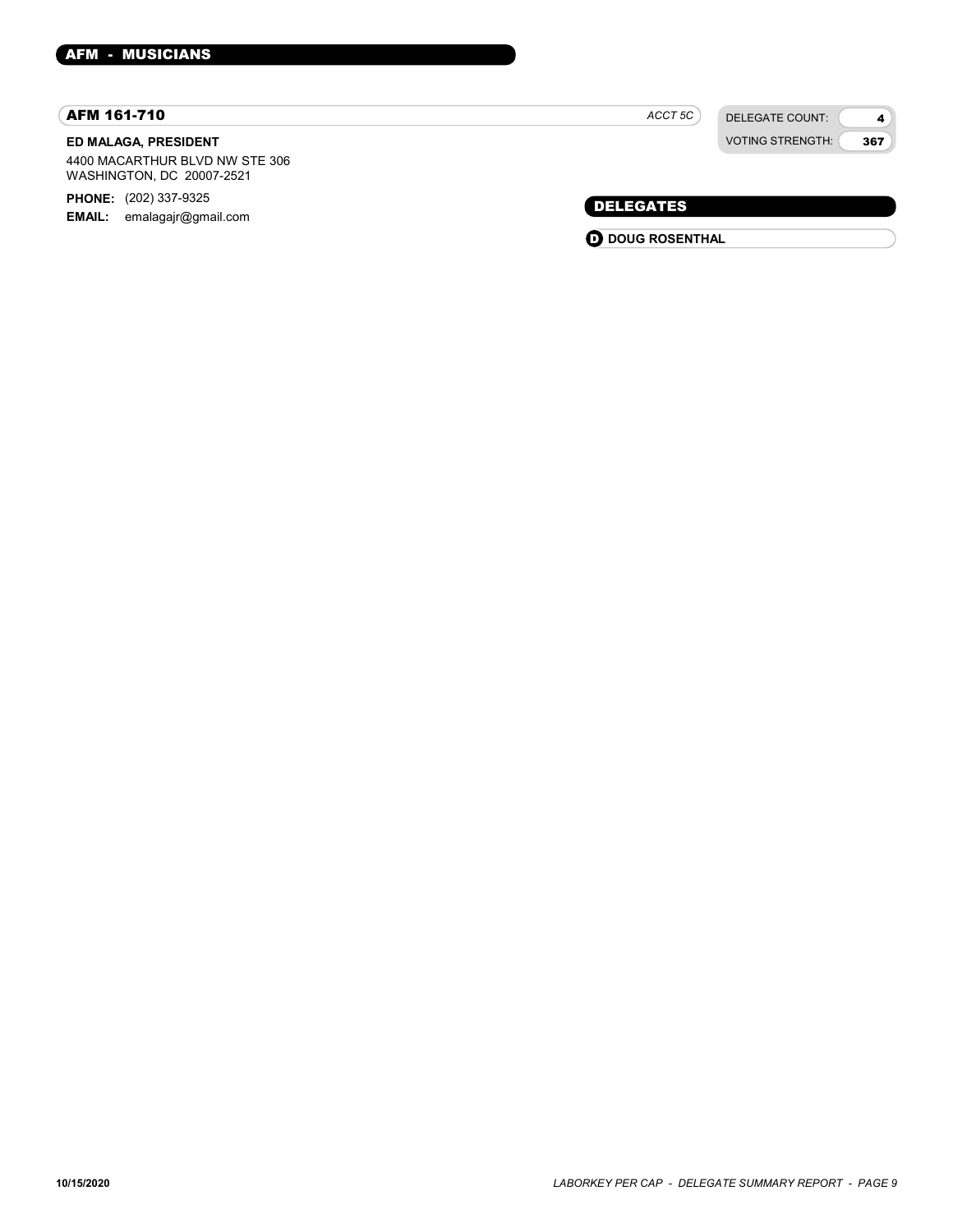#### AFSA/CSO 4

#### RICHARD JACKSON, PRESIDENT 2417 BENNING RD NE

WASHINGTON, DC 20002

PHONE: (202) 526-4700

EMAIL: rjackson@councilofschoolofficers.org

# ACCT 4L

DELEGATE COUNT: VOTING STRENGTH:

3 248

## DELEGATES

- **O** BARBARA CHILDS
- **O** ARTHUR LINDER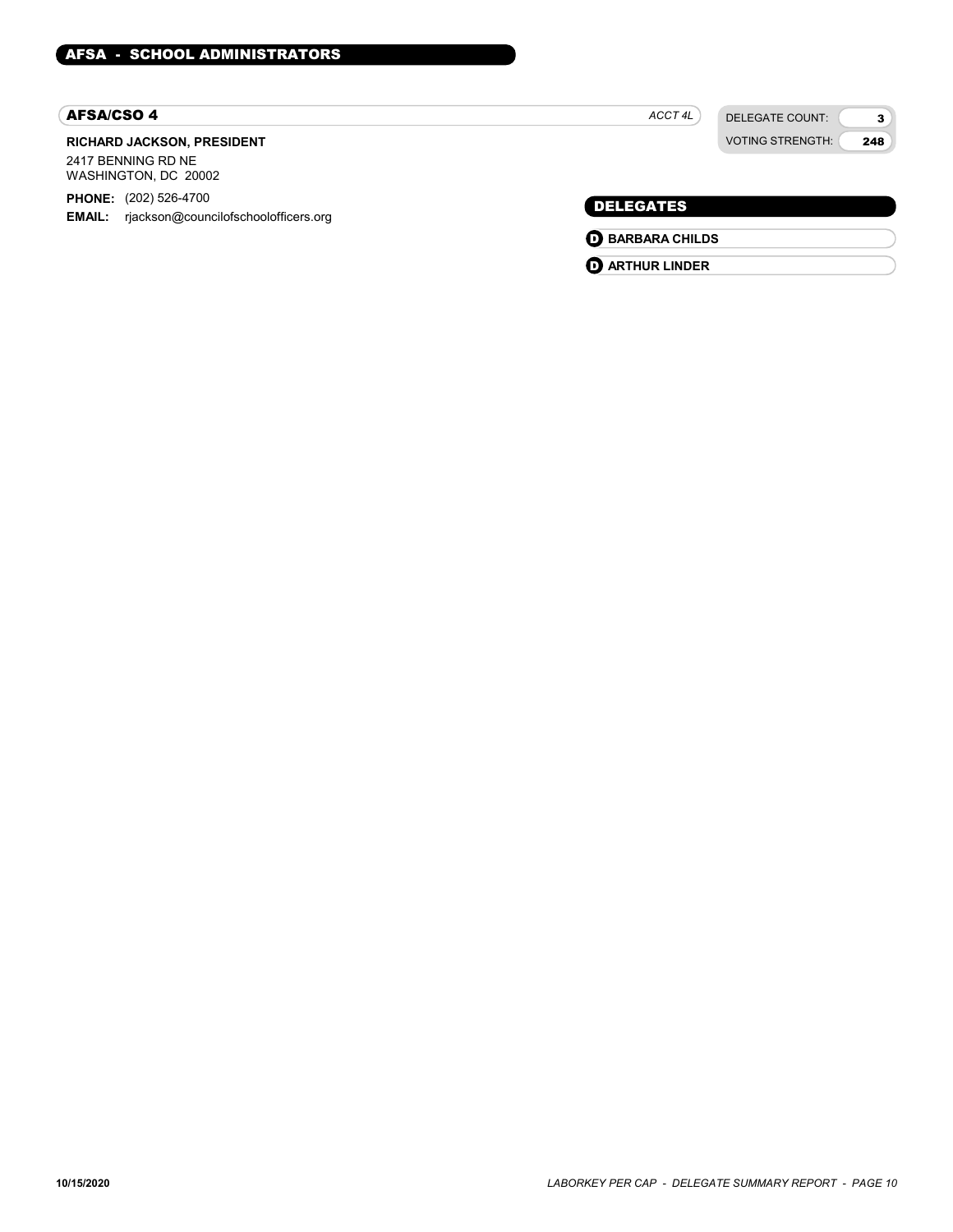## AFSCME - STATE, COUNTY & MUNICIPAL EMPLOYEES

| <b>AFSCME 241</b>                                                | ACCT 42<br><b>DELEGATE COUNT:</b><br>$\mathbf{1}$ |
|------------------------------------------------------------------|---------------------------------------------------|
| WANDA J GRAY, PRESIDENT                                          | <b>VOTING STRENGTH:</b><br>63                     |
| 3334 PUMPHREY DR                                                 |                                                   |
| DISTRICT HEIGHTS, MD 20747-4307                                  |                                                   |
| PHONE: (240) 882-9834<br>EMAIL: wvaughan45@gmail.com             | <b>DELEGATES</b>                                  |
|                                                                  | (No Delegates or Alternates Entered)              |
|                                                                  |                                                   |
| AFSCME 626                                                       | ACCT 6D<br><b>DELEGATE COUNT:</b><br>$\mathbf{1}$ |
| <b>TYREE DOUGLASS, PRESIDENT</b>                                 | <b>VOTING STRENGTH:</b><br>26                     |
| 1110 DEVONSHIRE DRIVE                                            |                                                   |
| OXON HILL, MD 20745                                              |                                                   |
| <b>PHONE:</b> (443) 455-0267<br>tyfindmeatm@gmail.com<br>EMAIL:  | <b>DELEGATES</b>                                  |
|                                                                  | (No Delegates or Alternates Entered)              |
|                                                                  |                                                   |
| <b>AFSCME 631</b>                                                | ACCT 4U<br><b>DELEGATE COUNT:</b><br>3            |
| <b>WYNTON JOHNSON, PRESIDENT</b>                                 | <b>VOTING STRENGTH:</b><br>273                    |
| 209 POST OAK CT<br>HYATTSVILLE, MD 20785-4735                    |                                                   |
| PHONE: (702) 453-6310                                            | <b>DELEGATES</b>                                  |
| <b>EMAIL:</b><br>kentlandboxing@yahoo.com                        |                                                   |
|                                                                  | (No Delegates or Alternates Entered)              |
| <b>AFSCME 658</b>                                                | ACCT 4H<br><b>DELEGATE COUNT:</b><br>$\mathbf{1}$ |
| <b>CARRIE GALLAGHER, PRESIDENT</b>                               | <b>VOTING STRENGTH:</b><br>14                     |
| 10806 BURR OAK WAY                                               |                                                   |
| <b>BURKE, VA 22015</b>                                           |                                                   |
| PHONE: (517) 488-3642<br><b>EMAIL:</b> carriegallagher@gmail.com | <b>DELEGATES</b>                                  |
|                                                                  | <b>D</b> LAUREL MARTIN                            |
|                                                                  |                                                   |
| <b>AFSCME 709</b>                                                | ACCT 7D<br><b>DELEGATE COUNT:</b><br>$\mathbf{1}$ |
| DEBRA WALKER, PRESIDENT                                          | 89<br><b>VOTING STRENGTH:</b>                     |
| 100 M ST SE STE 250                                              |                                                   |
| WASHINGTON, DC 20003-3542                                        |                                                   |
| PHONE: (202) 234-6506<br>dcwalk12@gmail.com<br><b>EMAIL:</b>     | <b>DELEGATES</b>                                  |
|                                                                  | <b>O</b> APRIL L NICKENS                          |
|                                                                  | <b>OD</b> DEBRA WALKER                            |
|                                                                  | TOO MANY DELEGATES ASSIGNED                       |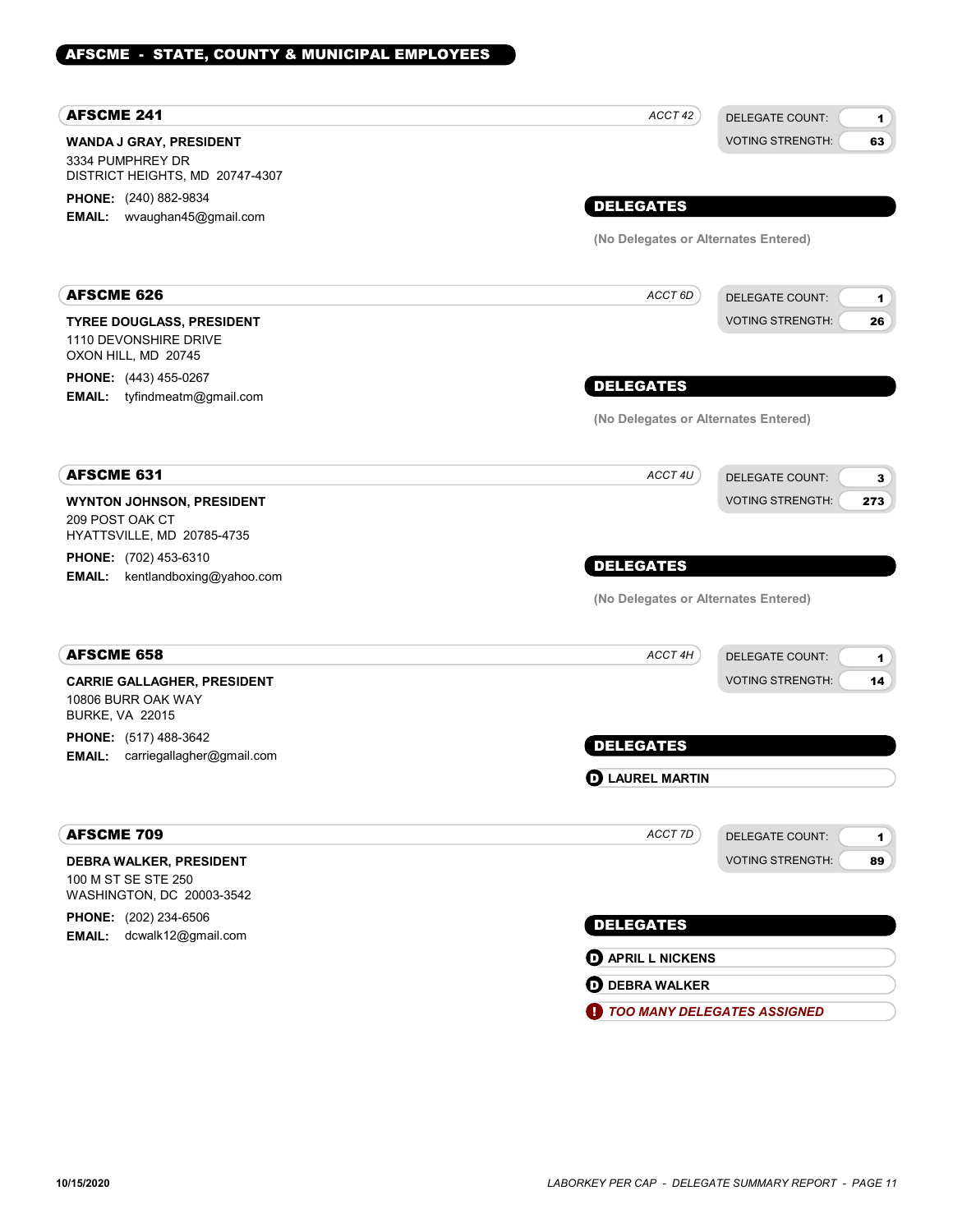| <b>AFSCME 877</b>                                           | ACCT 6F                                  | <b>DELEGATE COUNT:</b><br>$\blacksquare$ |
|-------------------------------------------------------------|------------------------------------------|------------------------------------------|
| <b>DARRIN ROACH, PRESIDENT</b>                              |                                          | <b>VOTING STRENGTH:</b><br>29            |
| 100 M ST SE STE 250<br>WASHINGTON, DC 20003-3542            |                                          |                                          |
| PHONE: (202) 395-2908                                       |                                          |                                          |
| <b>EMAIL:</b> darrin.roach@dc.gov                           | <b>DELEGATES</b>                         |                                          |
|                                                             | (No Delegates or Alternates Entered)     |                                          |
| <b>AFSCME 1072</b>                                          | ACCT 4K                                  | <b>DELEGATE COUNT:</b><br>5              |
| <b>TODD HOLDEN, PRESIDENT</b>                               |                                          | <b>VOTING STRENGTH:</b><br>472           |
| 7040 HUNTER LANE                                            |                                          |                                          |
| HYATTSVILLE, MD 20782                                       |                                          |                                          |
| PHONE: (240) 605-1516<br>EMAIL: todd@afscme1072.org         | <b>DELEGATES</b>                         |                                          |
|                                                             | <b>O</b> DAWN JACKSON                    |                                          |
|                                                             |                                          |                                          |
| <b>AFSCME 1170</b>                                          | ACCT 7E                                  | <b>DELEGATE COUNT:</b><br>$\blacksquare$ |
| RHONDA WALLACE, PRESIDENT                                   |                                          | <b>VOTING STRENGTH:</b><br>39            |
| 1400 MERCANTILE LN STE 188<br>UPPER MARLBORO, MD 20774-5394 |                                          |                                          |
| <b>PHONE:</b> (301) 583-3170                                | <b>DELEGATES</b>                         |                                          |
| rkwallace@co.pg.md.us<br><b>EMAIL:</b>                      |                                          |                                          |
|                                                             | (No Delegates or Alternates Entered)     |                                          |
| <b>AFSCME NUHHCE 1199DC</b>                                 | ACCT <sub>6S</sub>                       | <b>DELEGATE COUNT:</b><br>5              |
| <b>WANDA SHELTON-MARTIN, EXECUTIVE DIRECTOR</b>             |                                          | <b>VOTING STRENGTH:</b><br>606           |
| 8181 PROFESSIONAL PL STE 101<br>LANDOVER, MD 20785-7213     |                                          |                                          |
| PHONE: (301) 577-0800                                       | <b>DELEGATES</b>                         |                                          |
| EMAIL: wsheltonmartin@nuhhce1199dc.org                      |                                          |                                          |
|                                                             | <b>O SIRENA CHILDRESS</b>                |                                          |
|                                                             | <b>O WANDA SHELTON-MARTIN</b>            |                                          |
|                                                             | <b>D</b> CLINTRECE SIMMONS               |                                          |
|                                                             | $\boldsymbol{\Theta}$ FELICIA WHITE-SIMS |                                          |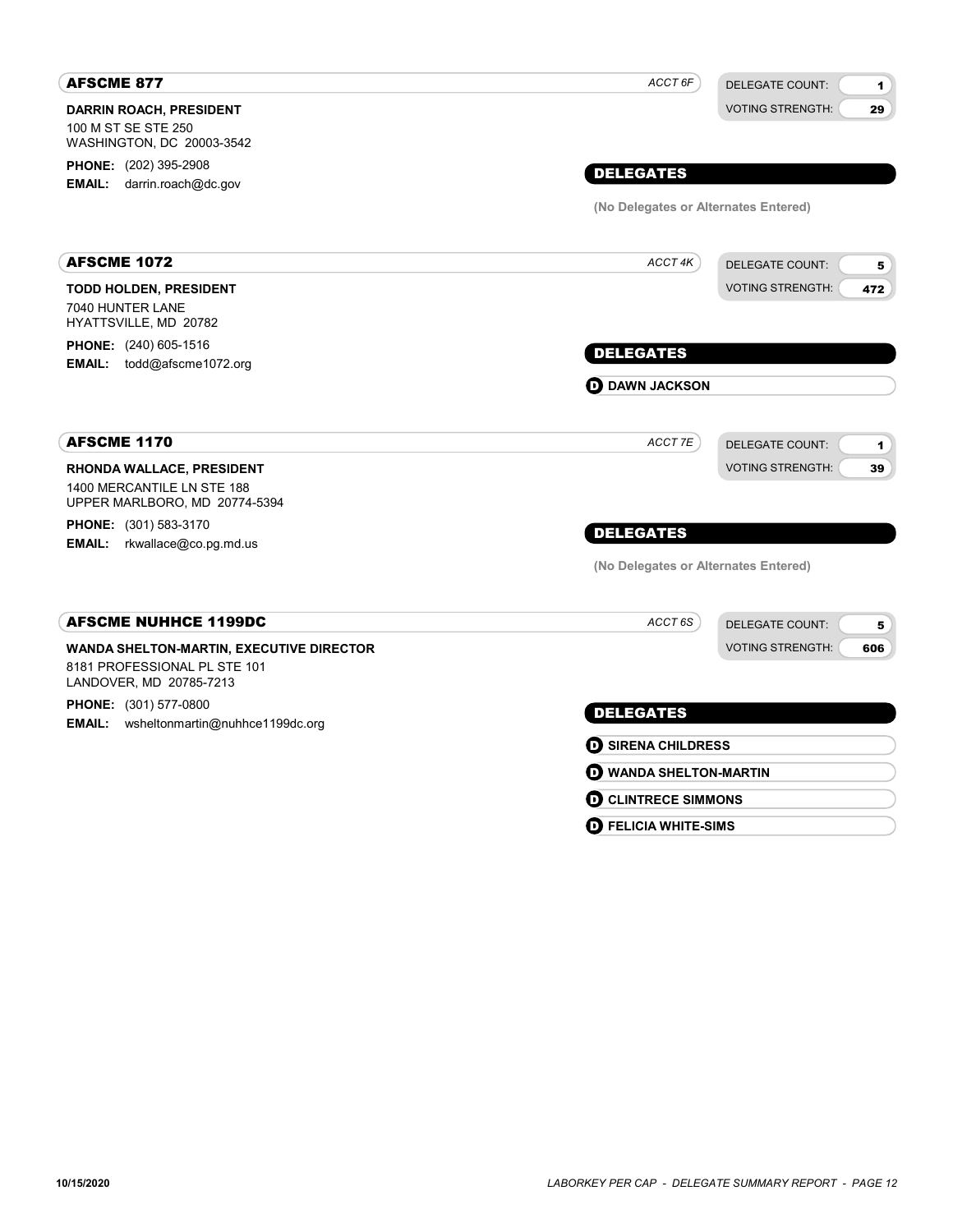| <b>AFSCME 1200</b>                                                                 | ACCT <sub>34</sub><br><b>DELEGATE COUNT:</b> | 1  |
|------------------------------------------------------------------------------------|----------------------------------------------|----|
| <b>MICHAEL COLEY, PRESIDENT</b><br>5029 BLAINE ST NE                               | <b>VOTING STRENGTH:</b>                      | 59 |
| WASHINGTON, DC 20019-5315                                                          |                                              |    |
| <b>PHONE:</b> (202) 442-8267<br>mhcjazz@hotmail.com<br><b>EMAIL:</b>               | <b>DELEGATES</b>                             |    |
|                                                                                    | (No Delegates or Alternates Entered)         |    |
| <b>AFSCME 1207</b>                                                                 | ACCT 45<br><b>DELEGATE COUNT:</b>            |    |
|                                                                                    | <b>VOTING STRENGTH:</b>                      | 1  |
| <b>MARY BREW, PRESIDENT</b><br>848 21ST STREET, NE, APT 11<br>WASHINGTON, DC 20002 |                                              | 46 |
| EMAIL: Marybrew843@gmail.com                                                       | <b>DELEGATES</b>                             |    |
|                                                                                    | (No Delegates or Alternates Entered)         |    |
| <b>AFSCME 1209B</b>                                                                | ACCT 75<br><b>DELEGATE COUNT:</b>            | 1  |
| DEANDRE THOMPSON, PRESIDENT<br>9907 GRANT ST<br>LANHAM, MD 20706-4719              | <b>VOTING STRENGTH:</b>                      | 34 |
| <b>EMAIL:</b> deandrebutch69@yahoo.com                                             | <b>DELEGATES</b>                             |    |
|                                                                                    | (No Delegates or Alternates Entered)         |    |
| <b>AFSCME 1209C</b>                                                                | ACCT 4Z<br><b>DELEGATE COUNT:</b>            | 1  |
| TIMOTHY KALINE, PRESIDENT<br>4906 BLACKFOOT RD<br>COLLEGE PARK, MD 20740-1820      | <b>VOTING STRENGTH:</b>                      | 14 |
| PHONE: (301) 474-9491                                                              |                                              |    |
| <b>EMAIL:</b><br>tkeifine@comcast.net                                              | <b>DELEGATES</b>                             |    |
|                                                                                    | (No Delegates or Alternates Entered)         |    |
| <b>AFSCME 1297</b>                                                                 | ACCT M<br><b>DELEGATE COUNT:</b>             | 1  |
| <b>DONNA RICE, PRESIDENT</b><br>1740 GRAYS RD<br>PORT REPUBLIC, MD 20676           | <b>VOTING STRENGTH:</b>                      | 67 |
| PHONE: (301) 860-3700                                                              | <b>DELEGATES</b>                             |    |
|                                                                                    |                                              |    |

PHONE: (301) 860-3700 EMAIL: ricedonna74@yahoo.com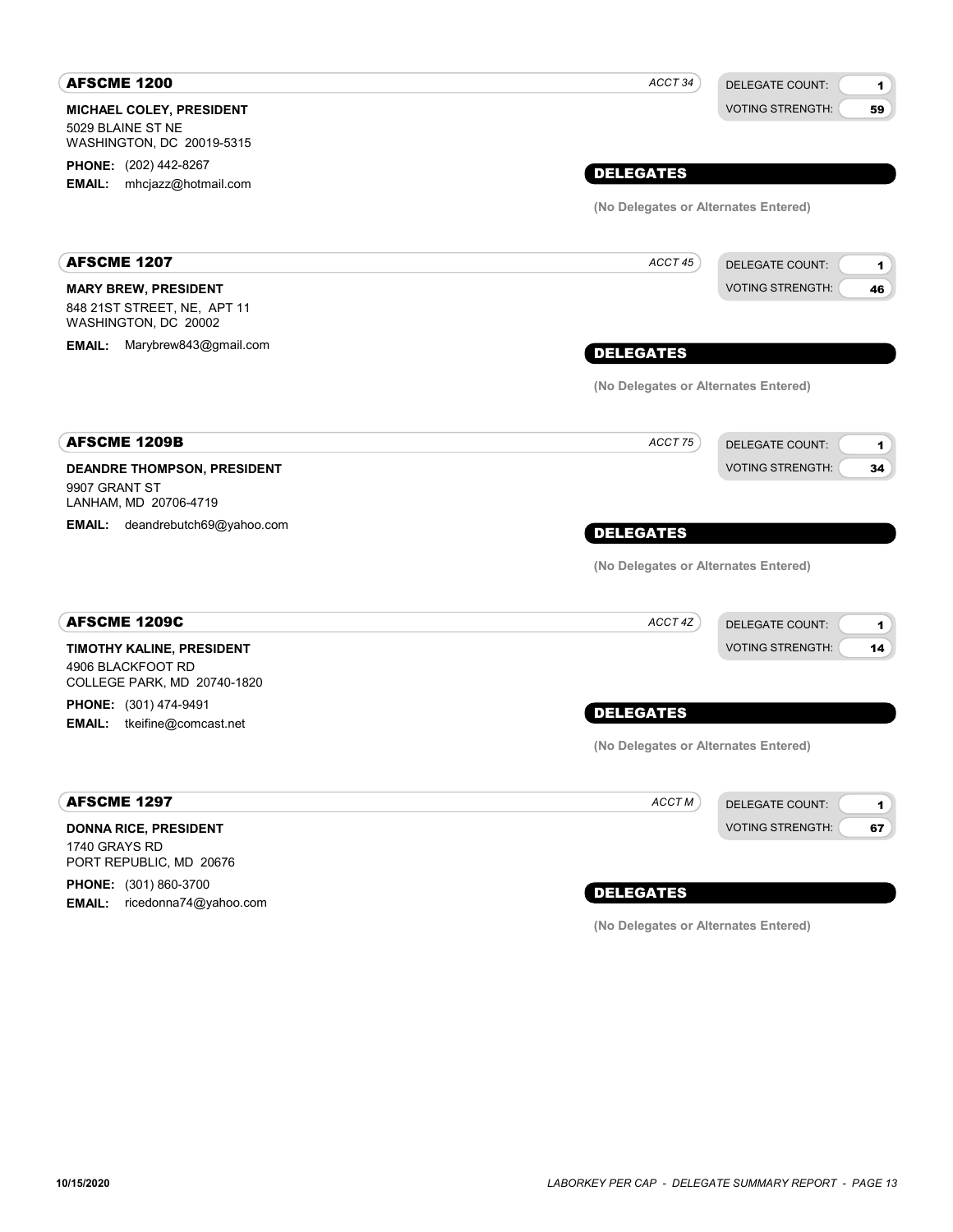| <b>AFSCME 1418</b>                                                                   | ACCT W                               | <b>DELEGATE COUNT:</b><br>1                                  |
|--------------------------------------------------------------------------------------|--------------------------------------|--------------------------------------------------------------|
| JONAH CUMMINGS, PRESIDENT<br>3421 ELMWOOD DRIVE<br>ALEXANDRIA, VA 22303              |                                      | <b>VOTING STRENGTH:</b><br>16                                |
| PHONE: (202) 382-7043                                                                | <b>DELEGATES</b>                     |                                                              |
| EMAIL: jonahcummings54@gmail.com                                                     |                                      |                                                              |
|                                                                                      | <b>O</b> JONAH CUMMINGS              |                                                              |
| <b>AFSCME 1453</b>                                                                   | ACCT 4R                              | <b>DELEGATE COUNT:</b><br>1                                  |
| JERROD JOHNSON, PRESIDENT<br>1369 LONG CORNER RD<br>MOUNT AIRY, MD 21771-3822        |                                      | <b>VOTING STRENGTH:</b><br>66                                |
| EMAIL: jjohnson@rockvillemd.gov                                                      | <b>DELEGATES</b>                     |                                                              |
|                                                                                      | (No Delegates or Alternates Entered) |                                                              |
| <b>AFSCME 1646</b>                                                                   | ACCT 9S                              | <b>DELEGATE COUNT:</b><br>1<br><b>VOTING STRENGTH:</b><br>41 |
|                                                                                      | <b>DELEGATES</b>                     |                                                              |
|                                                                                      | (No Delegates or Alternates Entered) |                                                              |
| <b>AFSCME 1653</b>                                                                   | ACCT 6J                              | <b>DELEGATE COUNT:</b><br>1                                  |
| <b>GREG MAUND, PRESIDENT</b><br>904 E. BISSELL DRIVE<br>PALATINE, IL 60074           |                                      | <b>VOTING STRENGTH:</b><br>64                                |
| <b>PHONE:</b> (202) 267-0189                                                         | <b>DELEGATES</b>                     |                                                              |
| EMAIL: gmaund@gmail.com                                                              |                                      |                                                              |
|                                                                                      | <b>O GREGORY MAUND</b>               |                                                              |
| <b>AFSCME 1808</b>                                                                   | ACCT 63                              | <b>DELEGATE COUNT:</b><br>$\mathbf{2}$                       |
| PORTIA OLIVER, PRESIDENT<br>MLK LIBRARY, 901 G ST NW STE 300<br>WASHINGTON, DC 20001 |                                      | <b>VOTING STRENGTH:</b><br>137                               |
| PHONE: (202) 727-1276                                                                | <b>DELEGATES</b>                     |                                                              |
| <b>EMAIL:</b><br>portia.oliver@dc.gov                                                |                                      |                                                              |

**D** ALEXANDRA ALLIE GENIA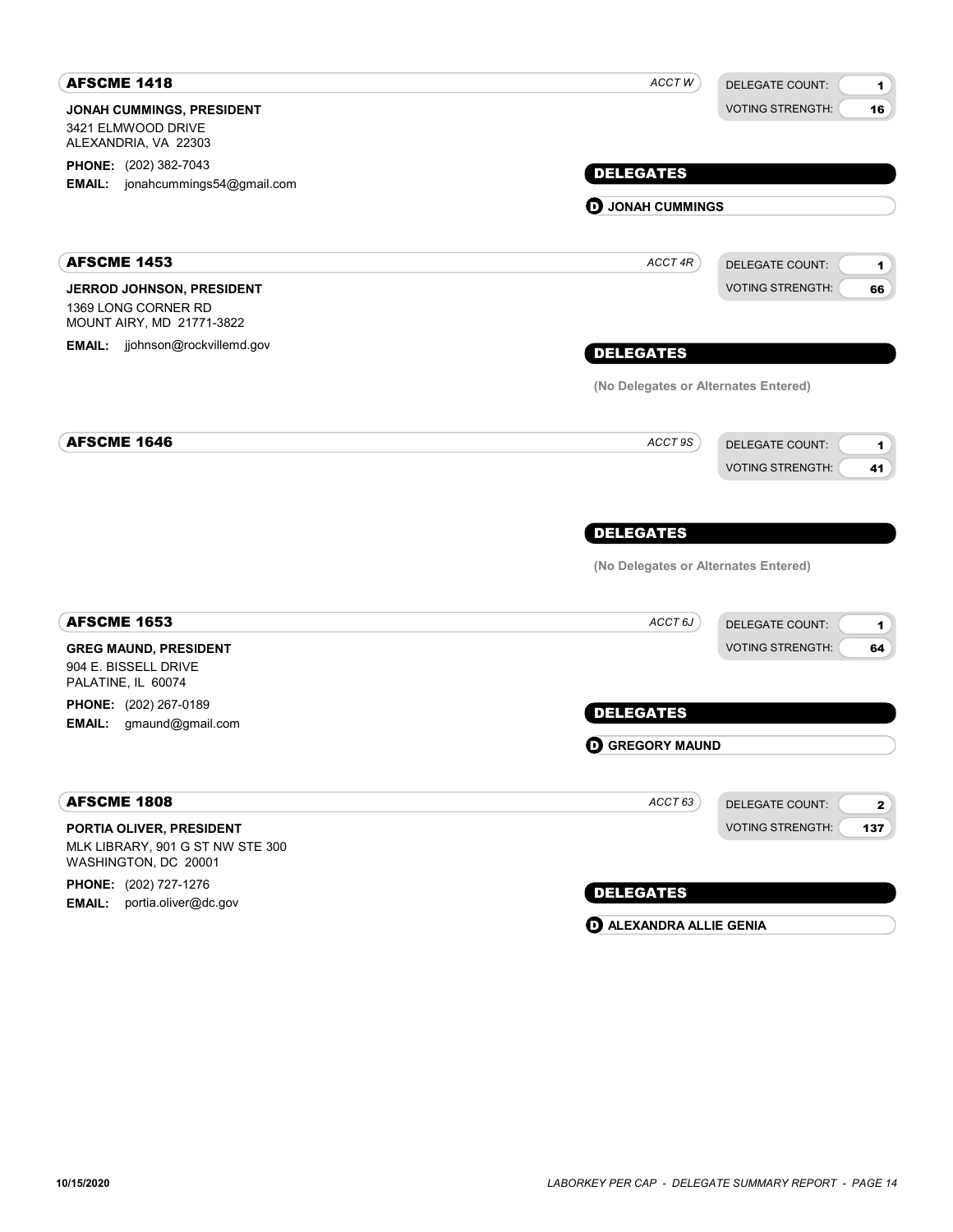| <b>AFSCME 1959</b>                               | ACCT 7A<br><b>DELEGATE COUNT:</b>            | 5   |
|--------------------------------------------------|----------------------------------------------|-----|
| <b>COREY J UPCHURCH, PRESIDENT</b>               | <b>VOTING STRENGTH:</b>                      | 509 |
| 100 M ST SE STE 250<br>WASHINGTON, DC 20003-3542 |                                              |     |
| EMAIL: cupchurch1915@gmail.com                   | <b>DELEGATES</b>                             |     |
|                                                  |                                              |     |
|                                                  | <b>O TESFE TECKLE</b>                        |     |
|                                                  | <b>O COREY J UPCHURCH</b>                    |     |
| <b>AFSCME 2027</b>                               | ACCT 3B<br><b>DELEGATE COUNT:</b>            | 1   |
| <b>KELLY DALY, PRESIDENT</b>                     | <b>VOTING STRENGTH:</b>                      | 14  |
| 1663 SIERRA WOODS CT<br>RESTON, VA 20194-5610    |                                              |     |
| PHONE: (202) 606-6849                            | <b>DELEGATES</b>                             |     |
| kdaly@cns.gov<br><b>EMAIL:</b>                   |                                              |     |
|                                                  | (No Delegates or Alternates Entered)         |     |
| <b>AFSCME 2087</b>                               | ACCT 3Z<br><b>DELEGATE COUNT:</b>            | 1   |
| LAVERNE GOODING-JONES, PRESIDENT                 | <b>VOTING STRENGTH:</b>                      | 62  |
| PO BOX 4863<br>WASHINGTON, DC 20008-0063         |                                              |     |
| <b>PHONE:</b> (202) 274-6167                     | <b>DELEGATES</b>                             |     |
| EMAIL: local2087@aol.com                         |                                              |     |
|                                                  | <b>O ALFREDA ELLIS</b>                       |     |
| <b>AFSCME 2091</b>                               | ACCTY<br><b>DELEGATE COUNT:</b>              | 4   |
| <b>BARRY CAREY, PRESIDENT</b>                    | <b>VOTING STRENGTH:</b>                      | 362 |
| 100 M ST SE STE 250<br>WASHINGTON, DC 20003-3542 |                                              |     |
| <b>PHONE:</b> (202) 561-0174                     | <b>DELEGATES</b>                             |     |
| <b>EMAIL:</b><br>barry.carey@yahoo.com           |                                              |     |
|                                                  | <b>O SHAWN EPPS</b>                          |     |
| <b>AFSCME 2092</b>                               | ACCT <sub>7L</sub><br><b>DELEGATE COUNT:</b> | 1   |
| <b>TANISHIA BARNES, PRESIDENT</b>                | <b>VOTING STRENGTH:</b>                      | 19  |
| 100 M ST SE STE 250<br>WASHINGTON, DC 20003-3542 |                                              |     |
| <b>PHONE:</b> (202) 248-2075                     |                                              |     |
| local2092@gmail.com<br><b>EMAIL:</b>             | <b>DELEGATES</b>                             |     |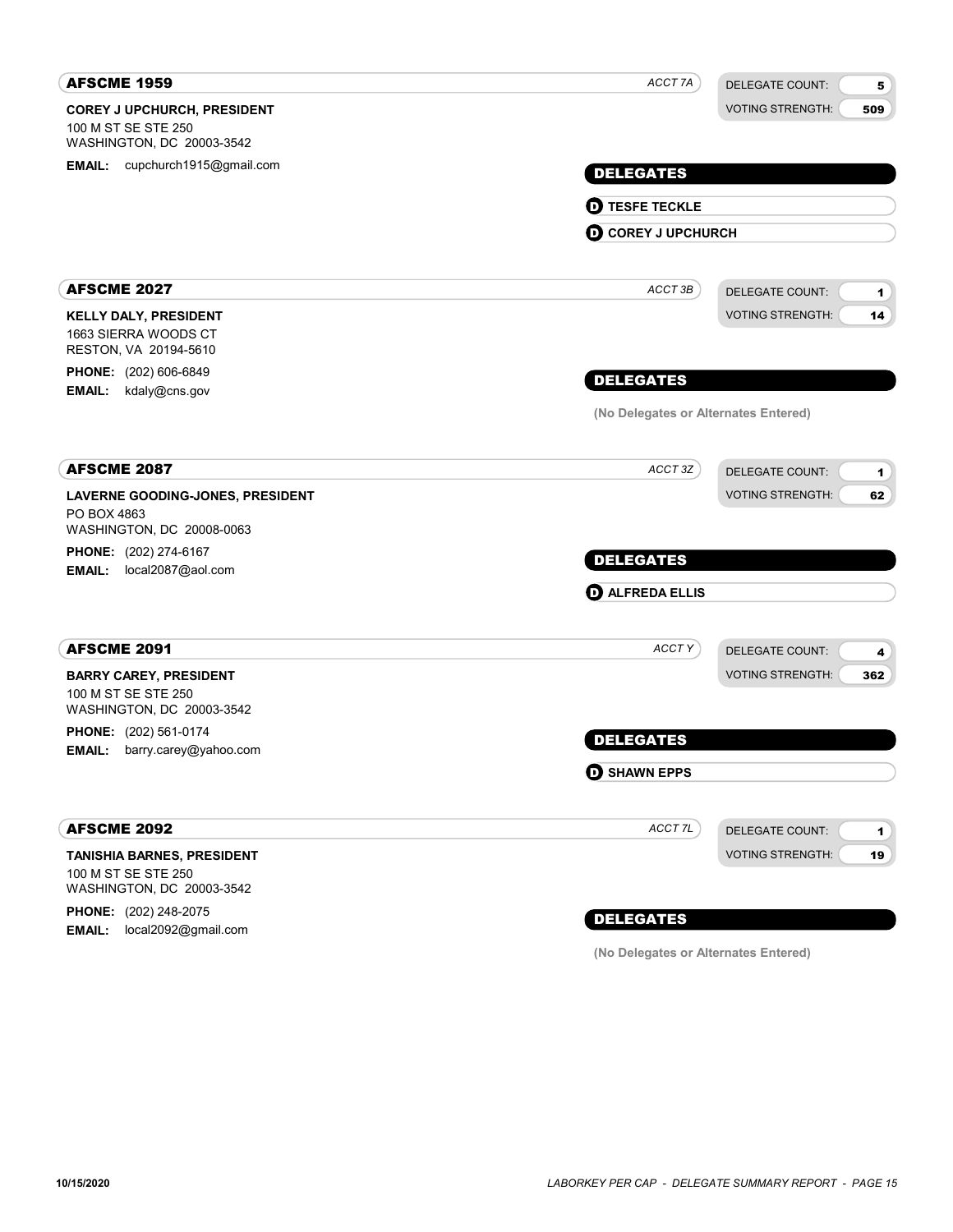| <b>NUHHCE/AFSCME 2095</b>                                                               | ACCT 3M                              | <b>DELEGATE COUNT:</b><br>$\mathbf{3}$ |
|-----------------------------------------------------------------------------------------|--------------------------------------|----------------------------------------|
| <b>ALVIN ESKINS, PRESIDENT</b>                                                          |                                      | <b>VOTING STRENGTH:</b><br>202         |
| 8181 PROFESSIONAL PL STE 116<br>LANDOVER, MD 20785-2226                                 |                                      |                                        |
| <b>PHONE:</b> (301) 577-0800                                                            | <b>DELEGATES</b>                     |                                        |
| alvin.deskins@dc.gov<br>EMAIL:                                                          |                                      |                                        |
|                                                                                         | <b>O OCTAVIA FLETCHER</b>            |                                        |
| <b>ACE-AFSCME 2250</b>                                                                  | ACCT 7W                              | <b>DELEGATE COUNT:</b><br>9            |
| TIMOTHY TRAYLOR, EXECUTIVE DIRECTOR<br>144400 OLD MILL ROAD<br>UPPER MARLBORO, MD 20772 |                                      | <b>VOTING STRENGTH:</b><br>4,329       |
| PHONE: (301) 809-0472<br>timothy.traylor@ace-afscme.org<br>EMAIL:                       | <b>DELEGATES</b>                     |                                        |
|                                                                                         | <b>D</b> MARTIN DIGGS                |                                        |
|                                                                                         | <b>D</b> TIMOTHY TRAYLOR             |                                        |
| <b>AFSCME 2290</b>                                                                      | ACCT7S                               | <b>DELEGATE COUNT:</b>                 |
| <b>LEON TRUESDALE, PRESIDENT</b>                                                        |                                      | 1<br><b>VOTING STRENGTH:</b><br>56     |
| 5266 MARLBORO PIKE, APT 401<br>CAPITOL HEIGHTS, MD 20743                                |                                      |                                        |
| <b>PHONE:</b> (202) 249-3333                                                            | <b>DELEGATES</b>                     |                                        |
| <b>EMAIL:</b> Leontruesdale@hotmail.com                                                 | (No Delegates or Alternates Entered) |                                        |
| <b>AFSCME 2380</b>                                                                      | ACCT 6Y                              |                                        |
|                                                                                         |                                      | <b>DELEGATE COUNT:</b><br>2            |
| <b>CHRIS STANDING, PRESIDENT</b><br>3577 TABARD LN<br>FREDERICK, MD 21704-7385          |                                      | <b>VOTING STRENGTH:</b><br>108         |
| PHONE: (240) 567-5128                                                                   | <b>DELEGATES</b>                     |                                        |
| chris.standing@montgomerycollege.edu<br><b>EMAIL:</b>                                   |                                      |                                        |
|                                                                                         | (No Delegates or Alternates Entered) |                                        |
| <b>AFSCME 2401</b>                                                                      | ACCT3L                               | <b>DELEGATE COUNT:</b><br>5            |
| <b>WAYNE ENOCH, LGSW, PRESIDENT</b><br>100 M ST SE STE 250<br>WASHINGTON, DC 20003-3542 |                                      | <b>VOTING STRENGTH:</b><br>693         |
| PHONE: (202) 724-7205                                                                   | <b>DELEGATES</b>                     |                                        |
| enoch2401@gmail.com<br>EMAIL:                                                           |                                      |                                        |

**D** PAULA AKINLEYE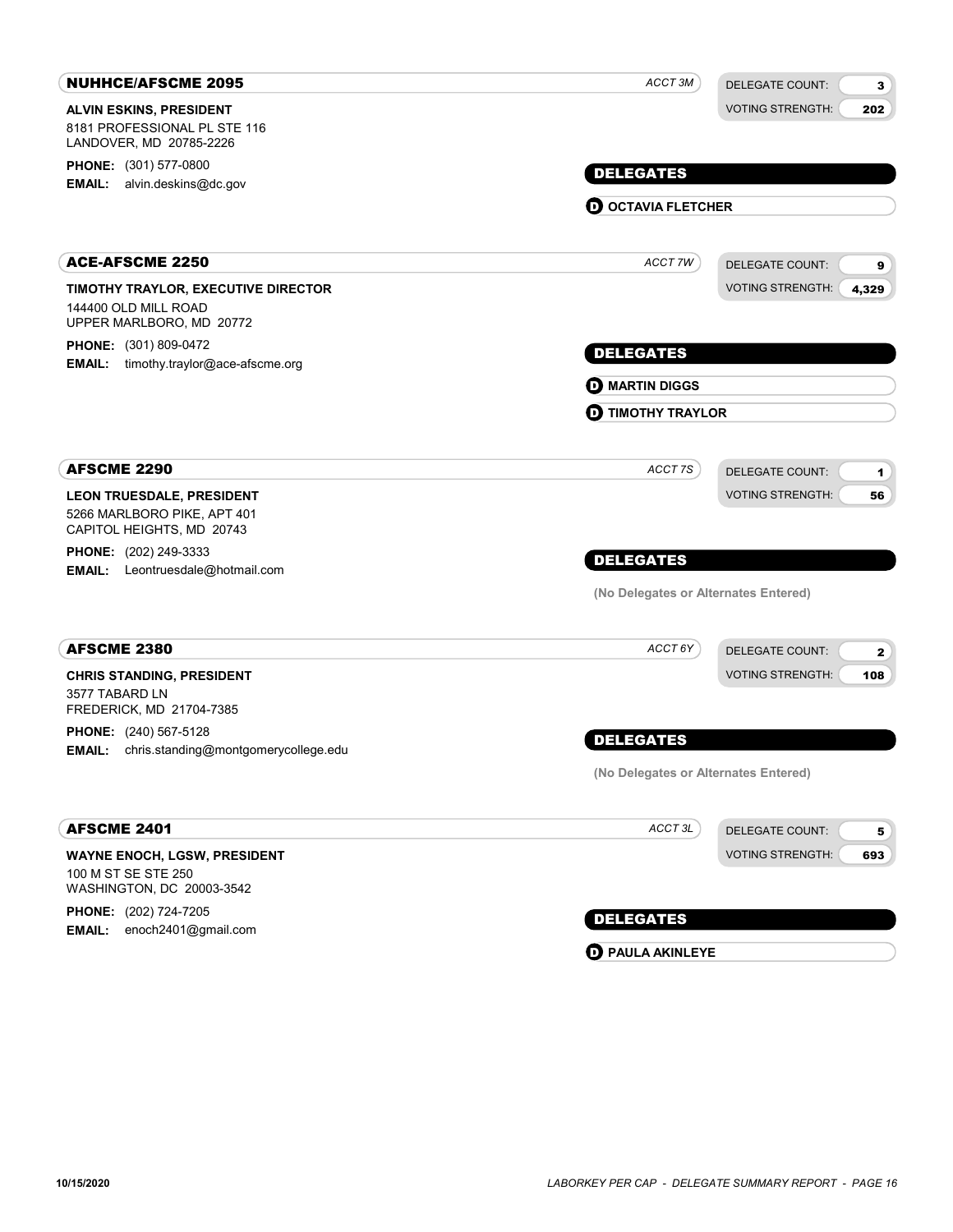| <b>AFSCME 2462</b>                                                                      | ACCT 4A                              | <b>DELEGATE COUNT:</b><br>4                    |
|-----------------------------------------------------------------------------------------|--------------------------------------|------------------------------------------------|
| MARGARET HINDS-ENGLISH, PRESIDENT<br>1400 MERCANTILE LN STE 188<br>LARGO, MD 20774-5394 |                                      | <b>VOTING STRENGTH:</b><br>311                 |
| EMAIL: mphinds@co.pg.md.us                                                              | <b>DELEGATES</b>                     |                                                |
|                                                                                         | <b>O MARGARET HINDS-ENGLISH</b>      |                                                |
|                                                                                         |                                      |                                                |
| <b>AFSCME 2477</b>                                                                      | ACCT 6W                              | <b>DELEGATE COUNT:</b><br>1                    |
| DARRYL CLARK, PRESIDENT                                                                 |                                      | <b>VOTING STRENGTH:</b><br>68                  |
| darryl.clark120@gmail.com<br><b>EMAIL:</b>                                              |                                      |                                                |
|                                                                                         | <b>DELEGATES</b>                     |                                                |
|                                                                                         | <b>OD</b> DARRYL CLARK               |                                                |
|                                                                                         |                                      |                                                |
| <b>AFSCME 2735</b>                                                                      | ACCT 5T                              | <b>DELEGATE COUNT:</b><br>1                    |
| <b>BRUCE MINER, PRESIDENT</b><br>9410 QUEENSWAY RD                                      |                                      | <b>VOTING STRENGTH:</b><br>85                  |
| UPPER MARLBORO, MD 20772-9417                                                           |                                      |                                                |
| <b>PHONE:</b> (240) 832-4369                                                            | <b>DELEGATES</b>                     |                                                |
| <b>EMAIL:</b><br>bxminer@co.pg.md.us                                                    | (No Delegates or Alternates Entered) |                                                |
|                                                                                         |                                      |                                                |
| <b>AFSCME 2740</b>                                                                      | ACCT 9Z                              | <b>DELEGATE COUNT:</b><br>$\mathbf 0$          |
|                                                                                         |                                      | <b>VOTING STRENGTH:</b><br>$\mathbf 0$         |
|                                                                                         | <b>DELEGATES</b>                     |                                                |
|                                                                                         |                                      |                                                |
|                                                                                         | (No Delegates or Alternates Entered) |                                                |
| <b>AFSCME 2743</b>                                                                      | ACCT 3C                              | <b>DELEGATE COUNT:</b><br>$\blacktriangleleft$ |
| FELICIA DANTZLER, PRESIDENT                                                             |                                      | <b>VOTING STRENGTH:</b><br>77                  |
| 100 M ST SE STE 250<br>WASHINGTON, DC 20003-3542                                        |                                      |                                                |
| PHONE: (202) 727-9457                                                                   |                                      |                                                |
| <b>EMAIL:</b><br>itzyou@msn.com                                                         | <b>DELEGATES</b>                     |                                                |
|                                                                                         | <b>O</b> FELICIA DANTZLER            |                                                |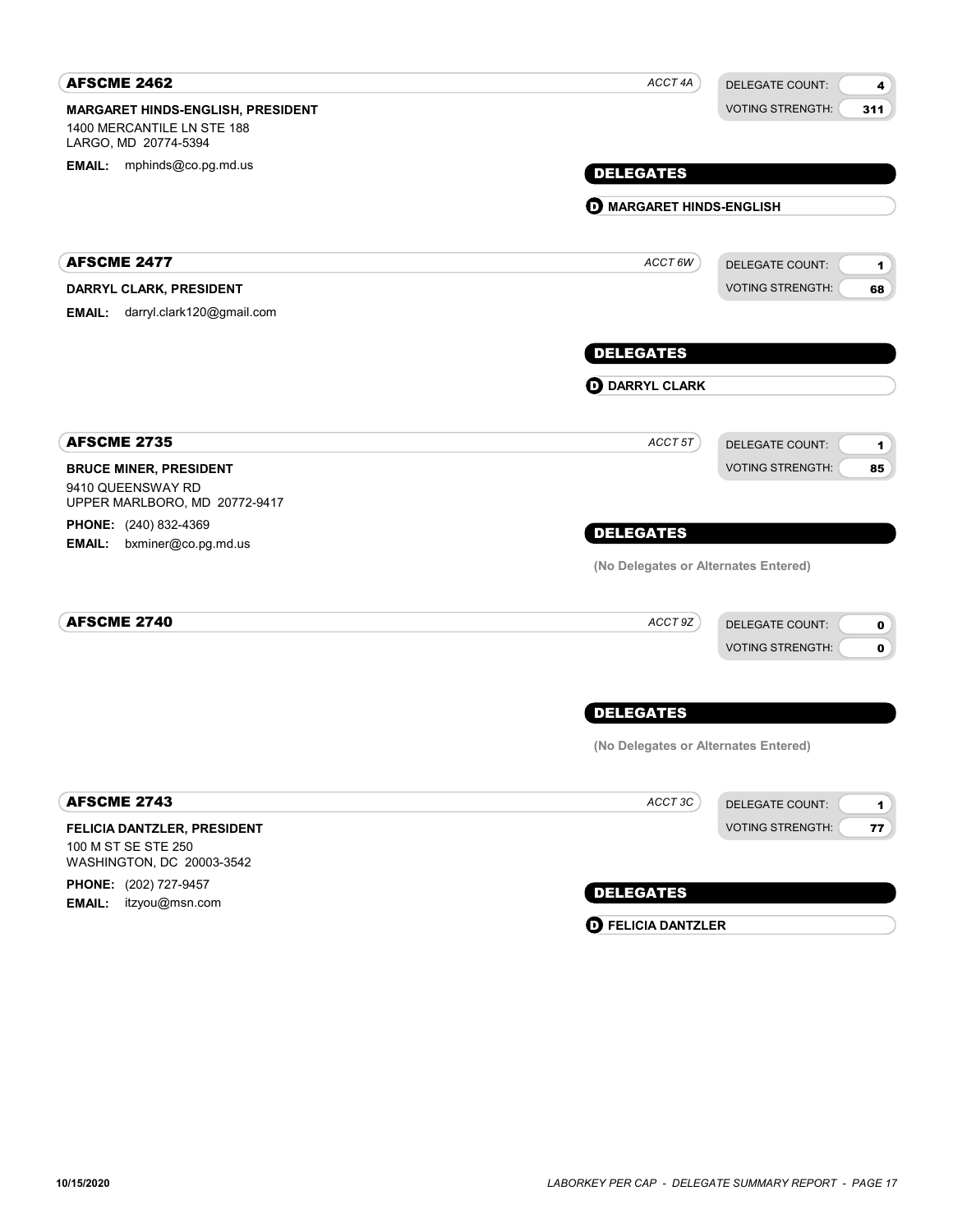| <b>AFSCME 2776</b>                                                 | ACCT 7Z                              | <b>DELEGATE COUNT:</b><br>$\mathbf{2}$ |
|--------------------------------------------------------------------|--------------------------------------|----------------------------------------|
| ROBERT HOLLINGSWORTH, PRESIDENT                                    |                                      | <b>VOTING STRENGTH:</b><br>159         |
| PHONE: (202) 234-6506                                              |                                      |                                        |
| rhollingsworth@districtcouncil20.org<br><b>EMAIL:</b>              |                                      |                                        |
|                                                                    | <b>DELEGATES</b>                     |                                        |
|                                                                    | <b>O ROBERT HOLLINGSWORTH</b>        |                                        |
|                                                                    |                                      |                                        |
| <b>AFSCME 2830</b>                                                 | ACCT 5Y                              | <b>DELEGATE COUNT:</b><br>1            |
| ANDREA COLEMAN, PRESIDENT                                          |                                      | <b>VOTING STRENGTH:</b><br>20          |
| andrea.coleman@usdoj.gov<br><b>EMAIL:</b>                          |                                      |                                        |
|                                                                    | <b>DELEGATES</b>                     |                                        |
|                                                                    | <b>O ANDREA COLEMAN</b>              |                                        |
| <b>AFSCME 2846</b>                                                 | ACCT 7M                              | <b>DELEGATE COUNT:</b>                 |
| <b>DIONNE WILLIAMS, PRESIDENT</b>                                  |                                      | 1<br><b>VOTING STRENGTH:</b><br>20     |
| <b>EMAIL:</b><br>dionnet.williams@usda.gov                         |                                      |                                        |
|                                                                    |                                      |                                        |
|                                                                    | <b>DELEGATES</b>                     |                                        |
|                                                                    | (No Delegates or Alternates Entered) |                                        |
| <b>AFSCME 2898</b>                                                 | ACCT 5F                              | <b>DELEGATE COUNT:</b><br>2            |
| <b>MARCUS WILSON, PRESIDENT</b>                                    |                                      | <b>VOTING STRENGTH:</b><br>151         |
| 9506 MIDLAND TURN<br>UPPER MARLBORO, MD 20772                      |                                      |                                        |
| PHONE: (240) 691-2454                                              | <b>DELEGATES</b>                     |                                        |
| <b>EMAIL:</b><br>marcust_wilson@yahoo.com                          | <b>D</b> KEVIN MATTHEWS              |                                        |
|                                                                    | <b>O</b> MARCUS WILSON               |                                        |
|                                                                    |                                      |                                        |
| <b>AFSCME 2910</b>                                                 | ACCT77                               | <b>DELEGATE COUNT:</b><br>1            |
| ANN TOOHEY, PRESIDENT                                              |                                      | <b>VOTING STRENGTH:</b><br>79          |
| 101 INDEPENDENCE AVE SE, ROOM LM G-43<br>WASHINGTON, DC 20540-0002 |                                      |                                        |
| PHONE: (202) 707-6493                                              | <b>DELEGATES</b>                     |                                        |
| guild@loc.gov<br><b>EMAIL:</b>                                     |                                      |                                        |

**D** SAUL SCHNIDERMAN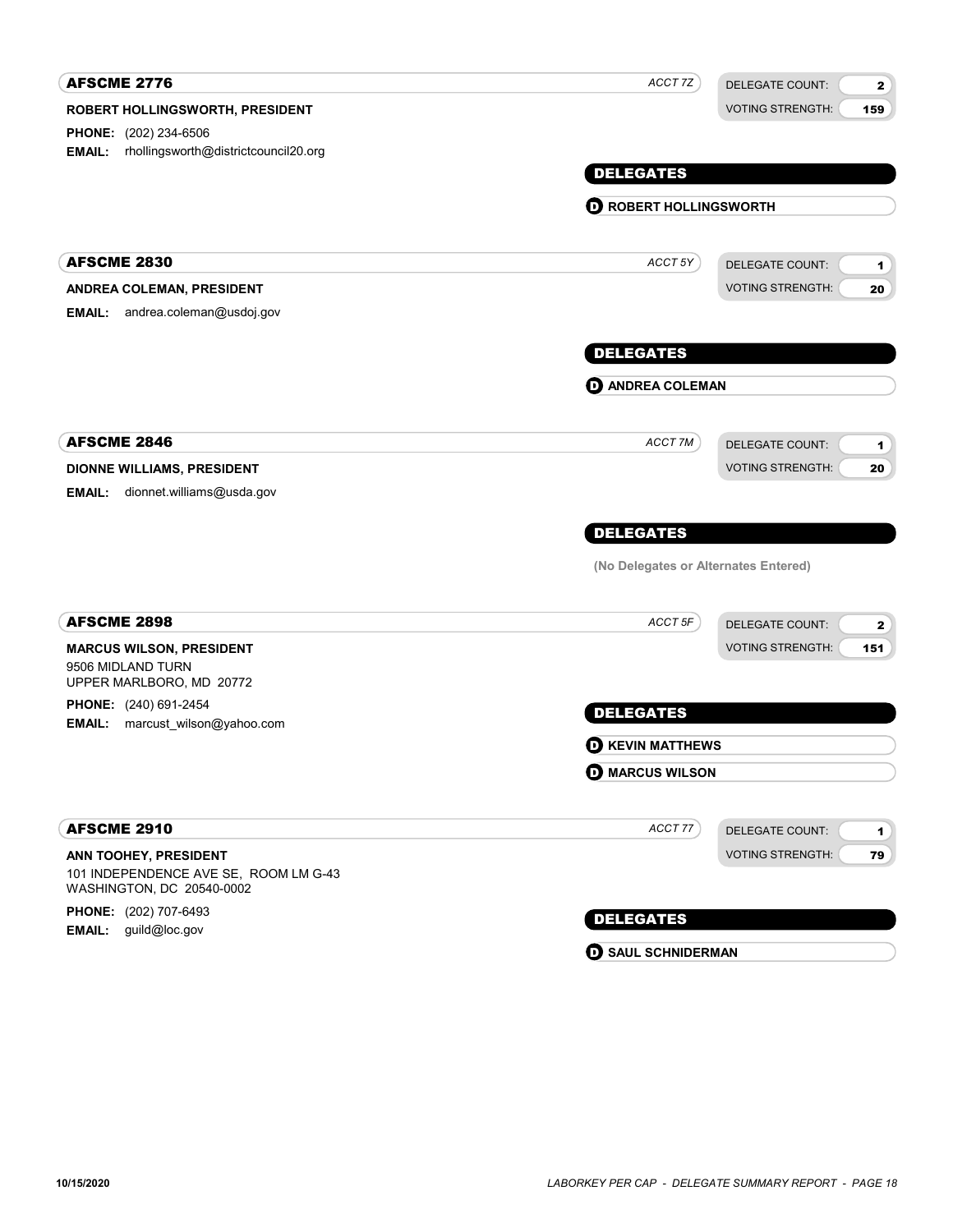#### CASEY MCALLISTER, PRESIDENT **AFSCME 2911** DELEGATE COUNT: VOTING STRENGTH: 1 59 DELEGATES EMAIL: cmcallister.mps@gmail.com ACCT 9W (No Delegates or Alternates Entered) ROBERT ALSTON, JR., PRESIDENT **AFSCME 2921** DELEGATE COUNT: VOTING STRENGTH: 5 534 DELEGATES PHONE: (202) 226-1608 EMAIL: Robert.Alston68@gmail.com ACCT 9V **O** ROBERT ALSTON RHONDA MOORE, PRESIDENT AFSCME 2940 3506 PORTAL AVENUE TEMPLE HILLS, MD 20748 PHONE: (202) 346-7049 EMAIL: rnb51207@gmail.com DELEGATE COUNT: VOTING STRENGTH: 1 4 DELEGATES ACCT<sub>S</sub> (No Delegates or Alternates Entered) SARAH BURCH, PRESIDENT AFSCME 2981 5980 RADIO STATION RD LA PLATA, MD 20646-3337 **PHONE:** (301) 392-5577 **EMAIL:** sarahbelleburch@gmail.com DELEGATE COUNT: VOTING STRENGTH: 3 270 DELEGATES ACCT V (No Delegates or Alternates Entered) RYAN EAGLESON, PRESIDENT AFSCME 3020 1550 LARIMER ST STE 507 DENVER, CO 80202-1602 DELEGATE COUNT: VOTING STRENGTH: 1 8 ACCT<sub>3K</sub>

PHONE: (303) 242-6941 EMAIL: ryan.eagleson@nad.usda.gov

## DELEGATES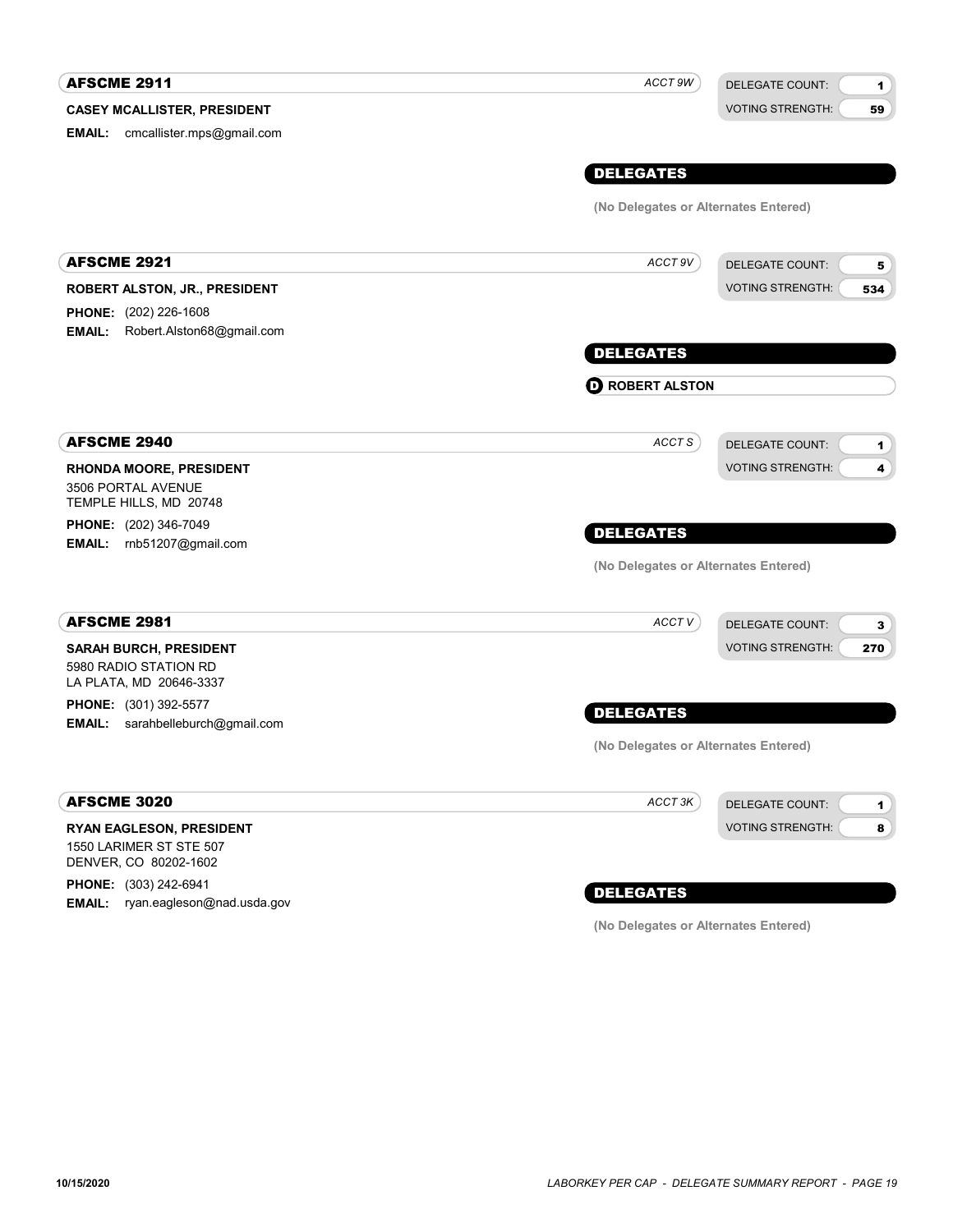| <b>AFSCME 3097</b>                                                                | ACCT 3S                              | DELEGATE COUNT:<br>$\mathbf{1}$         |
|-----------------------------------------------------------------------------------|--------------------------------------|-----------------------------------------|
| <b>JANICE FRIDIE, PRESIDENT</b><br>7208 LIMESTONE LN<br>MIDDLETOWN, MD 21769-7531 |                                      | <b>VOTING STRENGTH:</b><br>5            |
| <b>PHONE:</b> (202) 305-9618                                                      | <b>DELEGATES</b>                     |                                         |
| <b>EMAIL:</b> janice.fridie@usdoj.gov                                             |                                      |                                         |
|                                                                                   | (No Delegates or Alternates Entered) |                                         |
| <b>AFSCME 3389</b>                                                                | ACCT B                               | <b>DELEGATE COUNT:</b><br>$\mathbf{z}$  |
| <b>ANTHONY P SMITH, PRESIDENT</b>                                                 |                                      | <b>VOTING STRENGTH:</b><br>137          |
| 5406 MANCHESTER DR<br>SUITLAND, MD 20746-4408                                     |                                      |                                         |
| <b>PHONE:</b> (301) 412-2640                                                      | <b>DELEGATES</b>                     |                                         |
| EMAIL: dabeasley@co.pg.md.us                                                      |                                      |                                         |
|                                                                                   | <b>D</b> DEBORAH BEASLEY             |                                         |
| <b>AFSCME 3399</b>                                                                | ACCT U                               | DELEGATE COUNT:<br>1                    |
| <b>DAVID BURBANK, PRESIDENT</b>                                                   |                                      | <b>VOTING STRENGTH:</b><br>55           |
| 101 PHILADELPHIA AVE<br>TAKOMA PARK, MD 20912-4214                                |                                      |                                         |
| <b>PHONE:</b> (301) 502-2565                                                      |                                      |                                         |
| EMAIL: davidb@takomaparkmd.gov                                                    | <b>DELEGATES</b>                     |                                         |
|                                                                                   | (No Delegates or Alternates Entered) |                                         |
| <b>AFSCME 3548</b>                                                                | ACCT 55                              | <b>DELEGATE COUNT:</b><br>1             |
| <b>SARAH WATSON, PRESIDENT</b>                                                    |                                      | <b>VOTING STRENGTH:</b><br>$\mathbf{7}$ |
| 1275 FIRST STREET NE, C/O MATHEW CRICHTON<br>WASHINGTON, DC 20526                 |                                      |                                         |
| <b>PHONE:</b> (513) 259-6563                                                      | <b>DELEGATES</b>                     |                                         |
| EMAIL: sarahwatson6@gmail.com                                                     |                                      |                                         |
|                                                                                   | (No Delegates or Alternates Entered) |                                         |
| <b>AFSCME 3641</b>                                                                | ACCT 5H                              | <b>DELEGATE COUNT:</b><br>1             |
| <b>JASON SUGGS, PRESIDENT</b>                                                     |                                      | <b>VOTING STRENGTH:</b><br>31           |
| 3610 LANGREHR RD STE 101<br>BALTIMORE, MD 21244-3030                              |                                      |                                         |

PHONE: (410) 917-2767 EMAIL: JSUGGS78@ME.COM

## DELEGATES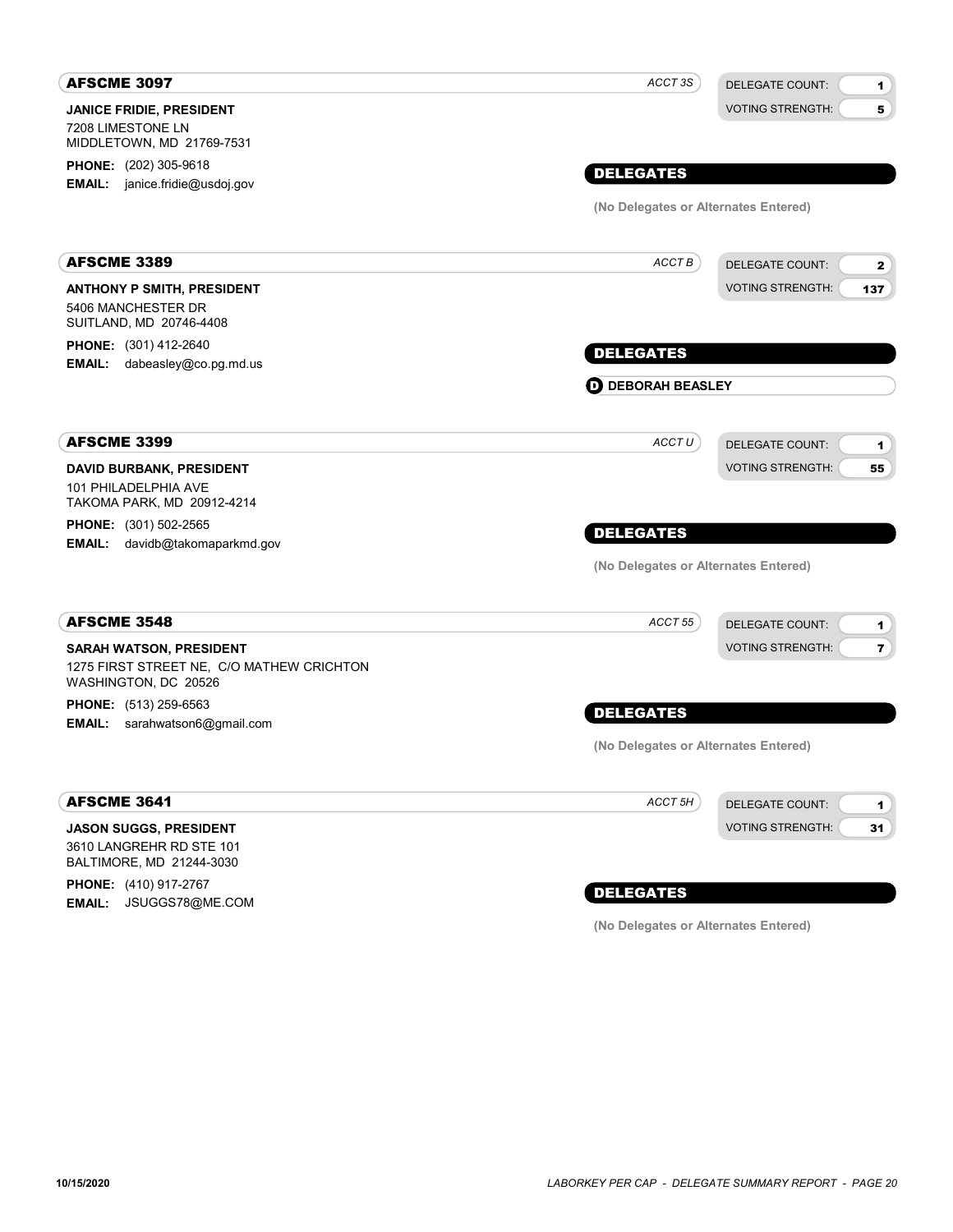| <b>AFSCME 3644</b>                                                            | ACCT 33                              | <b>DELEGATE COUNT:</b><br>1                        |
|-------------------------------------------------------------------------------|--------------------------------------|----------------------------------------------------|
| JAMESA FOSSETT-WILLIAMS, PRESIDENT<br>1535 ARGYLE AVE<br>BALTIMORE, MD 21217  |                                      | $\blacksquare$<br><b>VOTING STRENGTH:</b>          |
| <b>PHONE:</b> (410) 333-6128                                                  | <b>DELEGATES</b>                     |                                                    |
| <b>EMAIL:</b> jmfw74@gmail.com                                                |                                      |                                                    |
|                                                                               | (No Delegates or Alternates Entered) |                                                    |
| <b>AFSCME 3655</b>                                                            | ACCT 7U                              | <b>DELEGATE COUNT:</b><br>1                        |
| MILDRED G WOMBLE, PRESIDENT<br>3417 HALIFAX CT<br>PASADENA, MD 21122-6641     |                                      | <b>VOTING STRENGTH:</b><br>58                      |
| PHONE: (410) 768-7660<br>EMAIL: MGLEN415@AOL.COM                              | <b>DELEGATES</b>                     |                                                    |
|                                                                               | (No Delegates or Alternates Entered) |                                                    |
| <b>AFSCME 3661</b>                                                            | ACCT 7K                              | <b>DELEGATE COUNT:</b><br>1                        |
| <b>ANTHONY WASHINGTON, PRESIDENT</b><br>PO BOX 8983<br>DUNDALK, MD 21222-0983 |                                      | <b>VOTING STRENGTH:</b><br>76                      |
| <b>PHONE:</b> (410) 288-5810                                                  | <b>DELEGATES</b>                     |                                                    |
| <b>EMAIL:</b> anthony.washington1@maryland.gov                                | (No Delegates or Alternates Entered) |                                                    |
| <b>AFSCME 3674</b>                                                            |                                      |                                                    |
|                                                                               | ACCT 53                              | <b>DELEGATE COUNT:</b><br>1                        |
| PAT KELLY, PRESIDENT<br>3741 TRENT RD<br>RANDALLSTOWN, MD 21133-2806          |                                      | <b>VOTING STRENGTH:</b><br>18                      |
| PHONE: (410) 206-1379<br><b>EMAIL:</b><br>patppl903@comcast.net               | <b>DELEGATES</b>                     |                                                    |
|                                                                               | (No Delegates or Alternates Entered) |                                                    |
| <b>AFSCME 3675</b>                                                            | ACCT8                                | DELEGATE COUNT:<br>$\mathbf{1}$                    |
| DONALD S. HAWKINS, PRESIDENT<br>8823 LIBERTYTOWN RD<br>BERLIN, MD 21811       |                                      | <b>VOTING STRENGTH:</b><br>$\overline{\mathbf{4}}$ |

PHONE: (410) 629-1469 **EMAIL:** hawkins.donald@gmail.com

## DELEGATES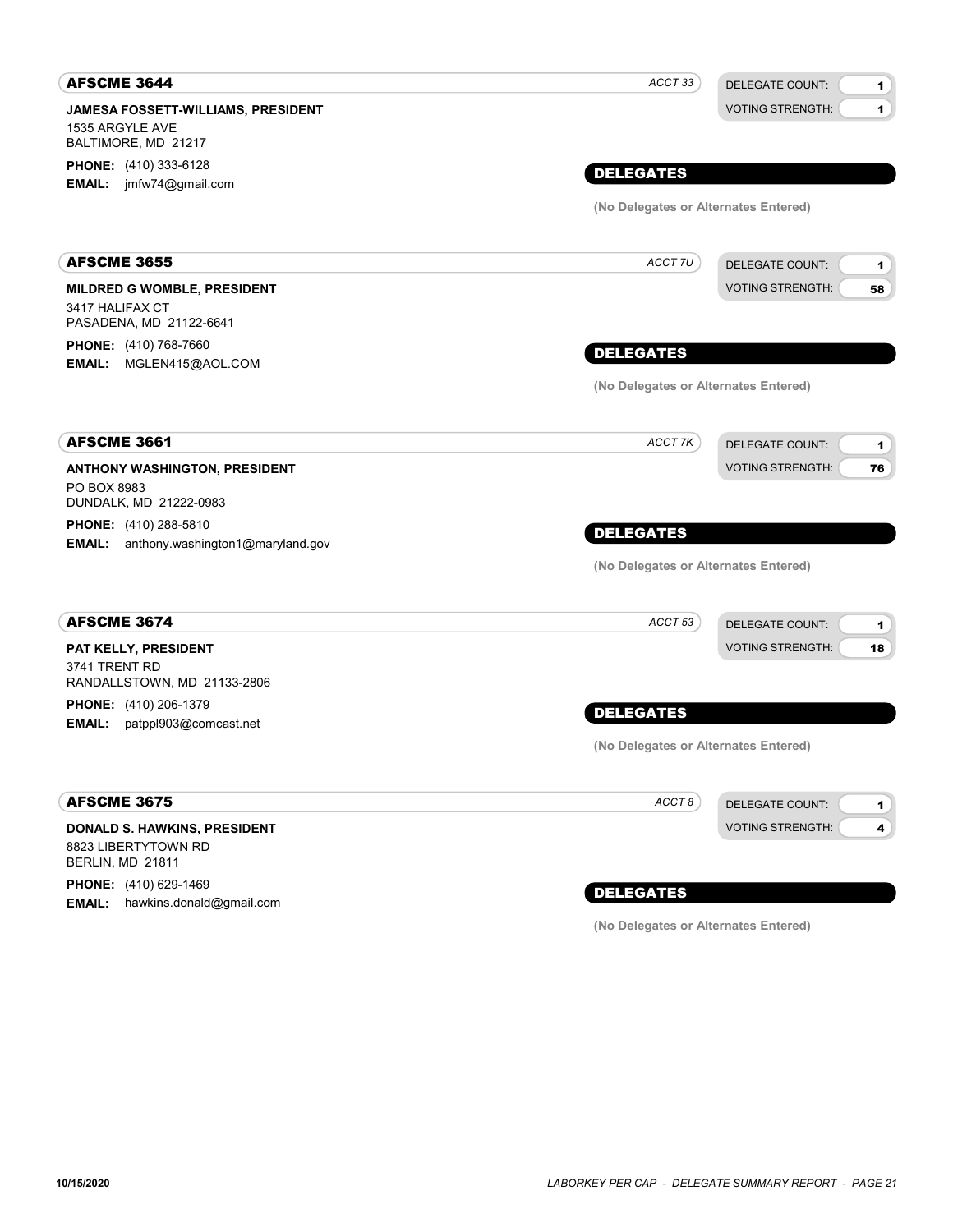| <b>DELEGATES</b>        | <b>DELEGATE COUNT:</b><br>1<br><b>VOTING STRENGTH:</b><br>13 |
|-------------------------|--------------------------------------------------------------|
|                         |                                                              |
|                         |                                                              |
|                         | (No Delegates or Alternates Entered)                         |
| ACCT <sub>6L</sub>      | <b>DELEGATE COUNT:</b><br>1                                  |
|                         | <b>VOTING STRENGTH:</b><br>13                                |
| <b>DELEGATES</b>        |                                                              |
| <b>O QADDAFI SABREE</b> |                                                              |
| ACCT Z                  | <b>DELEGATE COUNT:</b><br>1                                  |
|                         | <b>VOTING STRENGTH:</b><br>11                                |
| <b>DELEGATES</b>        |                                                              |
|                         | (No Delegates or Alternates Entered)                         |
| ACCT 68                 | <b>DELEGATE COUNT:</b><br>1                                  |
|                         | <b>VOTING STRENGTH:</b><br>11                                |
| <b>DELEGATES</b>        |                                                              |
|                         | (No Delegates or Alternates Entered)                         |
| ACCT <sub>5K</sub>      | <b>DELEGATE COUNT:</b><br>$\mathbf{1}$                       |
|                         | <b>VOTING STRENGTH:</b><br>19                                |
|                         |                                                              |

PHONE: (202) 257-2448 EMAIL: teresa.oberti@usda.gov

## DELEGATES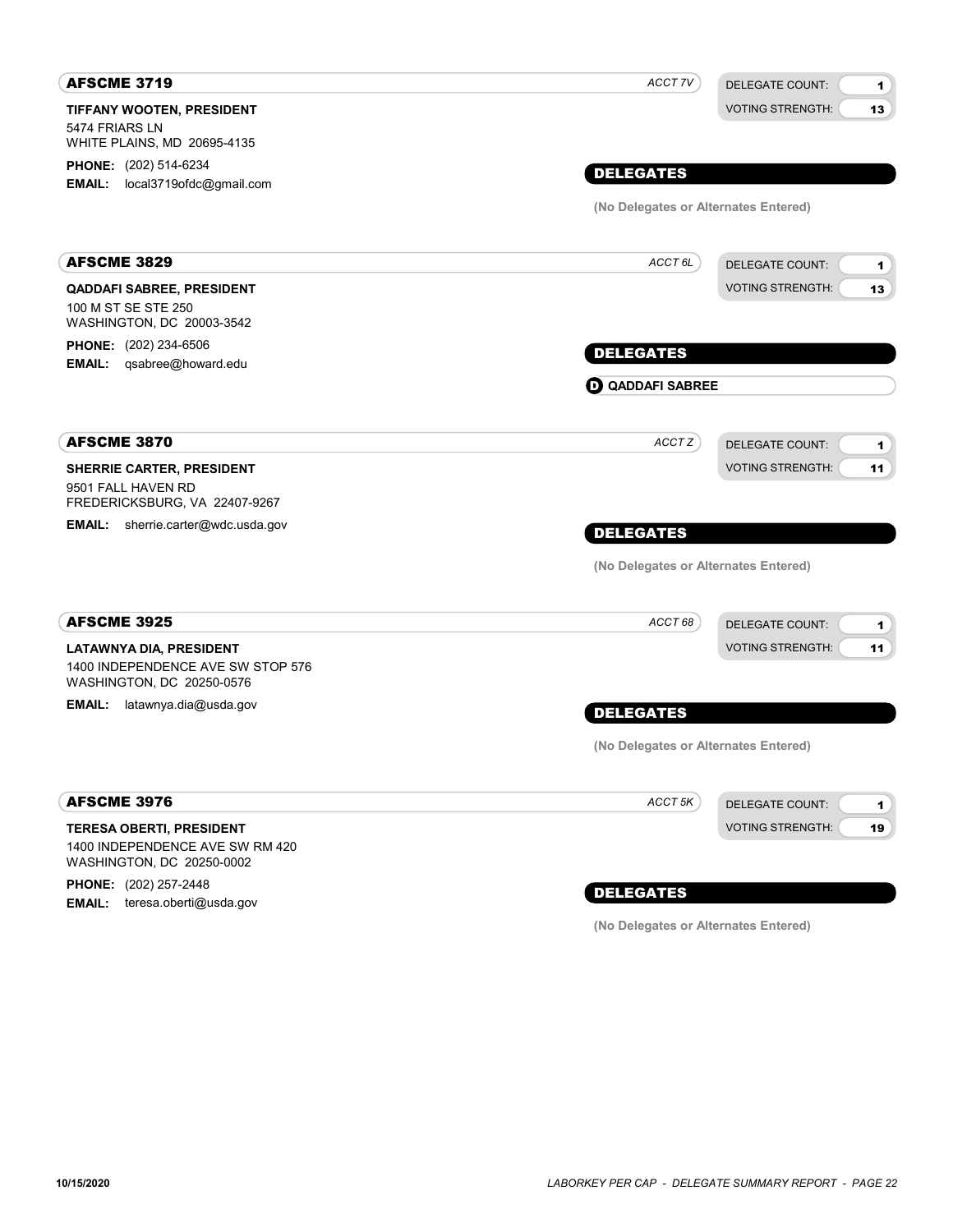| <b>AFSCME 3980</b>                                                                 | ACCT 35                              | <b>DELEGATE COUNT:</b><br>$\blacktriangleleft$ |
|------------------------------------------------------------------------------------|--------------------------------------|------------------------------------------------|
| <b>DAVID TURNER, PRESIDENT</b><br>4066 CURLEW CT                                   |                                      | <b>VOTING STRENGTH:</b><br>36                  |
| WALDORF, MD 20603                                                                  |                                      |                                                |
| <b>PHONE:</b> (240) 222-2308                                                       | <b>DELEGATES</b>                     |                                                |
| dfturner@smcm.edu<br><b>EMAIL:</b>                                                 |                                      |                                                |
|                                                                                    | (No Delegates or Alternates Entered) |                                                |
| <b>AFSCME COUNCIL 67</b>                                                           | ACCT 5Q                              | DELEGATE COUNT:<br>1                           |
| <b>GLENARD S. MIDDLETON SR., EXECUTIVE DIRECTOR</b><br><b>1410 BUSH ST</b>         |                                      | <b>VOTING STRENGTH:</b><br>$\blacksquare$      |
| BALTIMORE, MD 21230-1939                                                           |                                      |                                                |
| PHONE: (410) 837-7278<br>gmiddleton@afscme67.org<br><b>EMAIL:</b>                  | <b>DELEGATES</b>                     |                                                |
|                                                                                    | (No Delegates or Alternates Entered) |                                                |
|                                                                                    |                                      |                                                |
| <b>AFSCME COUNCIL 3</b>                                                            | ACCT 5X                              | <b>DELEGATE COUNT:</b><br>1                    |
| <b>PATRICK MORAN, PRESIDENT</b>                                                    |                                      | <b>VOTING STRENGTH:</b><br>1                   |
| 190 W OSTEND ST STE 101<br>BALTIMORE, MD 21230-3796                                |                                      |                                                |
| <b>PHONE:</b> (410) 547-1515                                                       | <b>DELEGATES</b>                     |                                                |
| <b>EMAIL:</b><br>pmoran@afscmemd.org                                               |                                      |                                                |
|                                                                                    | (No Delegates or Alternates Entered) |                                                |
| <b>AFSCME COUNCIL 20</b>                                                           | ACCT 7J                              | <b>DELEGATE COUNT:</b><br>1                    |
| ANDREW WASHINGTON, PRESIDENT                                                       |                                      | <b>VOTING STRENGTH:</b><br>1                   |
| 100 M ST SE STE 250                                                                |                                      |                                                |
| WASHINGTON, DC 20003-3542                                                          |                                      |                                                |
| <b>PHONE:</b> (202) 234-6506<br><b>EMAIL:</b><br>awashington@districtcouncil20.org | <b>DELEGATES</b>                     |                                                |
|                                                                                    | <b>D</b> ANDREW WASHINGTON           |                                                |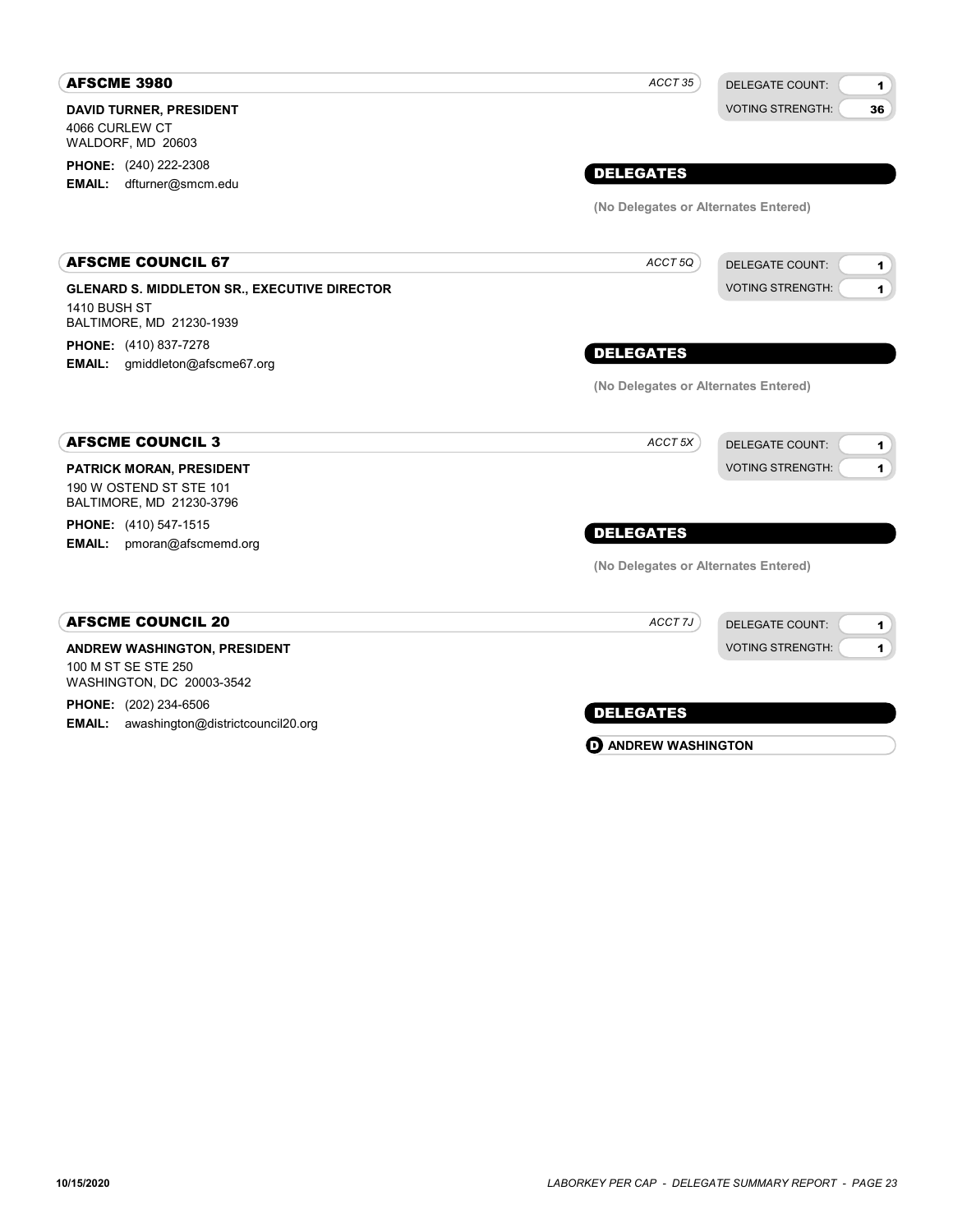## AFT - TEACHERS

| <b>MONTGOMERY CTY. FEDERATION OF TEACHERS</b>                                             | ACCT <sub>5V</sub>                   | <b>DELEGATE COUNT:</b><br>$\mathbf 1$   |
|-------------------------------------------------------------------------------------------|--------------------------------------|-----------------------------------------|
| JOSEPH A. MONTE, AFT MARYLAND TRUSTEE<br>7109 RIDGEWOOD AVE<br>CHEVY CHASE, MD 20815-5147 |                                      | <b>VOTING STRENGTH:</b><br>$\mathbf{2}$ |
| <b>PHONE:</b> (301) 949-2220<br><b>EMAIL:</b> josephamonte@verizon.net                    | <b>DELEGATES</b>                     |                                         |
|                                                                                           | (No Delegates or Alternates Entered) |                                         |
| <b>WTU 6</b>                                                                              | ACCT 3D                              | <b>DELEGATE COUNT:</b><br>9             |
| <b>ELIZABETH DAVIS, PRESIDENT</b>                                                         |                                      | <b>VOTING STRENGTH:</b><br>4,000        |
| 1239 PENNSYLVANIA AVE SE<br>WASHINGTON, DC 20003-2227                                     |                                      |                                         |
| <b>PHONE:</b> (202) 293-8600<br>elizabeth.davis704@gmail.com<br><b>EMAIL:</b>             | <b>DELEGATES</b>                     |                                         |
|                                                                                           | <b>D</b> JARED CATAPANO              |                                         |
|                                                                                           | <b>O SAMUEL CUADRO</b>               |                                         |
|                                                                                           | <b>DELIZABETH DAVIS</b>              |                                         |
|                                                                                           | <b>D</b> LAURA FUCHS                 |                                         |
|                                                                                           | <b>JAMES ISREAL</b><br>o             |                                         |
|                                                                                           | <b>D</b> SIGNE NELSON                |                                         |

**O CHRYSTAL PURYEAR**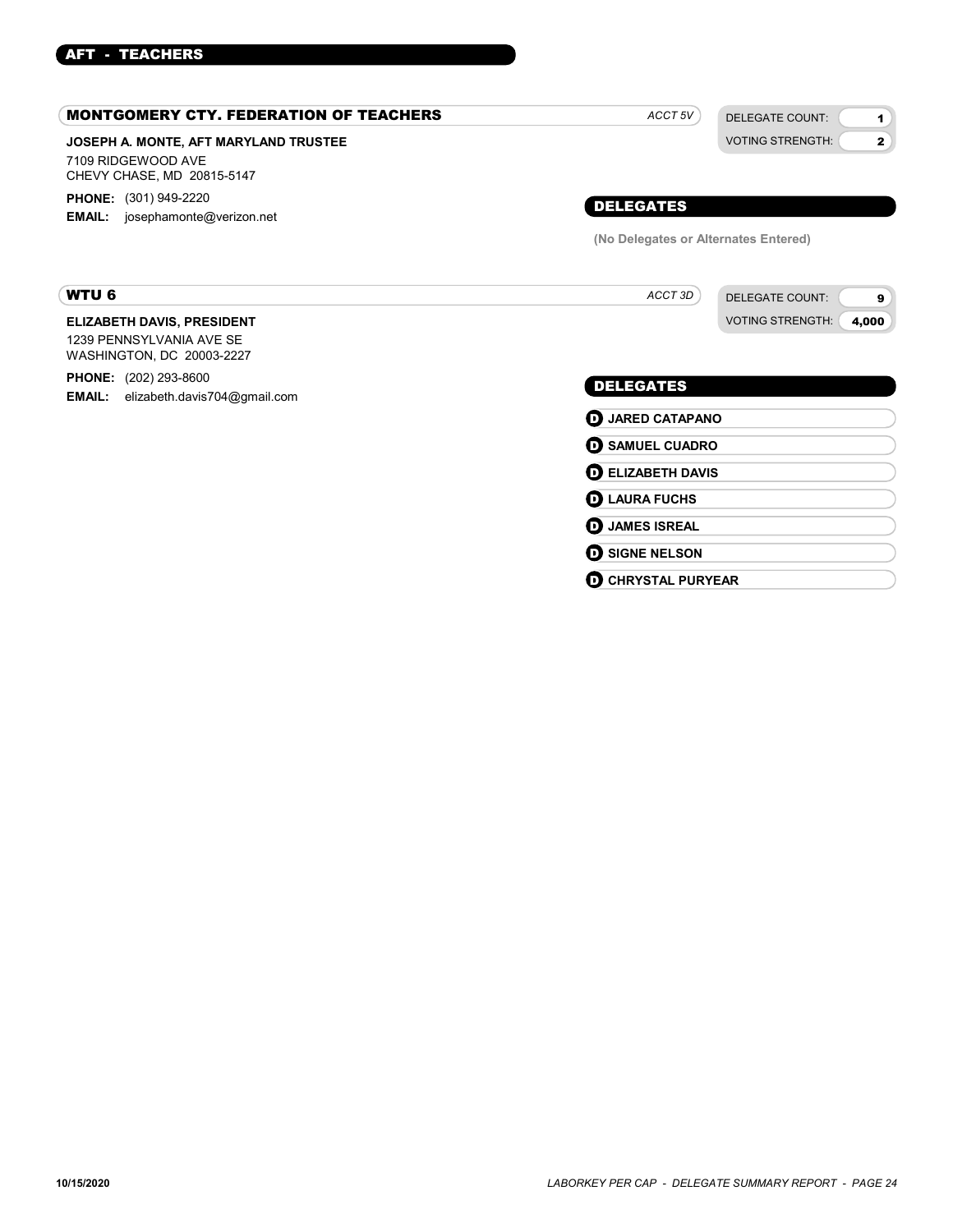## APWU - POSTAL WORKERS

| APWU, NATION'S CAPITAL AND SOUTHERN MD                                             | ACCTK                                       | <b>DELEGATE COUNT:</b><br>5    |
|------------------------------------------------------------------------------------|---------------------------------------------|--------------------------------|
| <b>DENA M BRISCOE, PRESIDENT</b><br>9600 MARLBORO PIKE<br>UPPER MARLBORO, MD 20772 |                                             | <b>VOTING STRENGTH:</b><br>992 |
| <b>PHONE:</b> (202) 291-0801<br>msdbriscoe@aol.com<br><b>EMAIL:</b>                | <b>DELEGATES</b><br><b>D</b> DENA M BRISCOE |                                |
|                                                                                    | <b>D</b> ARRION BROWN                       |                                |
| APWU 3630, MONTGOMERY COUNTY AREA LOCAL                                            | ACCT 37                                     | <b>DELEGATE COUNT:</b><br>1    |
| <b>NANETTE J CORLEY, PRESIDENT</b><br>8501 ATLAS DR<br>GAITHERSBURG, MD 20877-4135 |                                             | <b>VOTING STRENGTH:</b><br>78  |

PHONE: (301) 910-4427 EMAIL: mcal.3630@verizon.net

## DELEGATES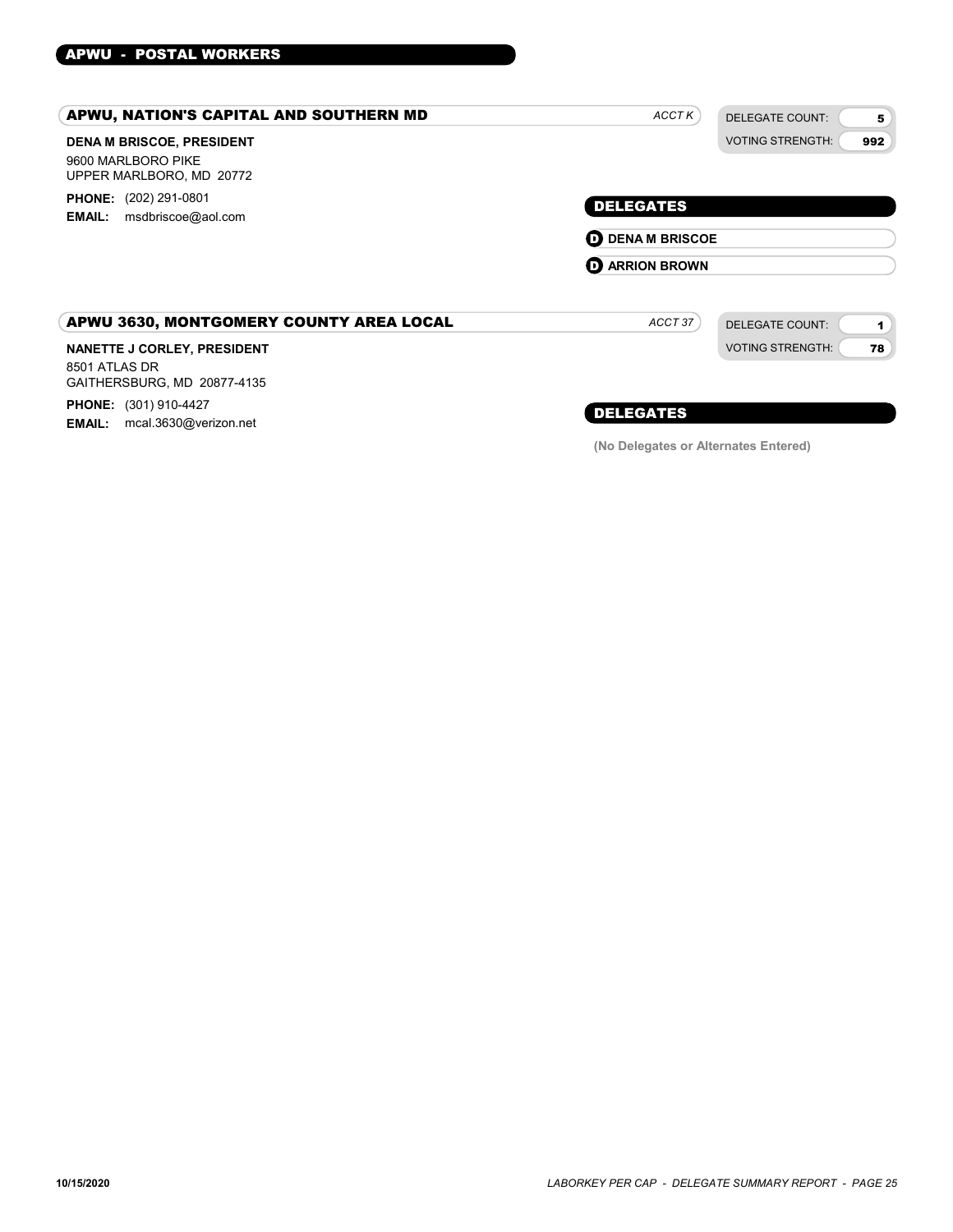#### ATU 689

#### RAYMOND N. JACKSON, PRESIDENT

2701 WHITNEY PLACE FORESTVILLE, MD 20747

PHONE: (301) 568-6899 EMAIL: rjackson@atu689.org ACCT<sub>82</sub>

DELEGATE COUNT: VOTING STRENGTH:

10 6,510

#### DELEGATES

**D** JUMOKE BEY **D** GREG BOWEN JR. **D** JENNIFER CHASE **D** PRINTUS L DATES **D** JACKIE JETER **D** ROLAND H JETER **O** DERRICK E NABORS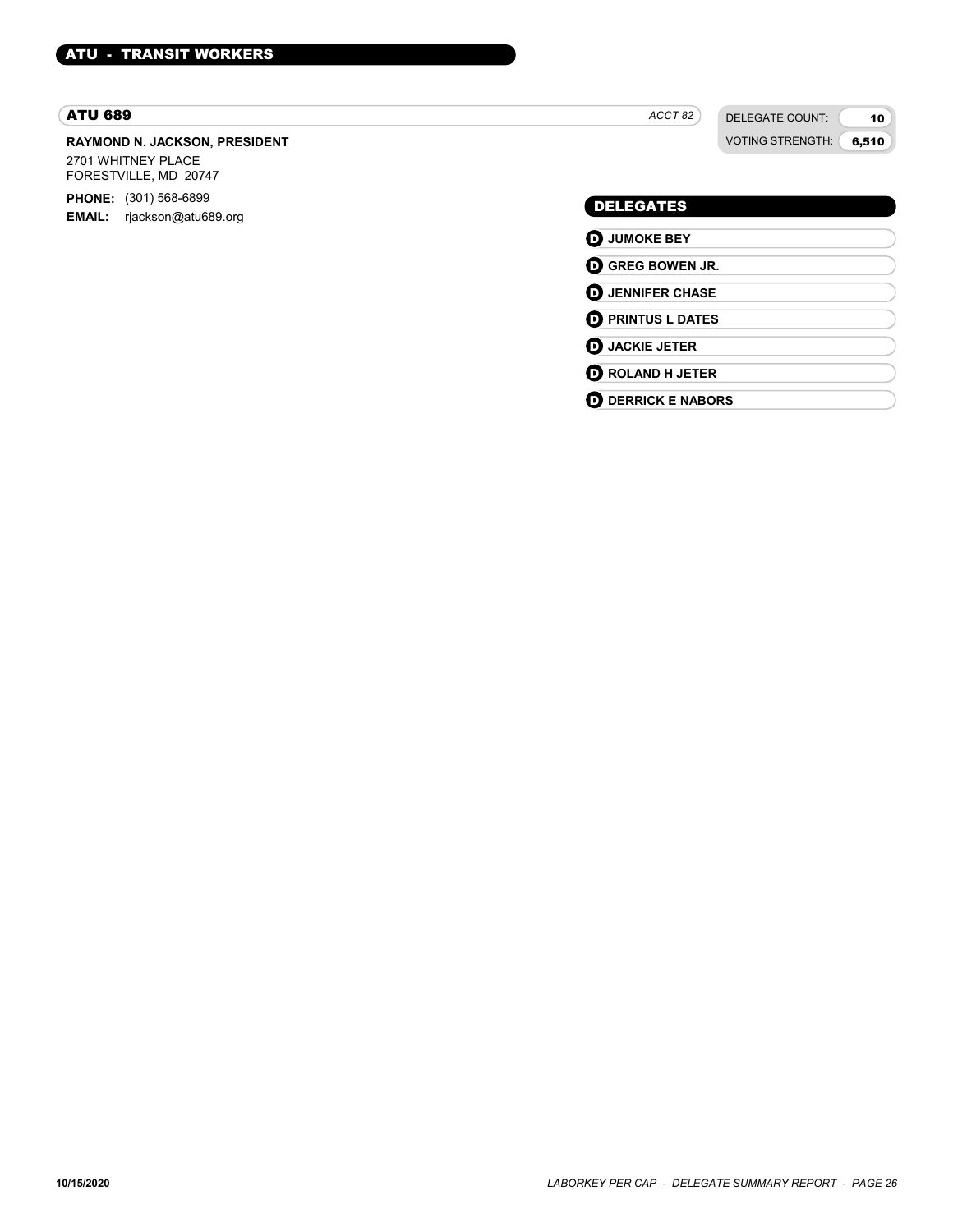## BRICKLAYERS LOCAL 1 MD, DC, VA

#### SCOTT GARVIN, PRESIDENT

5879 ALLENTOWN RD CAMP SPRINGS, MD 20746-4570

**PHONE:** (240) 695-9463 EMAIL: sgarvin@baclocal1.org ACCT 3V

DELEGATE COUNT: VOTING STRENGTH:

5 470

### DELEGATES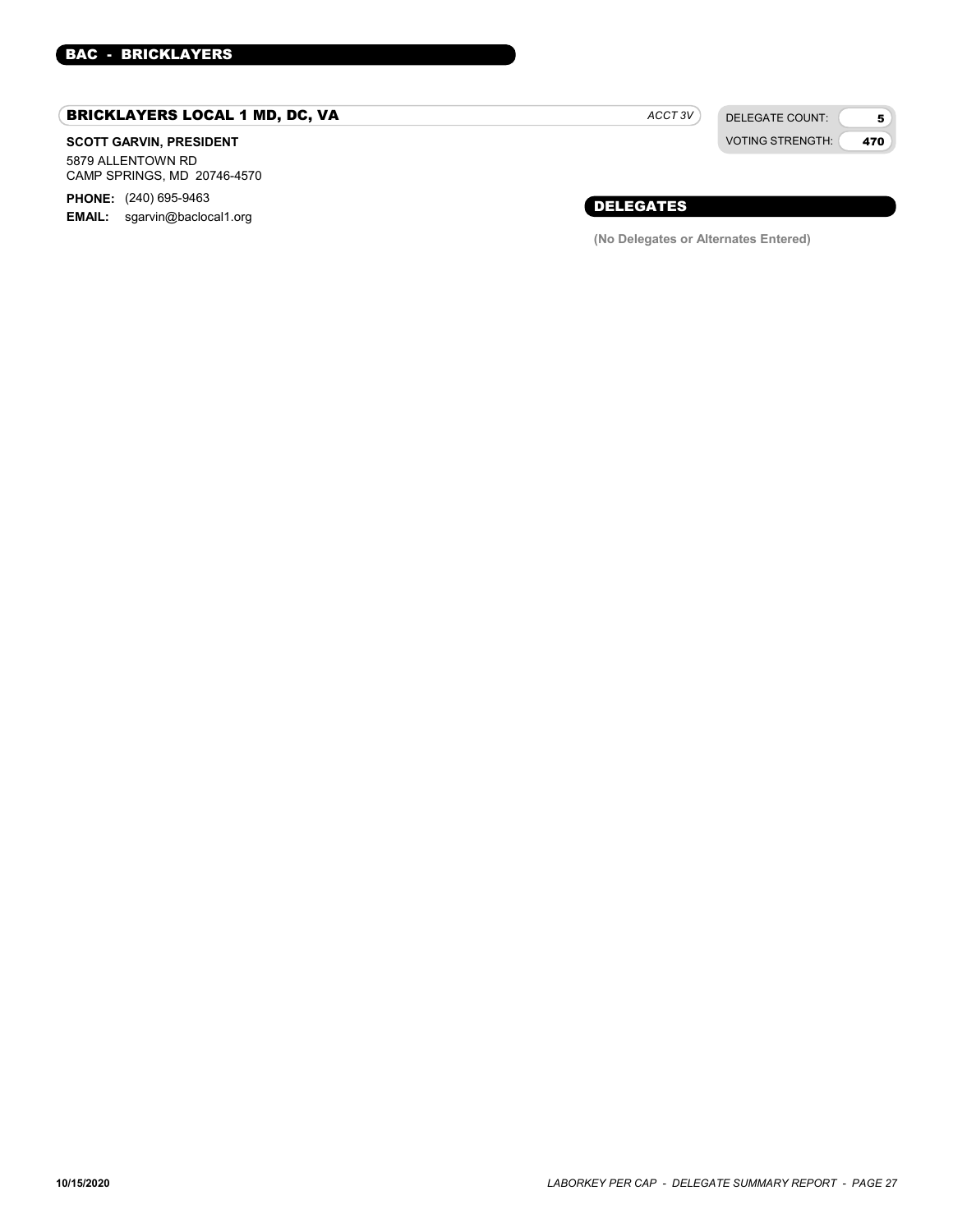#### BAKERY WORKERS 118

#### LES JONES, PRESIDENT/BUSINESS MANAGER 9602 MARTIN LUTHER KING JR HWY STE B LANHAM, MD 20706-1826

PHONE: (301) 731-3990

**EMAIL:** lesjones.bctgmlocal118@gmail.com

DELEGATE COUNT: ACCT 4X

VOTING STRENGTH: 2 193

DELEGATES

**D** LES JONES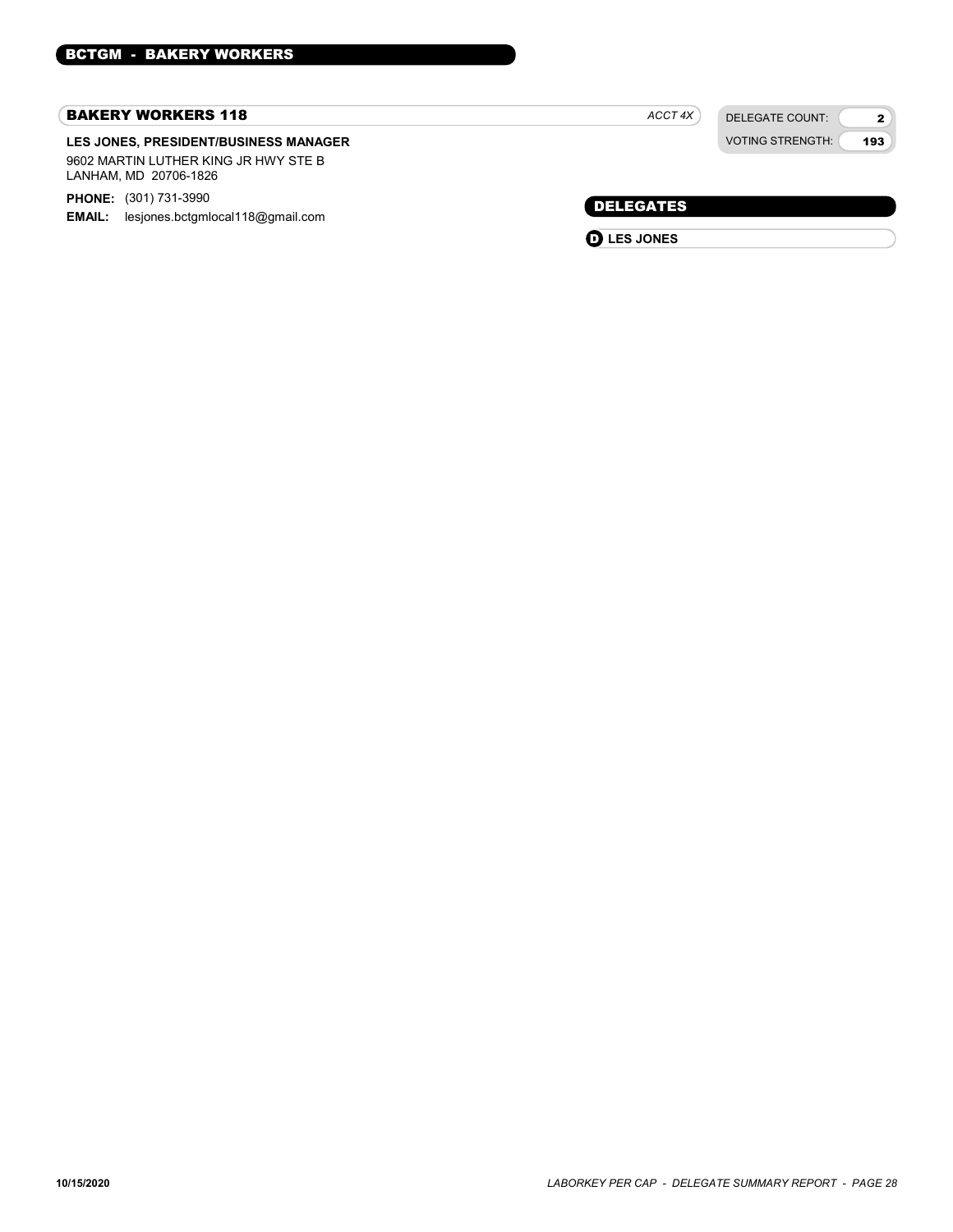## BLET DIVISION 482, DCSLB/IBT

HERBERT HARRIS, CHAIRMAN/STATE REPRESENTATIVE PO BOX 77871 WASHINGTON, DC 20013-8871 PHONE: (202) 549-3947

EMAIL: hharris@dcslb.org

| ACCT 46 |  |
|---------|--|
|         |  |

DELEGATE COUNT: VOTING STRENGTH:

131

2

DELEGATES

**O** HERBERT HARRIS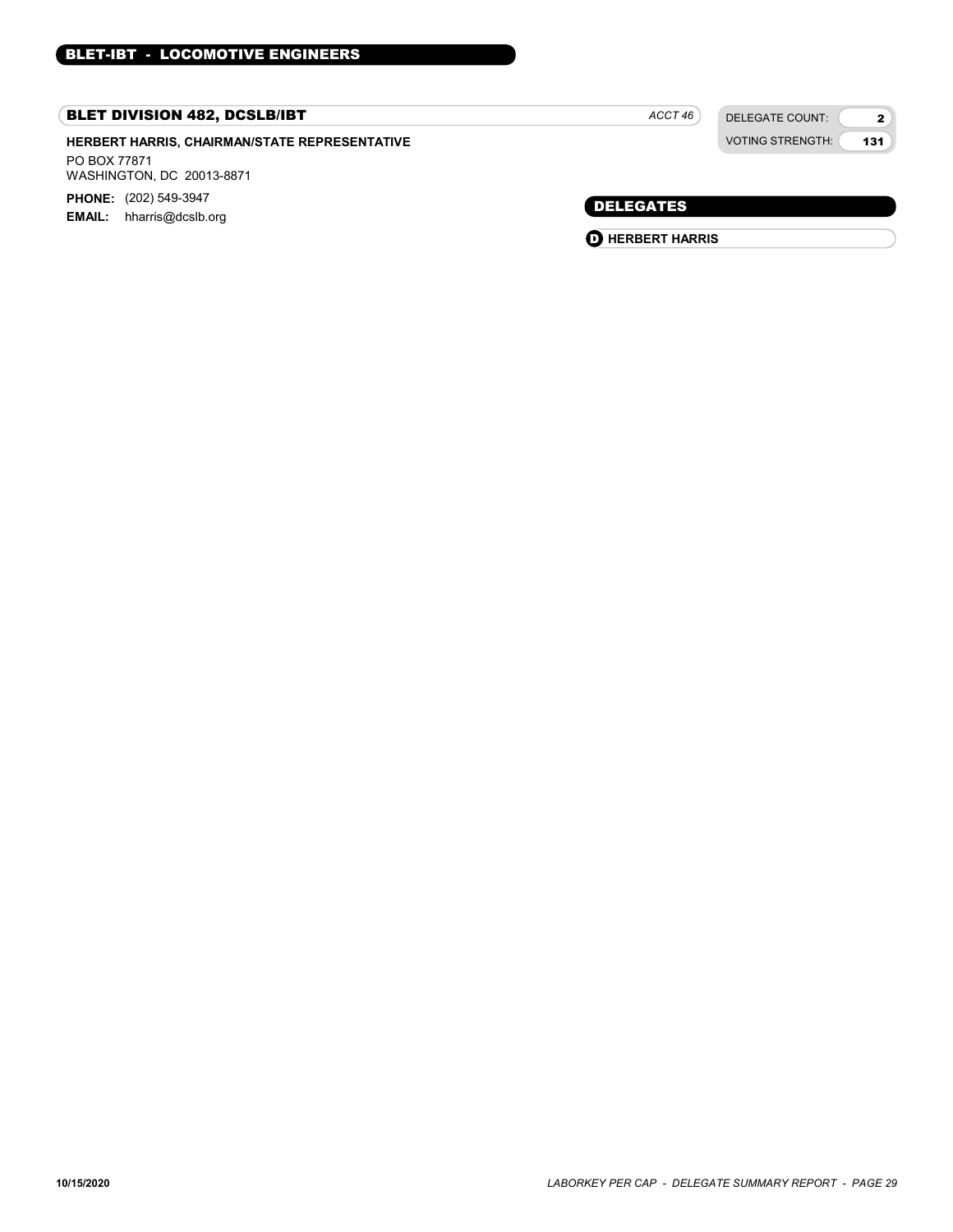| <b>NABET 31</b>                                                                                  | ACCT 7T                              | <b>DELEGATE COUNT:</b><br>4            |
|--------------------------------------------------------------------------------------------------|--------------------------------------|----------------------------------------|
| <b>ROBERT BOB WILLIAMS, PRESIDENT</b>                                                            |                                      | <b>VOTING STRENGTH:</b><br>321         |
| 4483 FORBES BLVD STE B<br>LANHAM, MD 20706-4377                                                  |                                      |                                        |
| PHONE: (301) 459-4999                                                                            |                                      |                                        |
| president@nabet31.org<br>EMAIL:                                                                  | <b>DELEGATES</b>                     |                                        |
|                                                                                                  | <b>D</b> RICK REESE                  |                                        |
| <b>CWA 101-12</b>                                                                                | ACCT 72                              | <b>DELEGATE COUNT:</b><br>0            |
|                                                                                                  |                                      | <b>VOTING STRENGTH:</b><br>$\mathbf 0$ |
| <b>ROBERT STEVENSON, PRESIDENT</b><br>4626 WISCONSIN AVE NW STE 200<br>WASHINGTON, DC 20016-4625 |                                      |                                        |
| <b>PHONE:</b> (202) 362-9413                                                                     |                                      |                                        |
| lacapiton1@aol.com<br><b>EMAIL:</b>                                                              | <b>DELEGATES</b>                     |                                        |
|                                                                                                  | (No Delegates or Alternates Entered) |                                        |
| <b>CWA 2107</b>                                                                                  | ACCT <sub>64</sub>                   | <b>DELEGATE COUNT:</b>                 |
| <b>SHANNON OPFER, PRESIDENT</b>                                                                  |                                      | 1<br><b>VOTING STRENGTH:</b><br>50     |
| 1825 GEORGE AVE STE 3<br>ANNAPOLIS, MD 21401-4129                                                |                                      |                                        |
| <b>PHONE:</b> (410) 268-2107<br>sopfer@cwa-2107.org<br><b>EMAIL:</b>                             | <b>DELEGATES</b>                     |                                        |
|                                                                                                  | (No Delegates or Alternates Entered) |                                        |
|                                                                                                  |                                      |                                        |
| <b>CWA 2108</b>                                                                                  | ACCT 4J                              | <b>DELEGATE COUNT:</b><br>6            |
| <b>MARILYN IRWIN, PRESIDENT</b><br>10782 RHODE ISLAND AVE<br>BELTSVILLE, MD 20705-2513           |                                      | <b>VOTING STRENGTH:</b><br>1,222       |
| <b>PHONE:</b> (301) 595-2108                                                                     | <b>DELEGATES</b>                     |                                        |
| presidentcwa2108@aol.com<br><b>EMAIL:</b>                                                        |                                      |                                        |
|                                                                                                  | <b>D</b> MARILYN IRWIN               |                                        |
| <b>CWA 2222</b>                                                                                  | ACCT 3R                              | <b>DELEGATE COUNT:</b><br>1            |
| JEREMY FRENCH, PRESIDENT                                                                         |                                      | <b>VOTING STRENGTH:</b><br>10          |
| 4186 WINCHESTER RD<br>MARSHALL, VA 20115-3268                                                    |                                      |                                        |
| PHONE: (703) 256-2200                                                                            | <b>DELEGATES</b>                     |                                        |
| EMAIL: presidentcwa2222@gmail.com                                                                |                                      |                                        |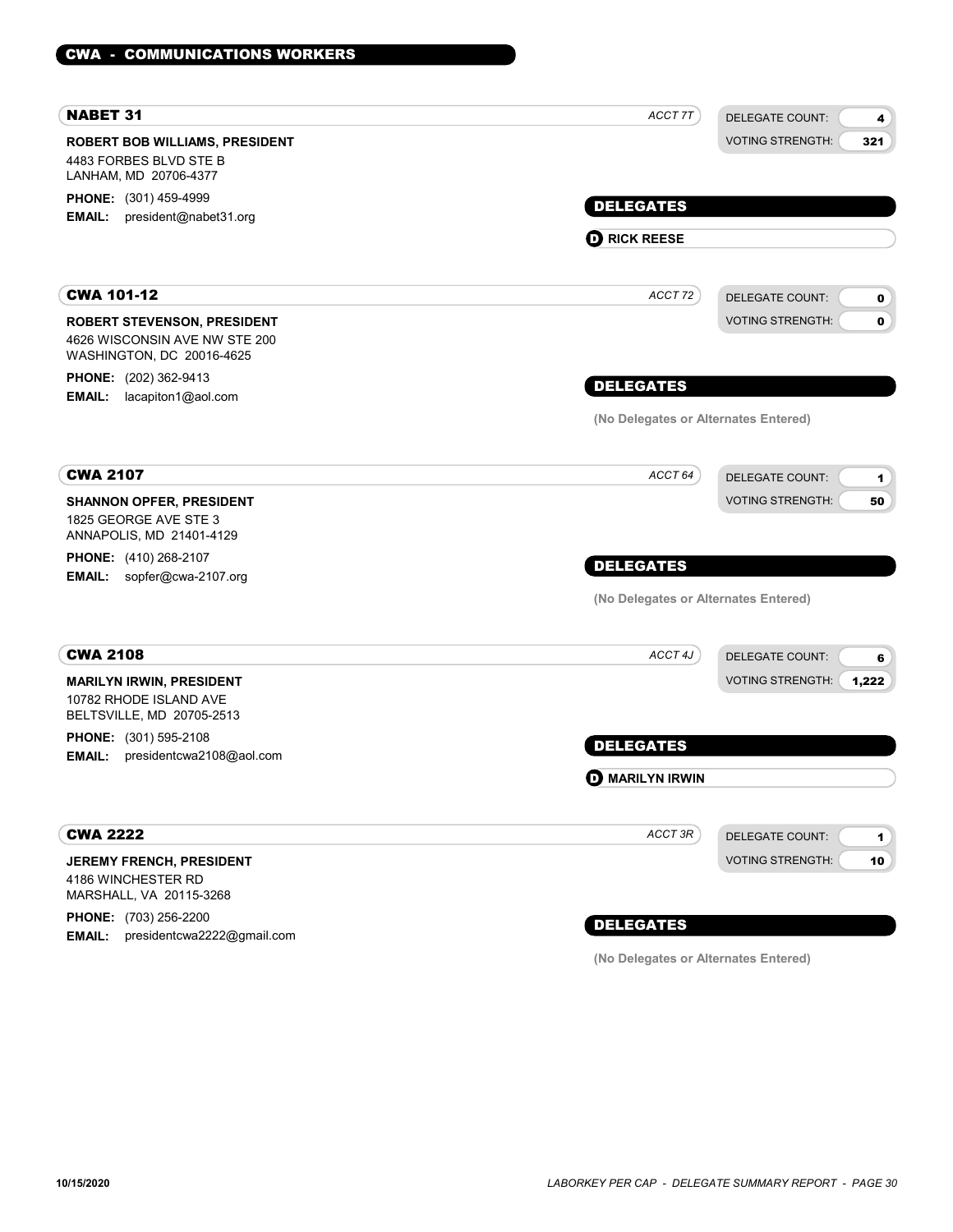| <b>CWA 2336</b>                                                                                | ACCT <sub>3U</sub>                   | <b>DELEGATE COUNT:</b><br>$\mathbf{2}$   |
|------------------------------------------------------------------------------------------------|--------------------------------------|------------------------------------------|
| <b>TERRY GARNER, PRESIDENT</b><br>151 RIGGS RD NE                                              |                                      | <b>VOTING STRENGTH:</b><br>156           |
| WASHINGTON, DC 20011-2400                                                                      |                                      |                                          |
| <b>PHONE:</b> (202) 291-1500                                                                   | <b>DELEGATES</b>                     |                                          |
| president@cwalocal2336.org<br><b>EMAIL:</b>                                                    |                                      |                                          |
|                                                                                                | <b>D</b> JOSEPH MULLIKIN             |                                          |
| <b>WASHINGTON MAILERS UNION 29/CWA 14201</b>                                                   | ACCT 6T                              | <b>DELEGATE COUNT:</b><br>$\blacksquare$ |
| LINWOOD SHIFLETT, PRESIDENT<br>9100 OLD MARLBORO PIKE STE 100<br>UPPER MARLBORO, MD 20772-3625 |                                      | <b>VOTING STRENGTH:</b><br>23            |
| PHONE: (301) 599-8685                                                                          | <b>DELEGATES</b>                     |                                          |
| linwood.shiflett@gmail.com<br><b>EMAIL:</b>                                                    |                                      |                                          |
|                                                                                                | (No Delegates or Alternates Entered) |                                          |
| <b>NEWSPAPER GUILD 32035</b>                                                                   | ACCT 65                              | <b>DELEGATE COUNT:</b><br>5              |
| <b>CETEWAYO PARKS, EXECUTIVE DIRECTOR</b>                                                      |                                      | <b>VOTING STRENGTH:</b><br>880           |
| 1225 I ST NW STE 300<br>WASHINGTON, DC 20005-5955                                              |                                      |                                          |
| PHONE: (202) 785-3650<br><b>EMAIL:</b><br>cparks@wbng.org                                      | <b>DELEGATES</b>                     |                                          |
|                                                                                                | <b>D</b> RICK EHRMANN                |                                          |
|                                                                                                | <b>O CETEWAYO PARKS</b>              |                                          |
| <b>CWA DISTRICT 2</b>                                                                          | ACCT 5W                              | <b>DELEGATE COUNT:</b><br>0              |
| ED MOONEY, VICE PRESIDENT                                                                      |                                      | $\mathbf{0}$<br><b>VOTING STRENGTH:</b>  |
| 501 3RD ST NW<br>WASHINGTON, DC 20001-2760                                                     |                                      |                                          |
| <b>PHONE:</b> (215) 546-5574                                                                   | <b>DELEGATES</b>                     |                                          |
| <b>EMAIL:</b><br>emooney@cwa-union.org                                                         |                                      |                                          |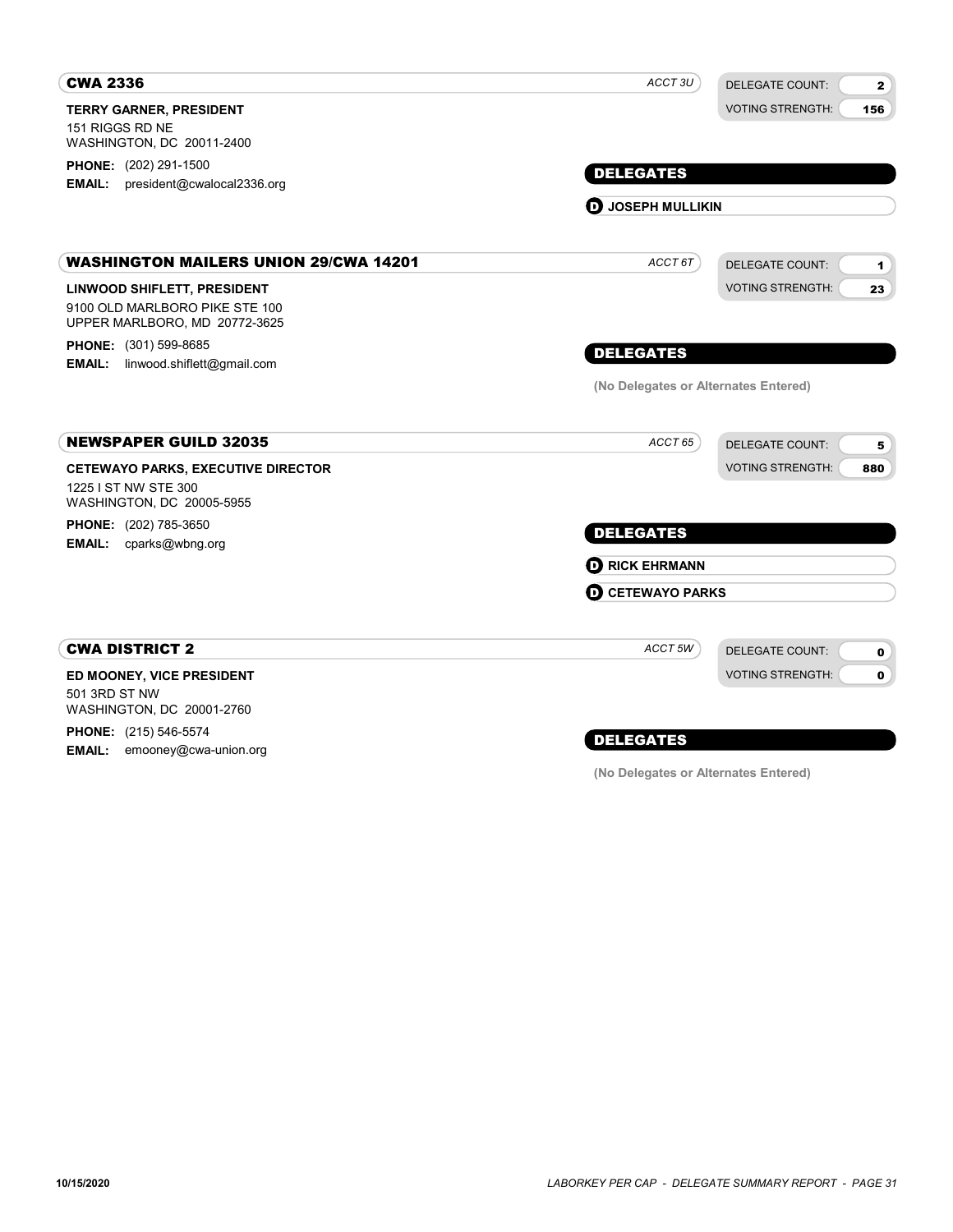DALU - DIRECTLY AFFILIATED LABOR UNIONS

## DELEGATES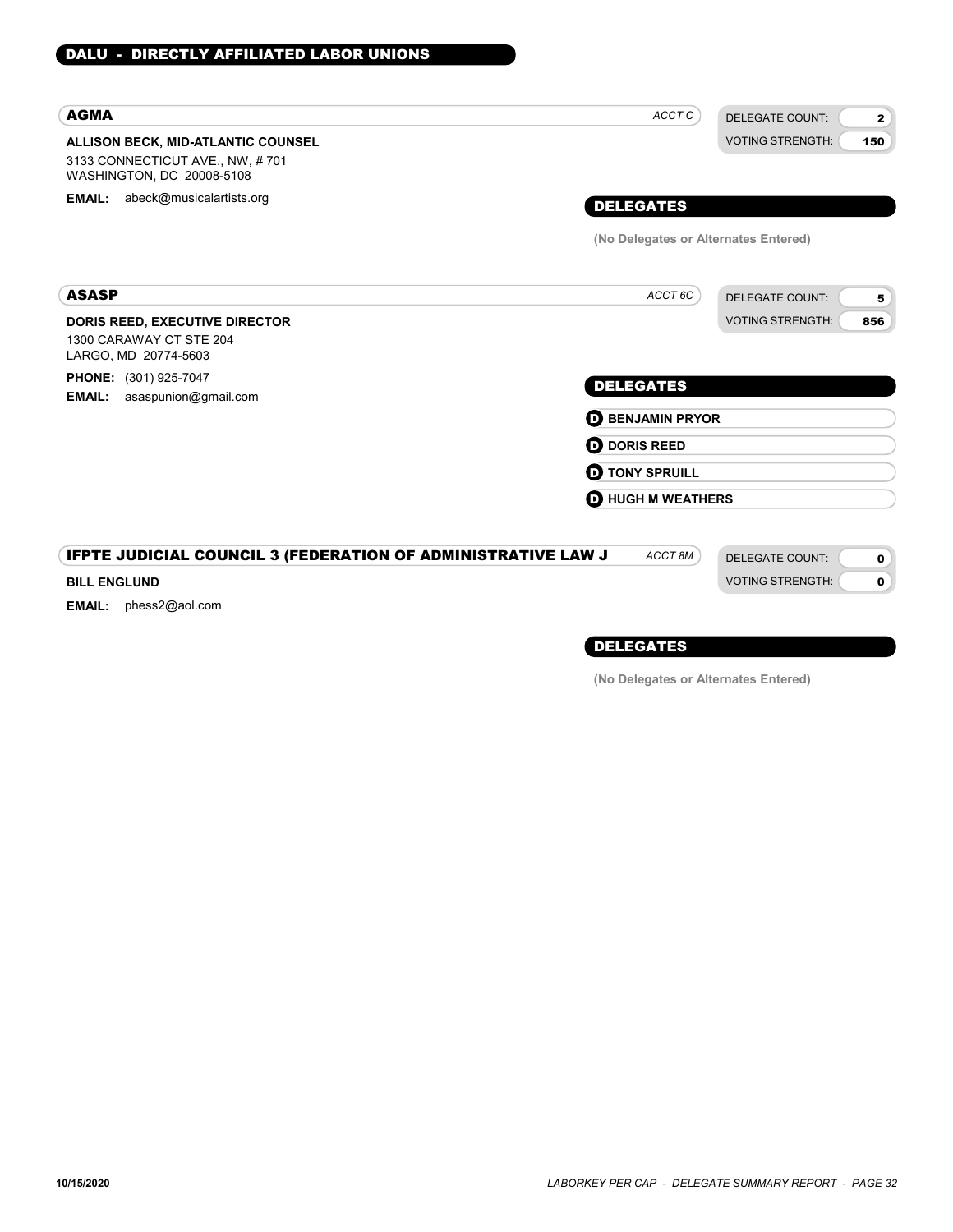#### PAUL L ATWILL, PRESIDENT WASHINGTON D.C. PRINTING UNION LOCAL 72-C 6037 BALTIMORE AVE, LOCAL 72-C GCC/IBT RIVERDALE, MD 20737-1903 PHONE: (301) 699-1202 EMAIL: local72c@msn.com DELEGATE COUNT: VOTING STRENGTH: 0  $\mathbf{0}$ DELEGATES ACCT<sub>7</sub> (No Delegates or Alternates Entered) WILLIAM TULL, PRESIDENT GCC/IBT 285-M 6210 N CAPITOL ST NW WASHINGTON, DC 20011-1416 PHONE: (202) 882-3000 EMAIL: local285@yahoo.com DELEGATE COUNT: VOTING STRENGTH: 4 392 DELEGATES ACCT 78 (No Delegates or Alternates Entered) JANICE BORT, SECRETARY-TREASURER ALLIED PRINTING TRADES COUNCIL 6037 BALTIMORE AVE RIVERDALE, MD 20737-1903 PHONE: (301) 699-1202 **EMAIL:** janicebort@msn.com DELEGATE COUNT: VOTING STRENGTH: 1 1 DELEGATES ACCT<sub>H</sub> (No Delegates or Alternates Entered) MELVIN PRAILOW, CHAIRMAN GPO JOINT COUNCIL OF UNIONS 732 N CAPITOL ST NW STE A-201 WASHINGTON, DC 20401-0002 PHONE: (202) 321-8921 **EMAIL:** mprailow@gpo.gov DELEGATE COUNT: VOTING STRENGTH: 0 0 DELEGATES ACCT 69

GCC-IBT - GRAPHIC COMMUNICATIONS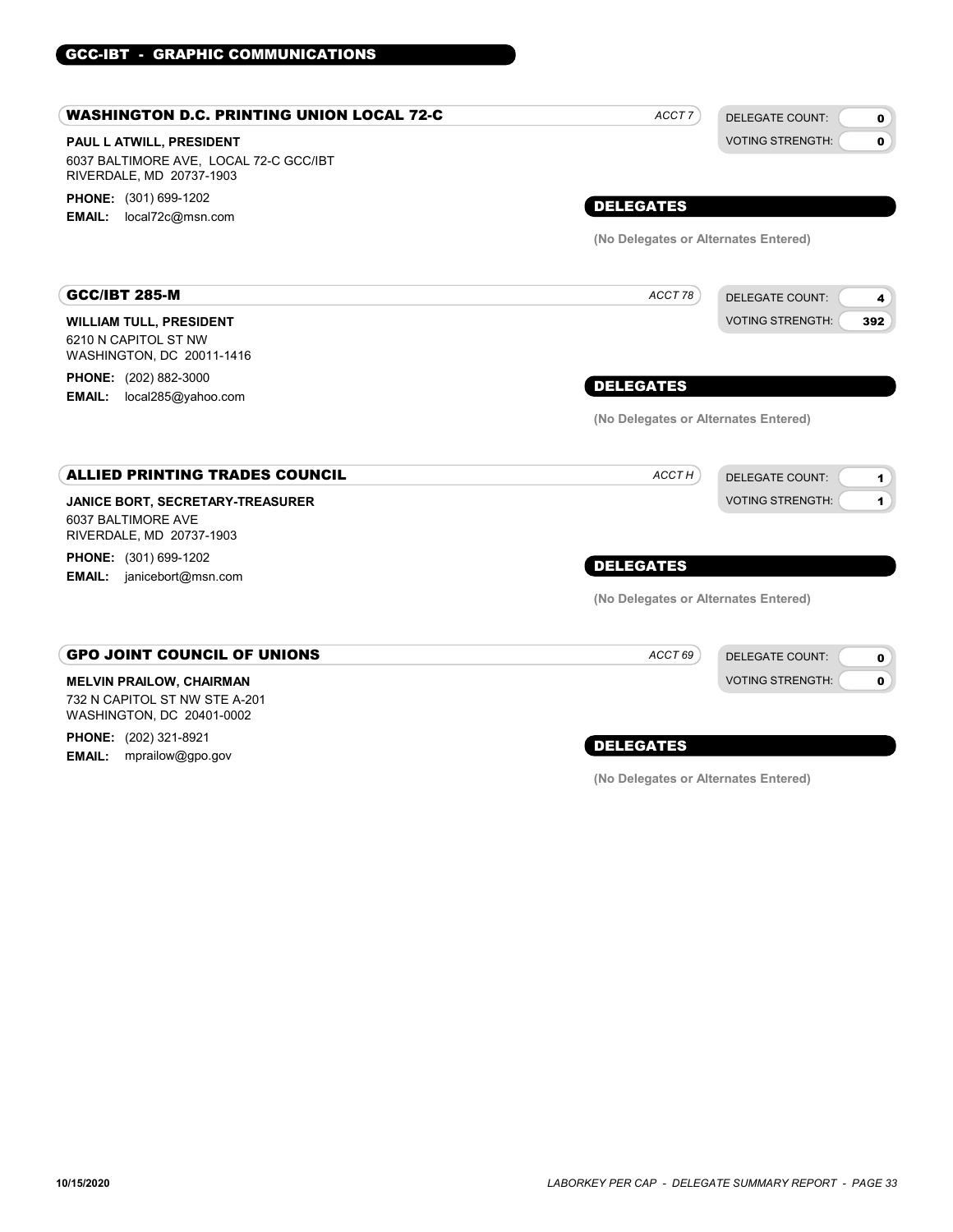#### INSULATORS 24

#### BRIAN CAVEY, BUSINESS MGR.

901 MONTGOMERY ST LAUREL, MD 20707-3411

PHONE: (301) 725-2400 **EMAIL:** brian.cavey@insulators24.org

DELEGATE COUNT:  $ACCT 39$ 

VOTING STRENGTH: 2 146

## DELEGATES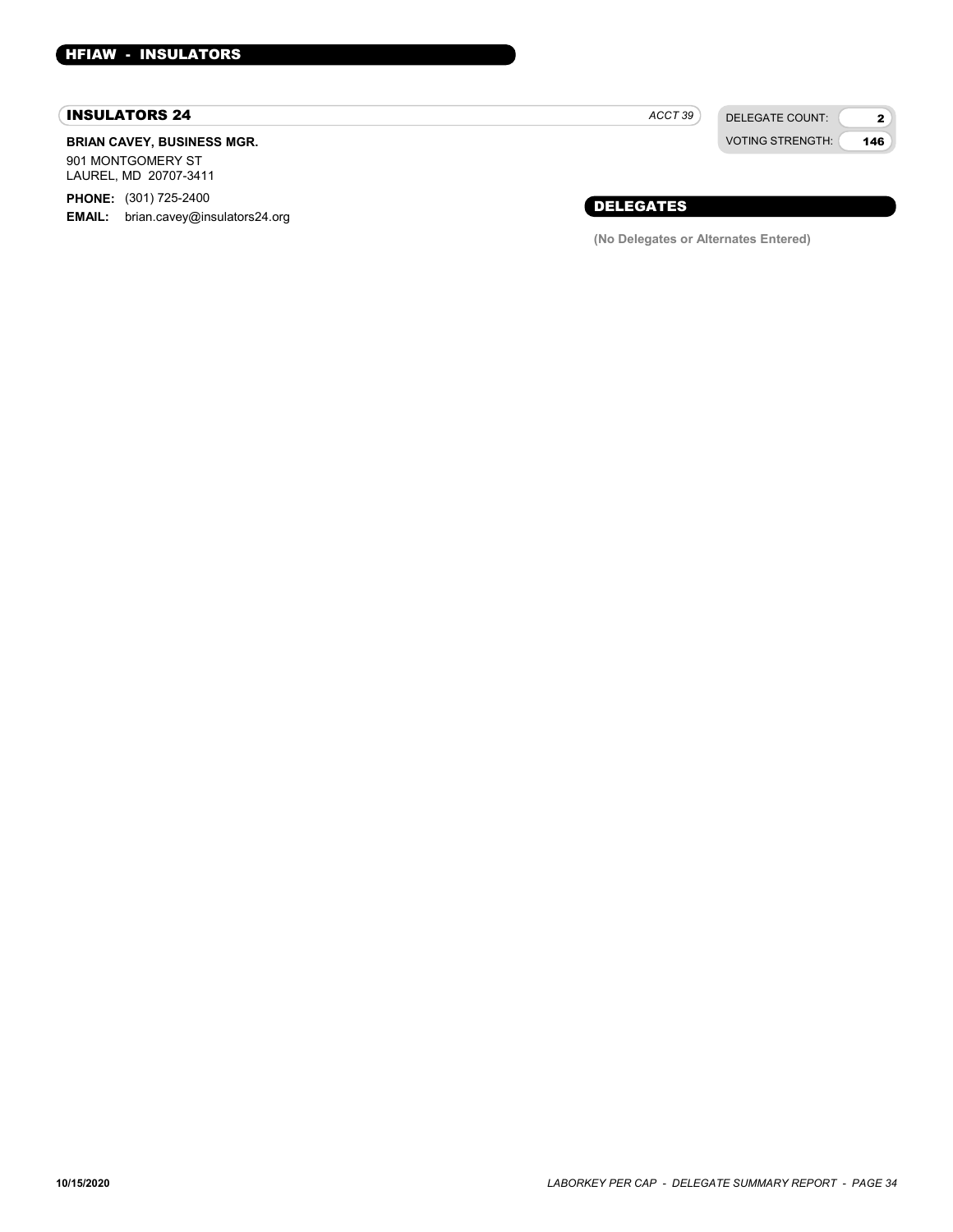#### IAFF 36

#### DABNEY HUDSON, PRESIDENT 3002 12TH ST NE

WASHINGTON, DC 20017-2408 PHONE: (202) 635-8500

EMAIL: dabney.hudson@iaff36.org

| <b>VOTING STRENGTH:</b> |
|-------------------------|
|                         |

 $ACCT 4E$ 

DELEGATE COUNT:

5 558

DELEGATES

**O** DABNEY HUDSON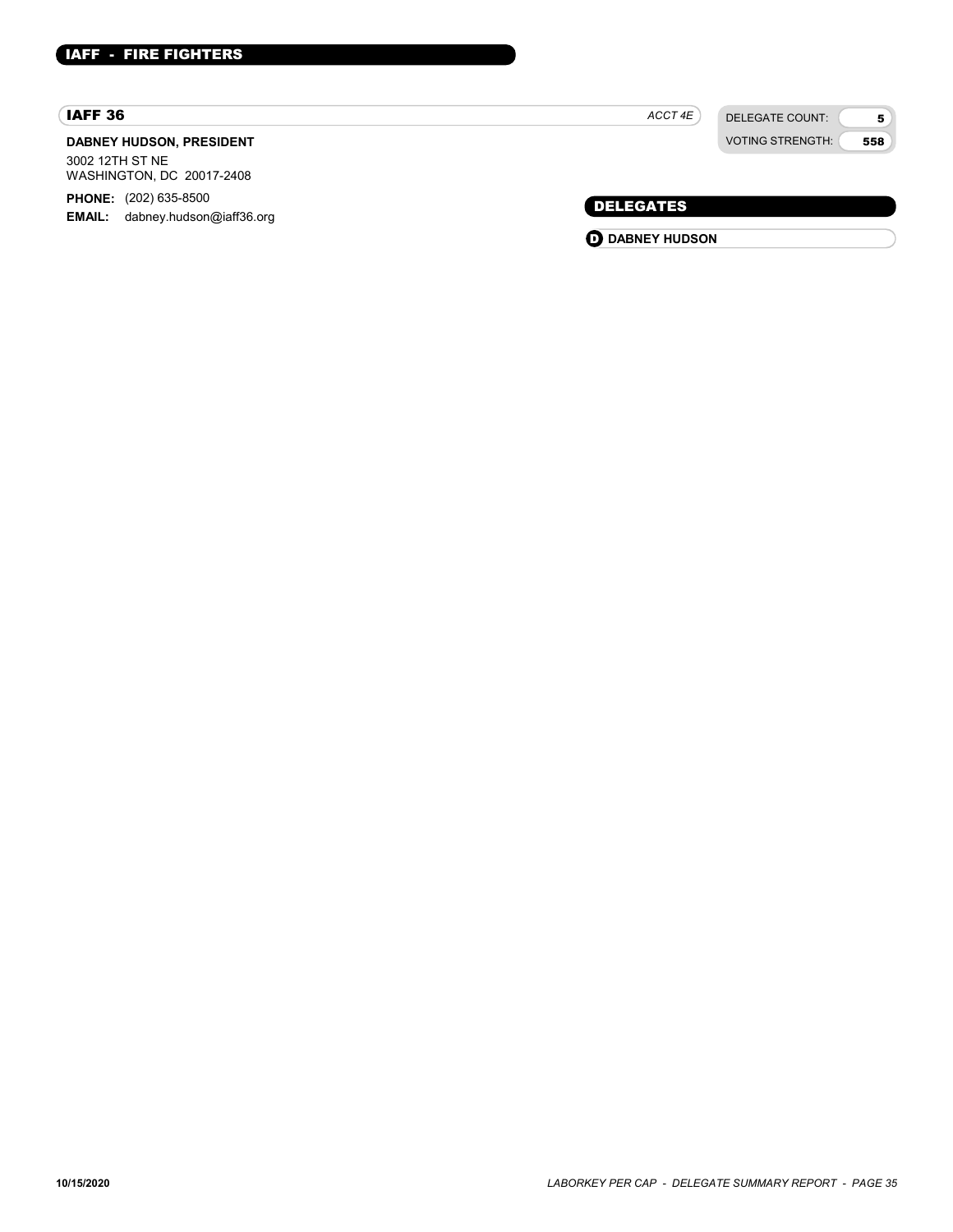| <b>NFFE-IAM 2</b>                                                                    | ACCT 6<br><b>DELEGATE COUNT:</b><br>1            |
|--------------------------------------------------------------------------------------|--------------------------------------------------|
| JAI S ATKINS, PRESIDENT<br>1225 NEW YORK AVE NW STE 450<br>WASHINGTON, DC 20005-6405 | <b>VOTING STRENGTH:</b><br>5                     |
| PHONE: (202) 216-4450                                                                | <b>DELEGATES</b>                                 |
| <b>EMAIL:</b> jatkins@nffe.org                                                       | <b>D</b> JAI S ATKINS                            |
|                                                                                      |                                                  |
|                                                                                      | <b>O ROOSEVELT LITTLEJOHN</b>                    |
|                                                                                      | O<br><b>TOO MANY DELEGATES ASSIGNED</b>          |
| <b>IAM 174</b>                                                                       | ACCT J<br><b>DELEGATE COUNT:</b><br>$\mathbf{2}$ |
| <b>BENJAMIN BRIGHT, PRESIDENT</b><br>PO BOX 162958<br>FORT WORTH, TX 76161-2958      | <b>VOTING STRENGTH:</b><br>111                   |
| <b>PHONE:</b> (817) 905-3012                                                         | <b>DELEGATES</b>                                 |
| EMAIL: benjamin.brightjr@bep.gov                                                     |                                                  |
|                                                                                      | (No Delegates or Alternates Entered)             |
| <b>IAM 193</b>                                                                       | ACCT 4P<br><b>DELEGATE COUNT:</b><br>0           |
| ALLEN JOHNSON, SECRETARY-TREASURER<br>2002 DOGWOOD DR<br>WALDORF, MD 20601-3330      | <b>VOTING STRENGTH:</b><br>$\mathbf 0$           |
| PHONE: (240) 346-4051                                                                |                                                  |
| EMAIL: ajohnson193@yahoo.com                                                         | <b>DELEGATES</b>                                 |
|                                                                                      | (No Delegates or Alternates Entered)             |
| <b>IAM 1486</b>                                                                      | ACCT 66<br><b>DELEGATE COUNT:</b><br>2           |
| <b>MILTON T PAYNE</b><br>11964 CALICO WOODS PL<br>WALDORF, MD 20601-7219             | <b>VOTING STRENGTH:</b><br>115                   |
| <b>PHONE:</b> (301) 705-7180<br><b>EMAIL:</b><br>bigmack4769@aol.com                 | <b>DELEGATES</b>                                 |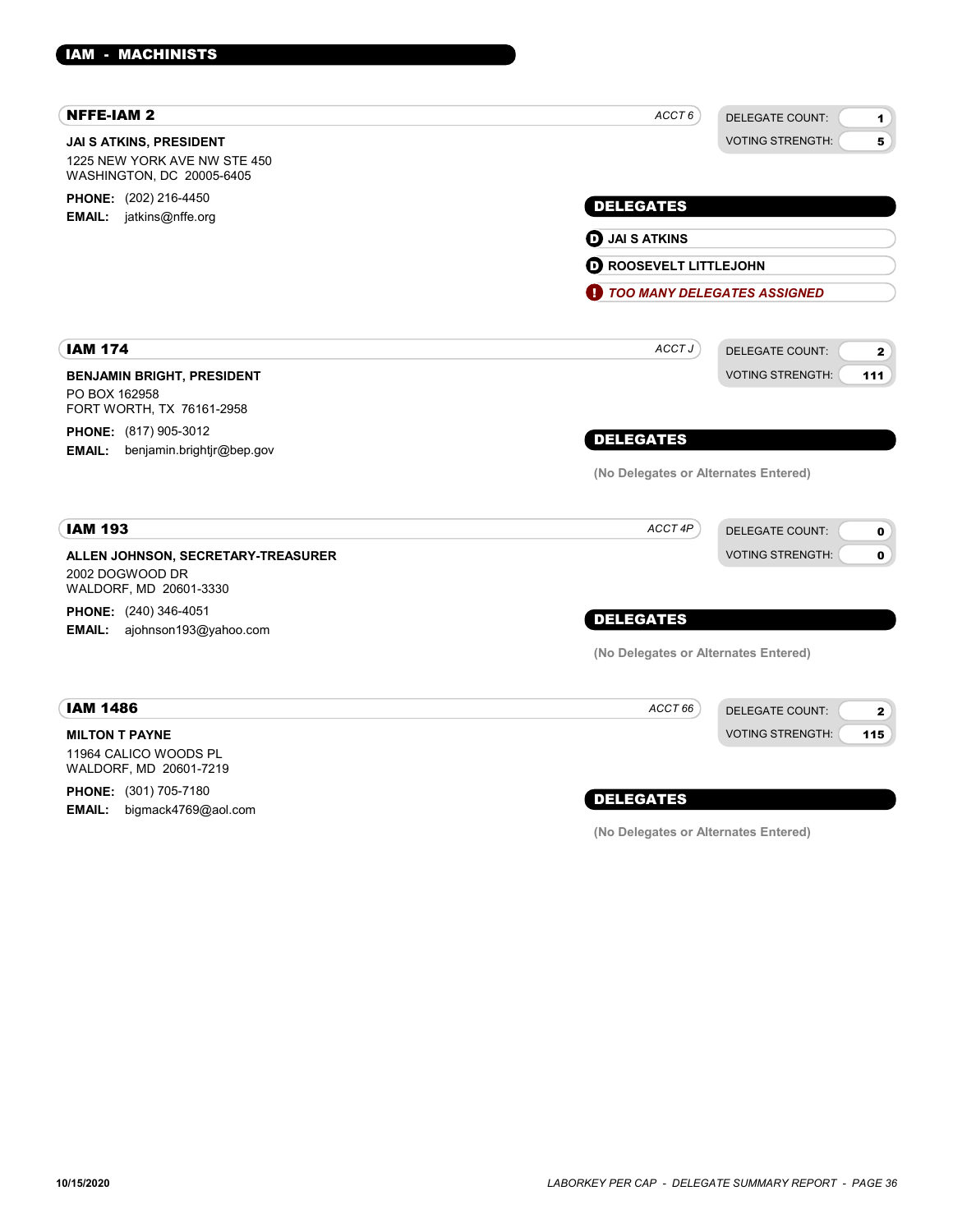#### IAM 1759

IAM 2135

BILL HUSTON, PRESIDENT 1037 STERLING RD STE 104 HERNDON, VA 20170-3839

PHONE: (703) 318-8487 EMAIL: billpeer12@gmail.com

## ACCT 4G

VOTING STRENGTH:

2 102

DELEGATE COUNT:

## DELEGATES

(No Delegates or Alternates Entered)

ACCT 6K



DANNY RUSSELL, PRESIDENT PO BOX 2528 DECATUR, TX 76234-6164

EMAIL: danny.russell@bep.gov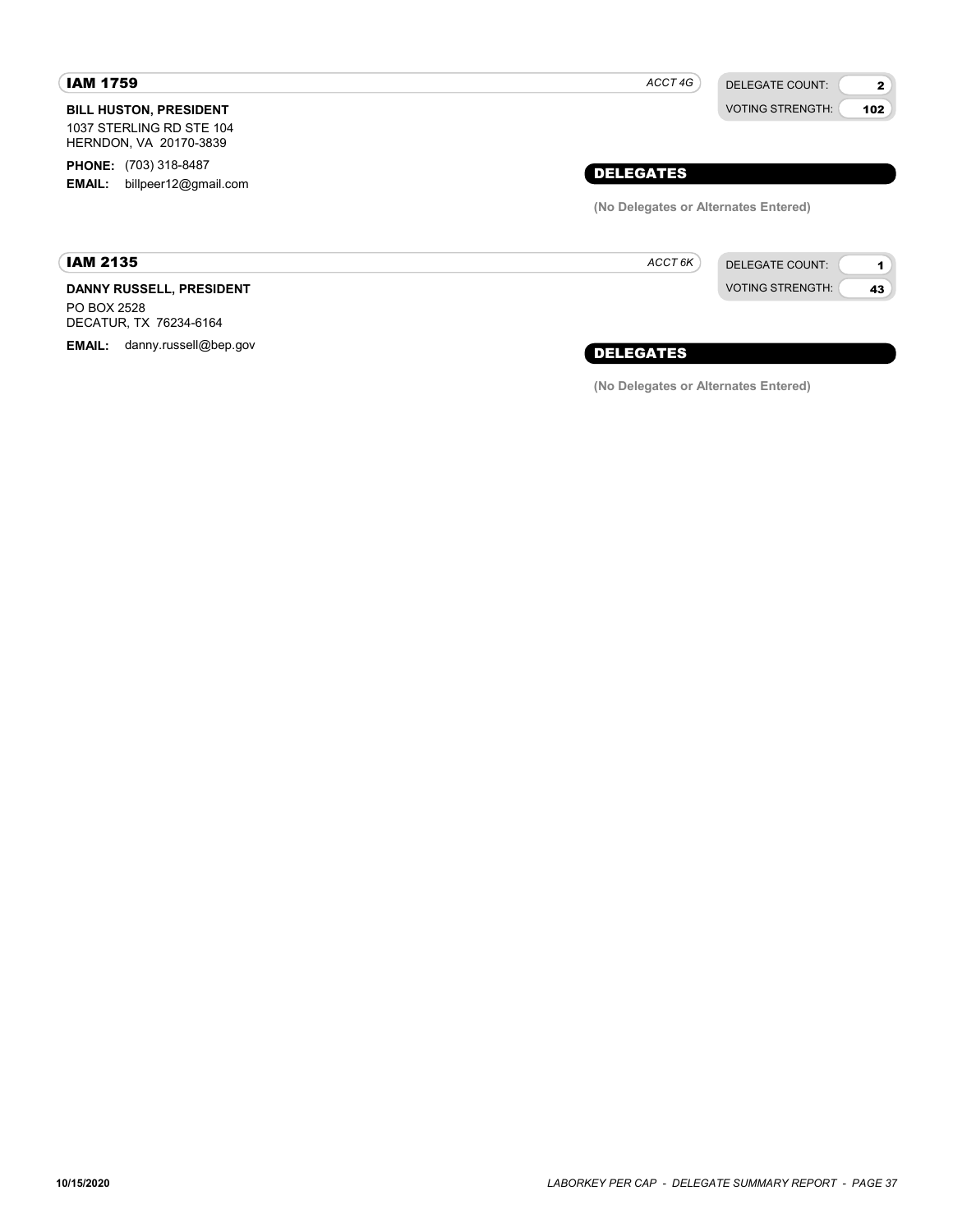| <b>IATSE 22</b>                                                                              | ACCT <sub>5M</sub>                   | <b>DELEGATE COUNT:</b><br>5    |
|----------------------------------------------------------------------------------------------|--------------------------------------|--------------------------------|
| <b>DAVID MCINTYRE, PRESIDENT</b><br>PO BOX 92820<br>WASHINGTON, DC 20090-2820                |                                      | <b>VOTING STRENGTH:</b><br>450 |
| PHONE: (202) 269-0212<br>pres@iatselocal22.com<br><b>EMAIL:</b>                              | <b>DELEGATES</b>                     |                                |
|                                                                                              | <b>D</b> RYAN CHAVKA                 |                                |
|                                                                                              | <b>D</b> I. CHUCK CLAY               |                                |
|                                                                                              | <b>D</b> ALAN H. PERRY               |                                |
|                                                                                              | <b>D</b> LAUREN ROGERS               |                                |
| <b>IATSE 487</b>                                                                             | ACCT 4C                              | <b>DELEGATE COUNT:</b><br>1    |
| <b>EDWARD HOHMAN, PRESIDENT</b><br>2301 RUSSELL ST<br>BALTIMORE, MD 21230-3127               |                                      | <b>VOTING STRENGTH:</b><br>26  |
| PHONE: (410) 732-0414<br>EMAIL: iatse487@iatse487.org                                        | <b>DELEGATES</b>                     |                                |
|                                                                                              | (No Delegates or Alternates Entered) |                                |
| <b>IATSE 600</b>                                                                             | ACCT <sub>52</sub>                   | DELEGATE COUNT:<br>1           |
| <b>CHAIM KANTOR, EASTERN REGION DIRECTOR</b><br>70 W 36TH ST FL 9<br>NEW YORK, NY 10018-1798 |                                      | <b>VOTING STRENGTH:</b><br>16  |
| PHONE: (212) 647-7300<br><b>EMAIL:</b><br>ckantor@icg600.com                                 | <b>DELEGATES</b>                     |                                |
|                                                                                              | (No Delegates or Alternates Entered) |                                |
| <b>IATSE 772</b>                                                                             | ACCT <sub>6Q</sub>                   | <b>DELEGATE COUNT:</b><br>1    |
| <b>WANDA SHAFFER, PRESIDENT</b><br>6620 10TH ST UNIT B1<br>ALEXANDRIA, VA 22307-6620         |                                      | <b>VOTING STRENGTH:</b><br>39  |
| PHONE: (703) 822-3621<br><b>EMAIL:</b><br>president@iatse772.org                             | <b>DELEGATES</b>                     |                                |

**O** MARTHA TIMLIN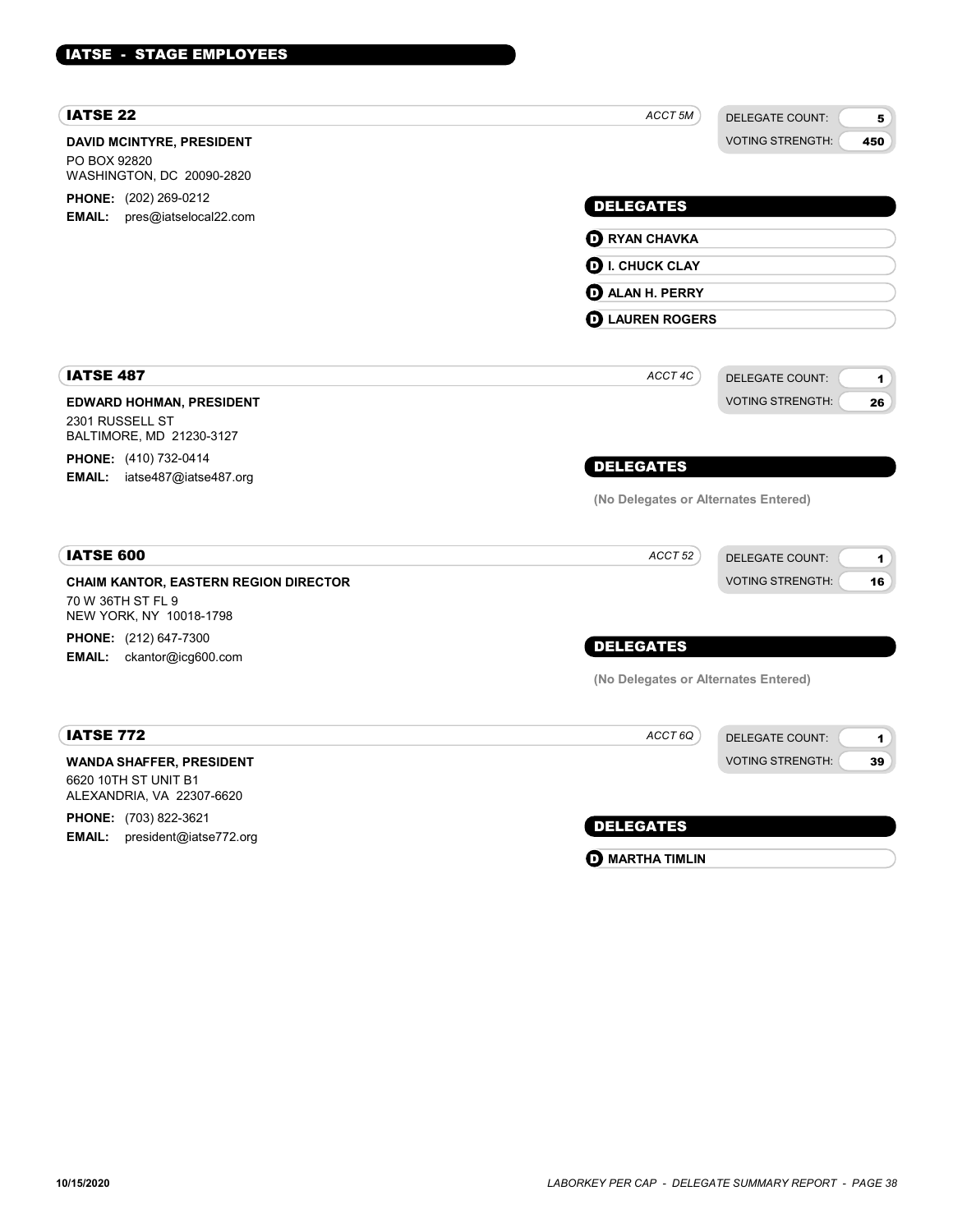### IATSE 868

#### ANITA WILKINSON, BUSINESS MANAGER PO BOX 58129 WASHINGTON, DC 20037-8129

PHONE: (202) 422-1782

EMAIL: businessagent@iatse868.com

ACCT 7R

DELEGATE COUNT: VOTING STRENGTH:

1 66

## DELEGATES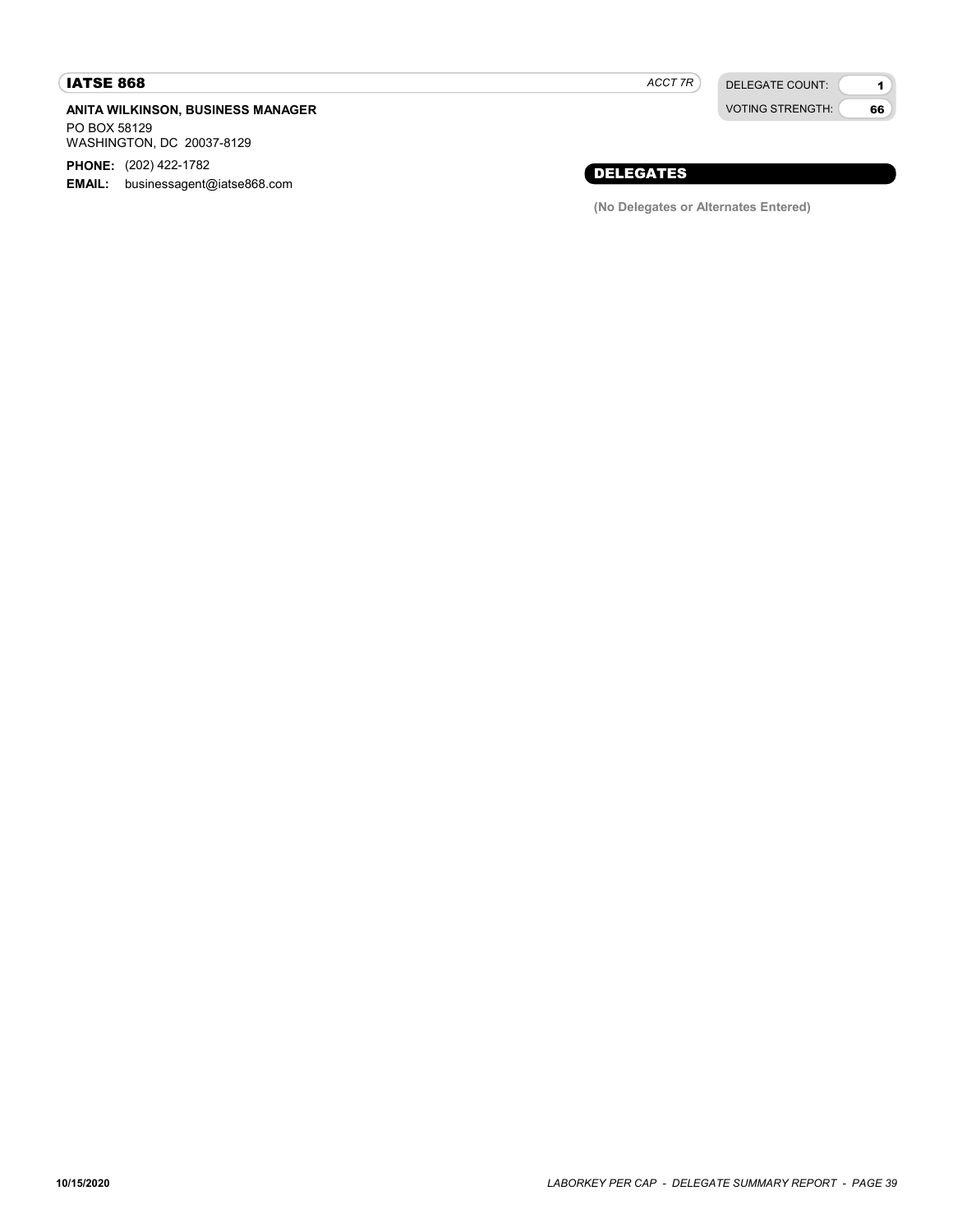#### BOILERMAKERS 45 ZONE 193

#### DANIEL J. WEBER, BUSINESS MANAGER 1101 W PATAPSCO AVE BALTIMORE, MD 21230-3416

PHONE: (410) 355-2344

EMAIL: dweber193@boilermakerslocal45.org

DELEGATE COUNT: ACCT 7P

VOTING STRENGTH:

1 20

## DELEGATES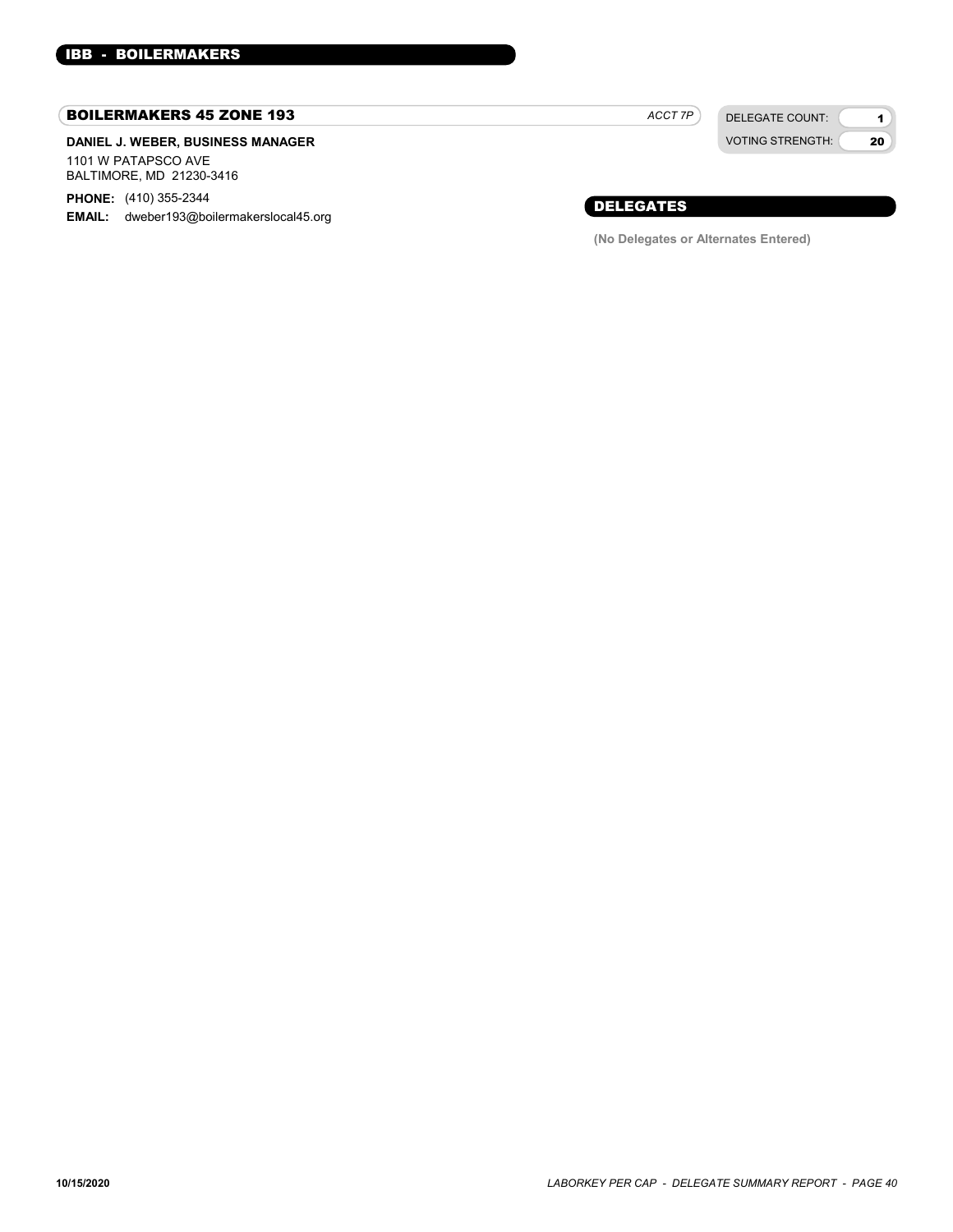| <b>IBEW 26</b>                                                                                                 | ACCT 4B                              | <b>DELEGATE COUNT:</b><br>8              |
|----------------------------------------------------------------------------------------------------------------|--------------------------------------|------------------------------------------|
| <b>GEORGE HOGAN, BUSINESS MANAGER</b><br>4371 PARLIAMENT PL<br>LANHAM, MD 20706-1805                           |                                      | <b>VOTING STRENGTH:</b><br>3,208         |
| <b>PHONE:</b> (301) 459-2900                                                                                   | <b>DELEGATES</b>                     |                                          |
| EMAIL: ghogan@ibewlocal26.org                                                                                  |                                      |                                          |
|                                                                                                                | <b>D</b> CHRISTOPHER BROOKS          |                                          |
|                                                                                                                | <b>D</b> TOM CLARK                   |                                          |
|                                                                                                                | <b>D</b> PAUL HENRIQUES              |                                          |
|                                                                                                                | <b>D</b> GEORGE HOGAN                |                                          |
|                                                                                                                | <b>O CORDELIA MCKOY</b>              |                                          |
|                                                                                                                | <b>D</b> RICHARD G MURPHY            |                                          |
|                                                                                                                | <b>THOMAS MYERS</b><br>O             |                                          |
| <b>IBEW 70</b>                                                                                                 | ACCT 76                              | <b>DELEGATE COUNT:</b><br>$\mathbf{1}$   |
| JAMES M. HORTON, BUSINESS MGR.                                                                                 |                                      | <b>VOTING STRENGTH:</b><br>8             |
| 3606 STEWART RD                                                                                                |                                      |                                          |
| FORESTVILLE, MD 20747-4740<br><b>PHONE:</b> (301) 516-7730                                                     |                                      |                                          |
| <b>EMAIL:</b><br>lu70ibew@gmail.com                                                                            | <b>DELEGATES</b>                     |                                          |
|                                                                                                                | (No Delegates or Alternates Entered) |                                          |
| <b>IBEW 1200</b>                                                                                               | ACCT 79                              | <b>DELEGATE COUNT:</b><br>$\mathbf{2}$   |
| GEOFF TURNER, BUSINESS MANAGER/FINANCIAL SECRETARY<br>6500 SEVEN LOCKS RD STE 218<br>CABIN JOHN, MD 20818-1300 |                                      | <b>VOTING STRENGTH:</b><br>195           |
| <b>PHONE:</b> (410) 891-5850                                                                                   | <b>DELEGATES</b>                     |                                          |
| ibew1200@gmail.com<br><b>EMAIL:</b>                                                                            |                                      |                                          |
|                                                                                                                | <b>GEOFF TURNER</b><br>D             |                                          |
| <b>IBEW 1900</b>                                                                                               | ACCT 44                              | <b>DELEGATE COUNT:</b><br>5 <sub>1</sub> |
| JAMES GRIFFIN, PRESIDENT/BUSINESS MANAGER/FIN SECCY<br>1400 MERCANTILE LN STE 256<br>LARGO, MD 20774-5333      |                                      | <b>VOTING STRENGTH:</b><br>656           |
| PHONE: (301) 322-6030<br>jimgriffin@ibew1900.org<br><b>EMAIL:</b>                                              | <b>DELEGATES</b>                     |                                          |

**D** JAMES GRIFFIN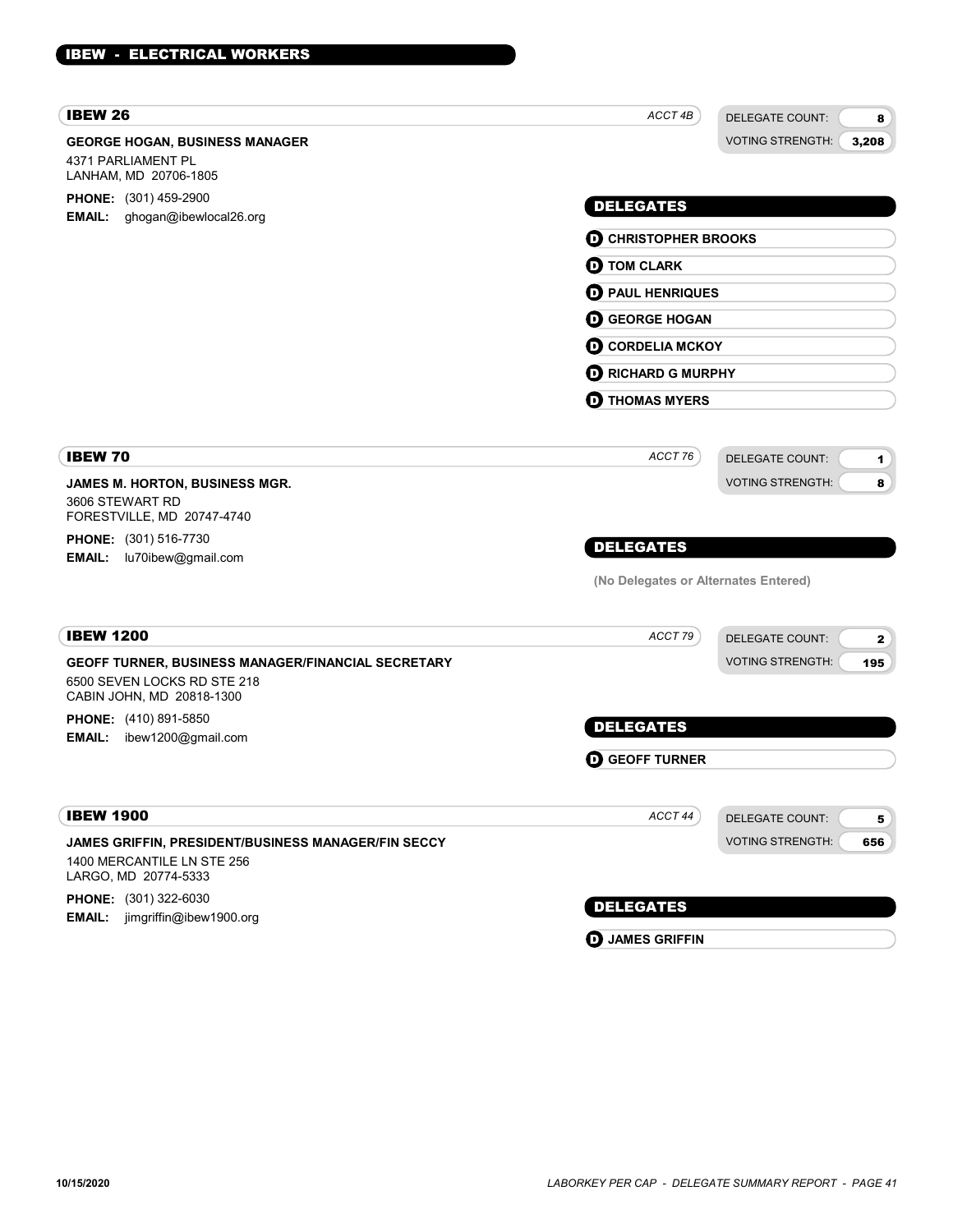#### APRI

LARRY R GREENHILL, SR., PRESIDENT

4371 PARLIAMENT PL LANHAM, MD 20706-1805

PHONE: (301) 918-8804

**EMAIL:** larrygreenhil47@gmail.com

 $ACCT 43$ 

DELEGATE COUNT: VOTING STRENGTH: 3 3

## DELEGATES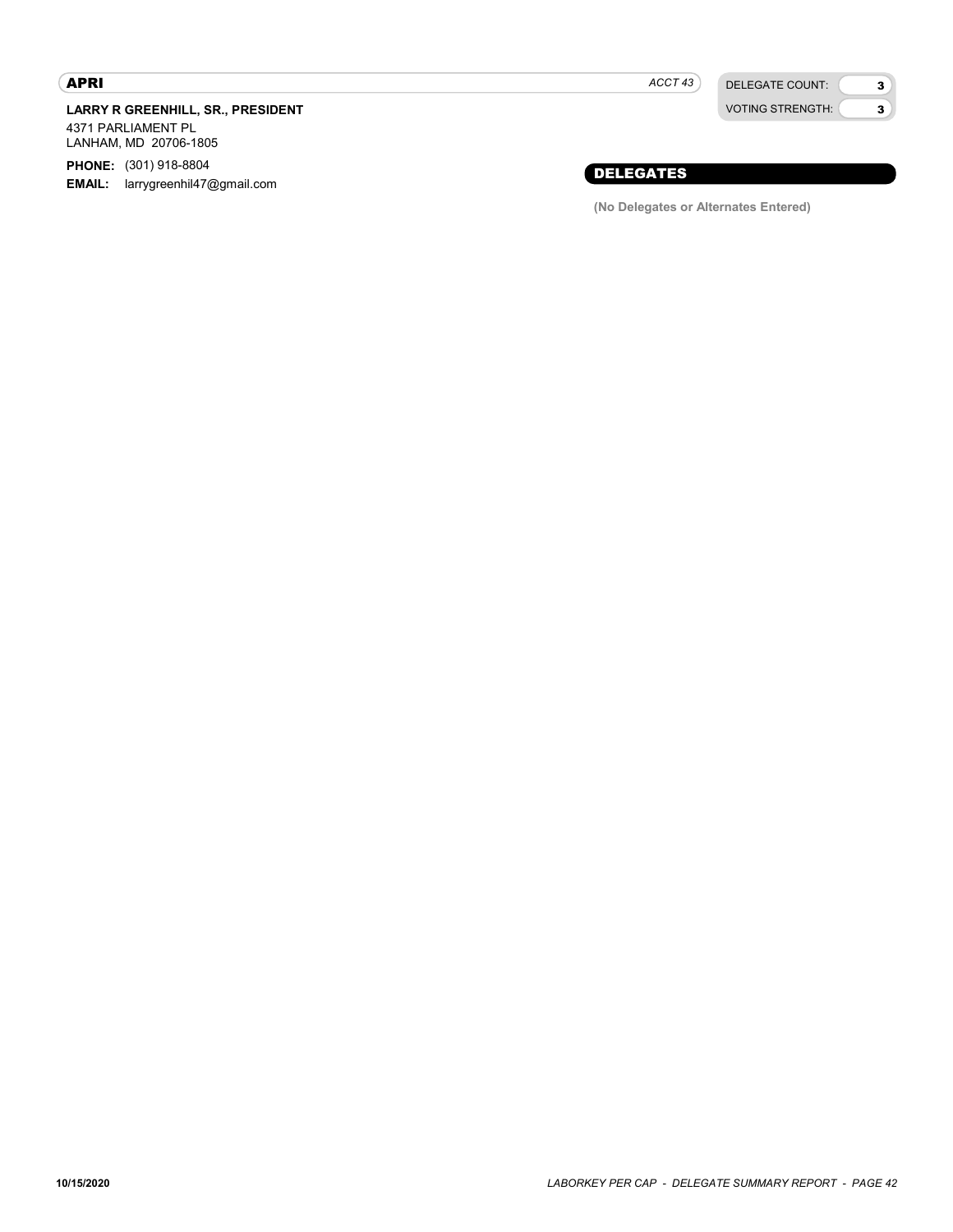#### IBT - TEAMSTERS

| <b>TEAMSTERS 96</b>                                                                             | ACCT 6G                     | <b>DELEGATE COUNT:</b>  | 4     |
|-------------------------------------------------------------------------------------------------|-----------------------------|-------------------------|-------|
| BERNARD F ROBINSON, SECRETARY TREASURER<br>13314 CHALFONT AVE<br>FORT WASHINGTON, MD 20744-2809 |                             | <b>VOTING STRENGTH:</b> | 337   |
| <b>EMAIL:</b> robinson87991@aol.com                                                             | <b>DELEGATES</b>            |                         |       |
|                                                                                                 | <b>D</b> BERNARD F ROBINSON |                         |       |
|                                                                                                 |                             |                         |       |
| <b>TEAMSTERS 639</b>                                                                            | ACCT3W                      | <b>DELEGATE COUNT:</b>  | 10    |
| JOHN GIBSON, PRESIDENT<br>3100 AMES PL NE<br>WASHINGTON, DC 20018-1513                          |                             | <b>VOTING STRENGTH:</b> | 5,850 |
| <b>PHONE:</b> (202) 636-8170<br>EMAIL: jgibson@local639.org                                     | <b>DELEGATES</b>            |                         |       |
|                                                                                                 | <b>O CHUCK BOLLINO</b>      |                         |       |
|                                                                                                 | <b>O</b> CORY BROWN         |                         |       |
|                                                                                                 | <b>O SCOTT CLARK</b>        |                         |       |
|                                                                                                 | <b>O ROLAND DAVIS</b>       |                         |       |
|                                                                                                 | <b>O WILLIAM DAVIS</b>      |                         |       |
|                                                                                                 | <b>O</b> JOHN GIBSON        |                         |       |
|                                                                                                 | <b>D</b> MARK GRINEVICIUS   |                         |       |
|                                                                                                 | <b>O</b> ROBERT REDDIX      |                         |       |
|                                                                                                 | <b>O</b> WAYNE SETTLES      |                         |       |
|                                                                                                 | <b>O</b> ED SPILMAN         |                         |       |
| <b>TEAMSTERS 922</b>                                                                            | ACCT3T                      | <b>DELEGATE COUNT:</b>  | 5     |
| <b>RUDOLPH GARDNER, PRESIDENT</b><br>2001 RHODE ISLAND AVENUE, NE<br>WASHINGTON, DC 20018-1440  |                             | <b>VOTING STRENGTH:</b> | 779   |
| <b>PHONE:</b> (202) 526-9250                                                                    | <b>DELEGATES</b>            |                         |       |
| teamsters922@gmail.com<br><b>EMAIL:</b>                                                         | <b>D</b> JONATHAN BROOKS    |                         |       |
|                                                                                                 | <b>O TIMOTHY T BROWN</b>    |                         |       |

**D** RUDOLPH GARDNER **O** THOMAS F JACKSON

**O** CRAIG PHILSON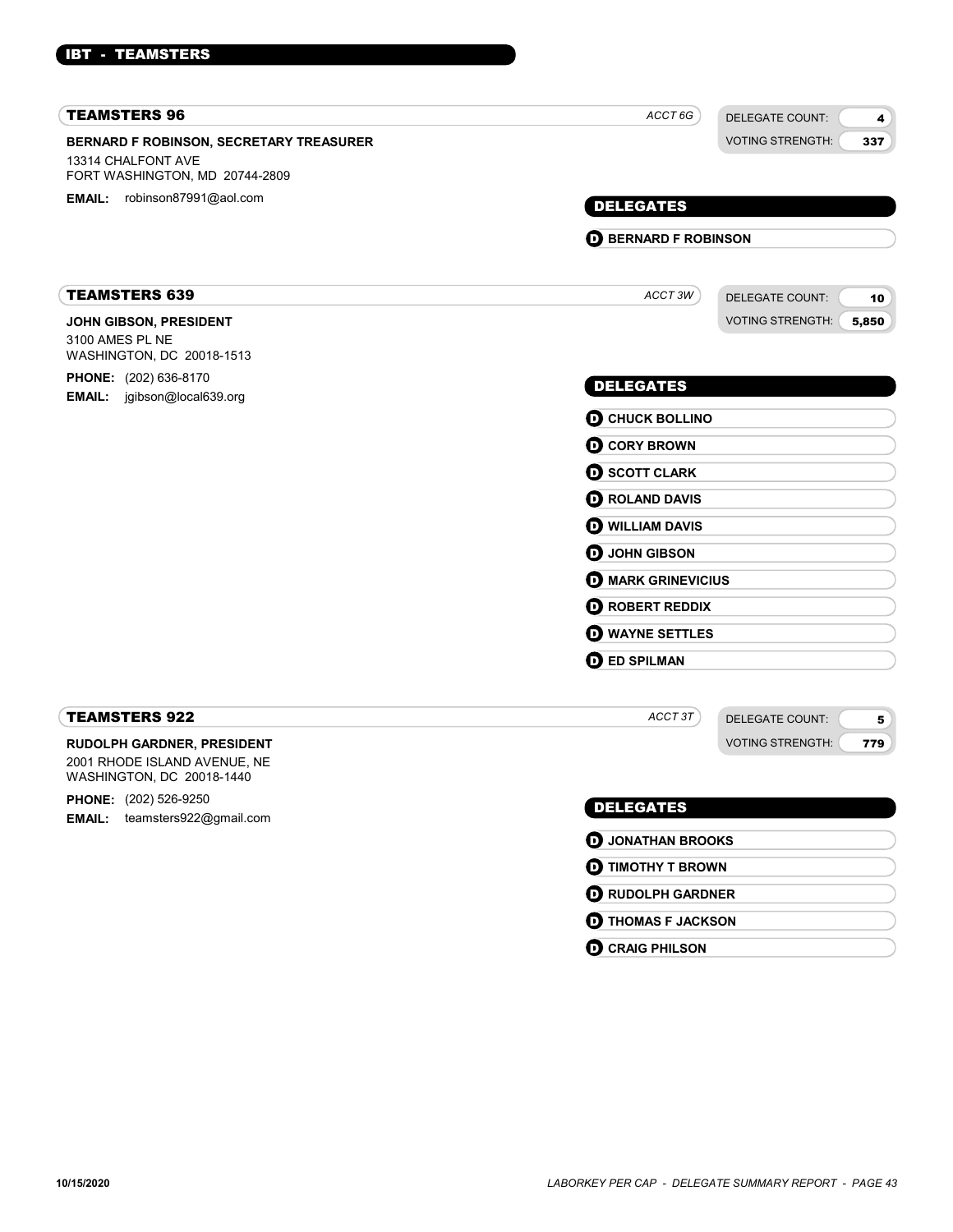#### TEAMSTERS JOINT COUNCIL 55

#### FRANK MYERS, PRESIDENT

2120 BLADENSBURG RD NE STE 102 WASHINGTON, DC 20018-1440

PHONE: (202) 526-9250

EMAIL: frankbmyers@teamsters67.com

ACCT 5Z

DELEGATE COUNT: VOTING STRENGTH:

1 1

## DELEGATES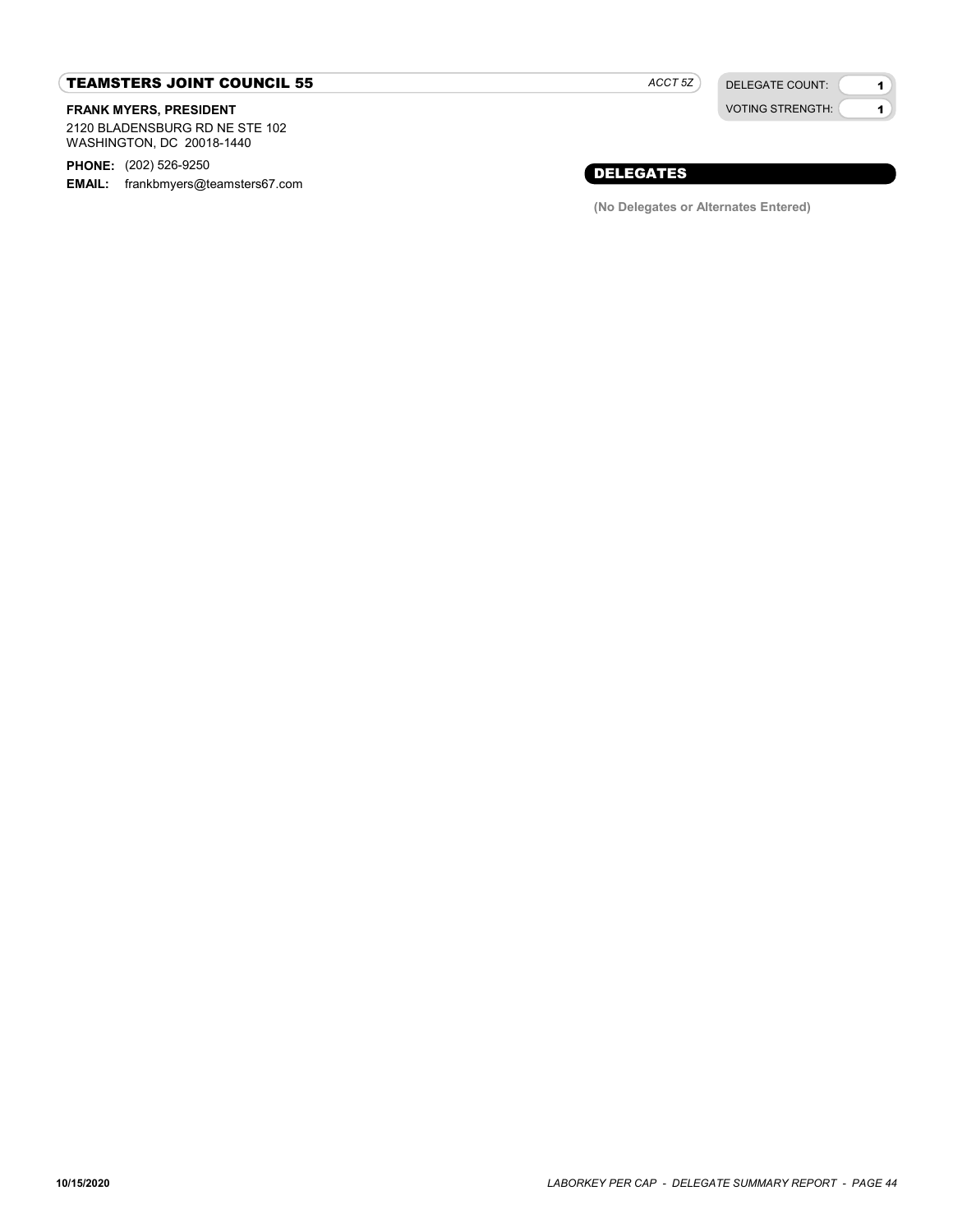| <b>IFPTE 70</b>                                                                              | <b>ACCTF</b>          | DELEGATE COUNT:<br>3           |
|----------------------------------------------------------------------------------------------|-----------------------|--------------------------------|
| <b>KAYLA BLADO, INTERIM PRESIDENT</b><br>1225 I ST NW SUITE 600<br>WASHINGTON, DC 20005-5960 |                       | <b>VOTING STRENGTH:</b><br>209 |
| Kblado@npeu.org<br><b>EMAIL:</b>                                                             | <b>DELEGATES</b>      |                                |
|                                                                                              | <b>O BICH HA PHAM</b> |                                |
| <b>IFPTE 75 (CREA)</b>                                                                       | ACCT 74               | <b>DELEGATE COUNT:</b>         |
| SUSAN BAILEY THAUL, PH.D., PRESIDENT                                                         |                       | <b>VOTING STRENGTH:</b><br>67  |
| 101 INDEPENDENCE AVE SE, LM 412 MADISON BLDG.<br>WASHINGTON, DC 20540-0002                   |                       |                                |
|                                                                                              |                       |                                |

PHONE: (202) 707-7636 **EMAIL:** crea@crs.loc.gov

## DELEGATES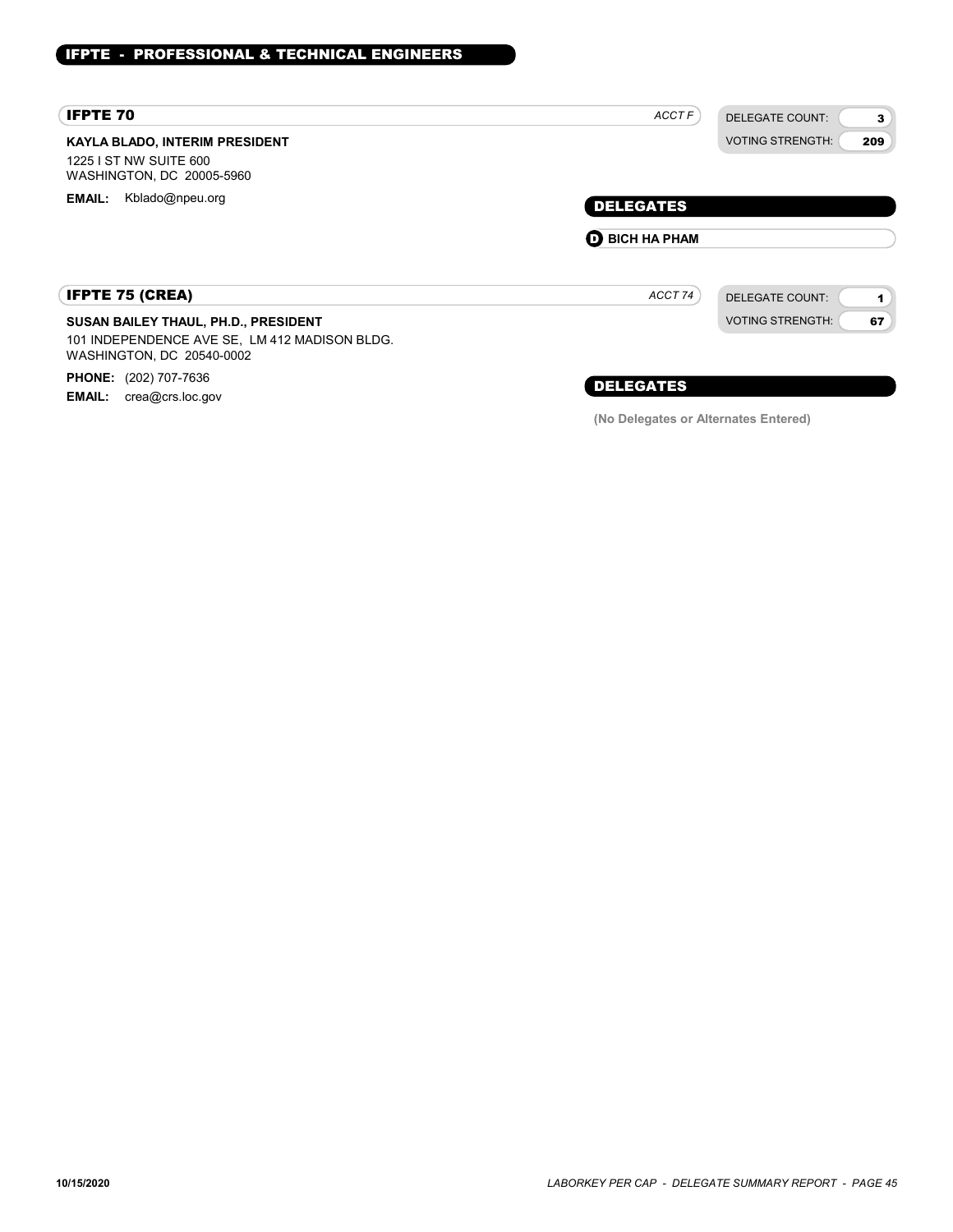#### IUEC 10

## D. MIKE WATSON, BUSINESS MANAGER

9600 MARTIN LUTHER KING JR HWY LANHAM, MD 20706-1828

PHONE: (301) 459-0497 EMAIL: dwatson@iuec10.org DELEGATES

ACCT 7N

DELEGATE COUNT: VOTING STRENGTH:

5 500

**O** VANCE AYRES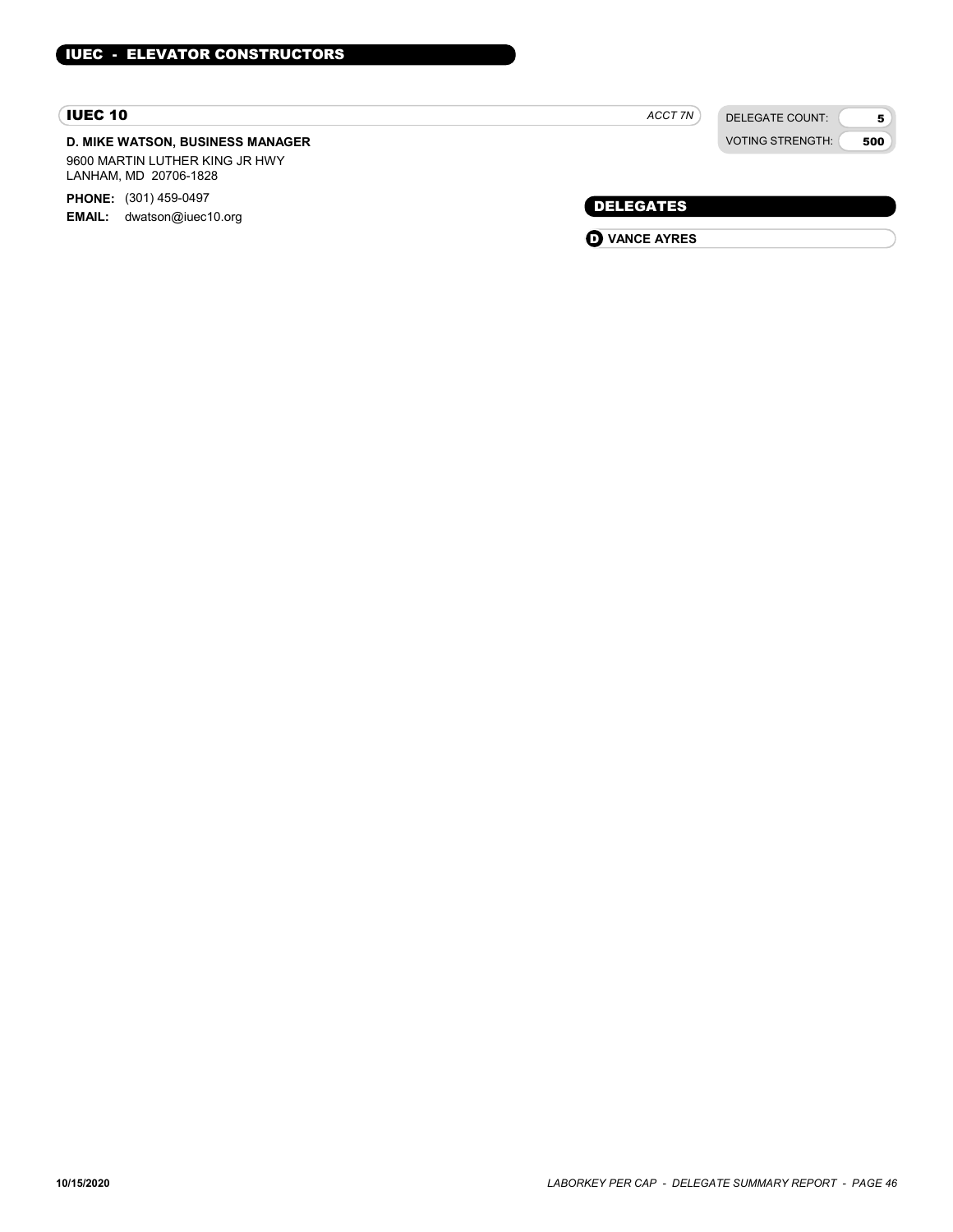#### IUOE - OPERATING ENGINEERS

#### IUOE 77

JOSH VANDYKE, BUSINESS MANAGER 4546 BRITTANY WAY SUITLAND, MD 20746-4209 **PHONE:** (301) 899-6900

EMAIL: josh@iuoelocal77.org

## VOTING STRENGTH: 167 DELEGATES (No Delegates or Alternates Entered)

ACCT 7B

ACCT 47

#### IUOE 99

#### DONALD HAVARD, BUSINESS MANAGER

9315 LARGO DR W STE 200 UPPER MARLBORO, MD 20774-4755

PHONE: (202) 337-0099 EMAIL: dhavard@iuoelocal99.org

## DELEGATES

**D** FRANK BARILE **D** EAMON CLIFFORD **D** DONALD HAVARD **D** STEVEN L RUPPERT **O** MARK SEXTON **D** RAYMOND D STACK

DELEGATE COUNT:

DELEGATE COUNT: VOTING STRENGTH: 2

6 1,609

10/15/2020 LABORKEY PER CAP - DELEGATE SUMMARY REPORT - PAGE 47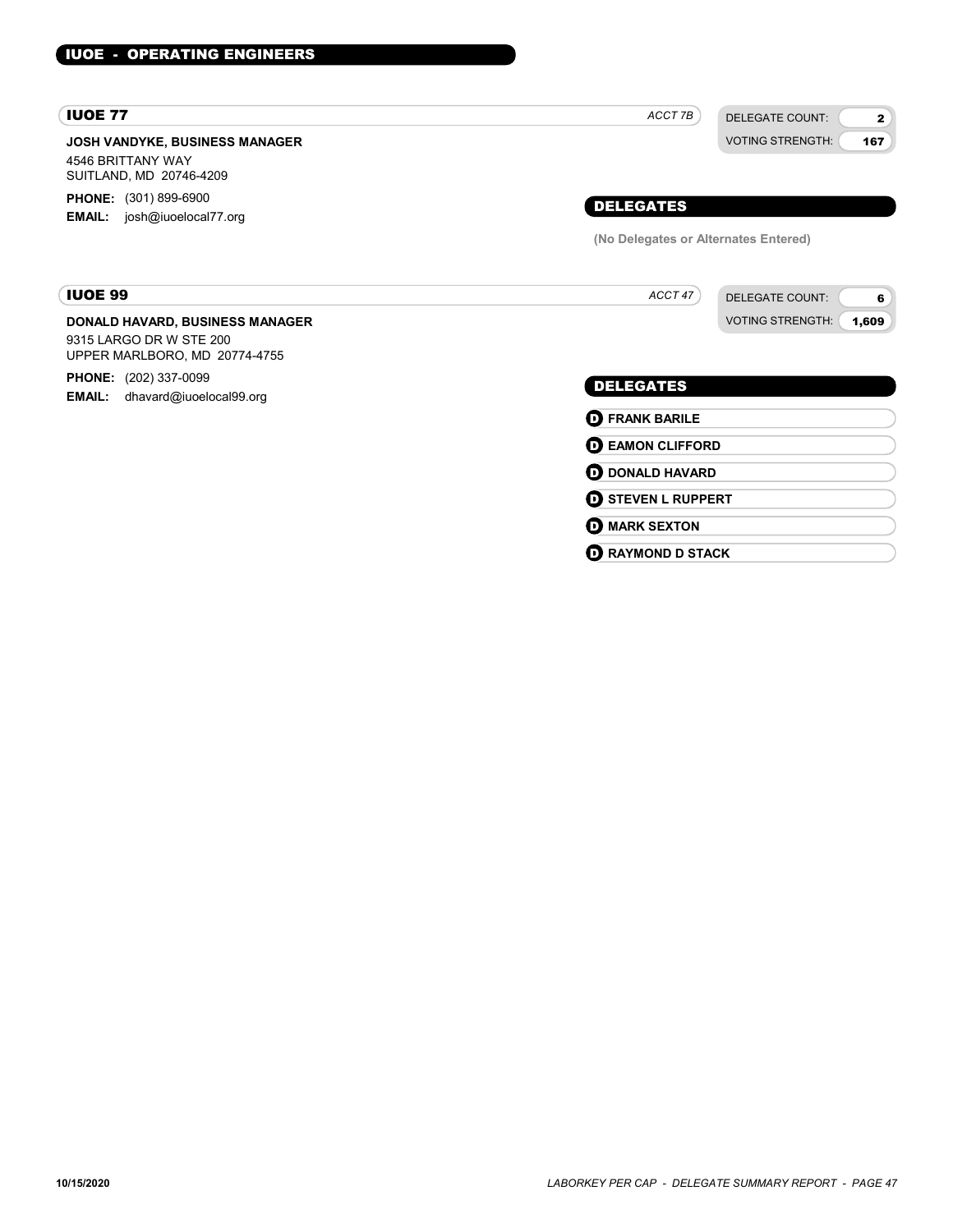#### PAINTERS DC 51

BRIAN COURTIEN, BUSINESS MANAGER/SECRETARY TREASURER

4700 BOSTON WAY LANHAM, MD 20706-4311

EMAIL: bcourtien@dc51.com example and the control of the control of the control of the DELEGATES

| ACC I |  |
|-------|--|
|       |  |

DELEGATE COUNT: VOTING STRENGTH:

1 1

**O** ROXANA MEJIA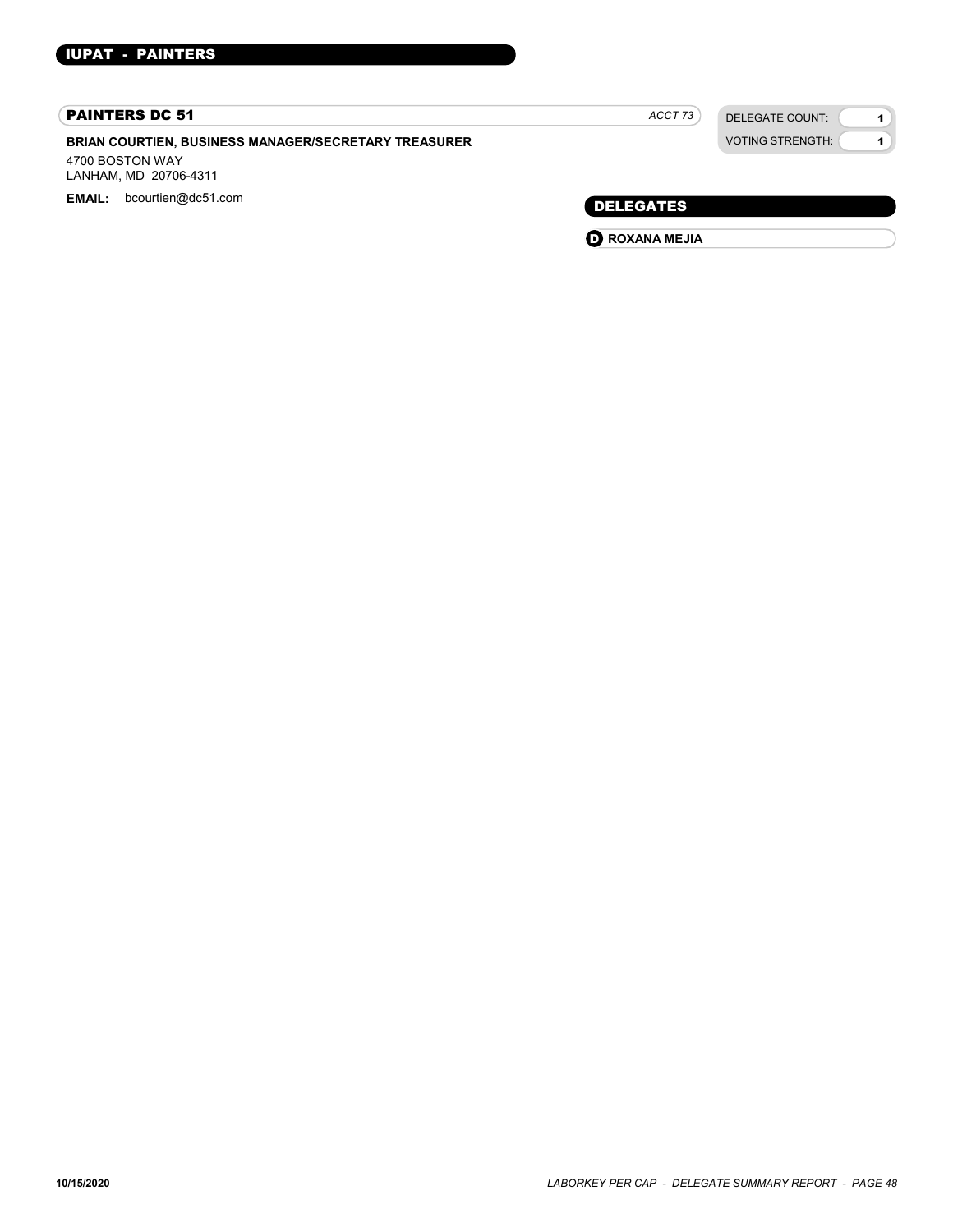| <b>IRONWORKERS 5</b>                                                                       | ACCT 9                               | <b>DELEGATE COUNT:</b><br>5                    |
|--------------------------------------------------------------------------------------------|--------------------------------------|------------------------------------------------|
| AARON T BAST, BUSINESS MANAGER/FST<br>9301 PEPPERCORN PL<br>UPPER MARLBORO, MD 20774-5305  |                                      | <b>VOTING STRENGTH:</b><br>853                 |
| PHONE: (301) 599-0960<br>abast@ironworkers5.org<br><b>EMAIL:</b>                           | <b>DELEGATES</b>                     |                                                |
|                                                                                            | <b>D</b> AARON T BAST                |                                                |
|                                                                                            | <b>D</b> RAYMOND CLELAND             |                                                |
| <b>IRONWORKERS 201 (REINFORCING)</b>                                                       | ACCT 8C                              | <b>DELEGATE COUNT:</b><br>$\mathbf{2}$         |
| AARON T BAST, BUSINESS MANAGER/FST<br>9301 PEPPERCORN PL<br>UPPER MARLBORO, MD 20774-5305  |                                      | <b>VOTING STRENGTH:</b><br>140                 |
| abast@ironworkers5.org<br><b>EMAIL:</b>                                                    | <b>DELEGATES</b>                     |                                                |
|                                                                                            | (No Delegates or Alternates Entered) |                                                |
| <b>IRONWORKERS DISTRICT COUNCIL OF THE MID-ATLANTIC STATES</b>                             | ACCT <sub>5D</sub>                   | <b>DELEGATE COUNT:</b><br>$\blacktriangleleft$ |
| <b>KENDALL MARTIN, PRESIDENT</b><br><b>415 WILLIAM ST</b><br>FREDERICKSBURG, VA 22401-5857 |                                      | <b>VOTING STRENGTH:</b><br>1.                  |
| <b>PHONE:</b> (410) 661-3857<br><b>EMAIL:</b><br>kmartin@iwintl.org                        | <b>DELEGATES</b>                     |                                                |
|                                                                                            | <b>D</b> KENDALL MARTIN              |                                                |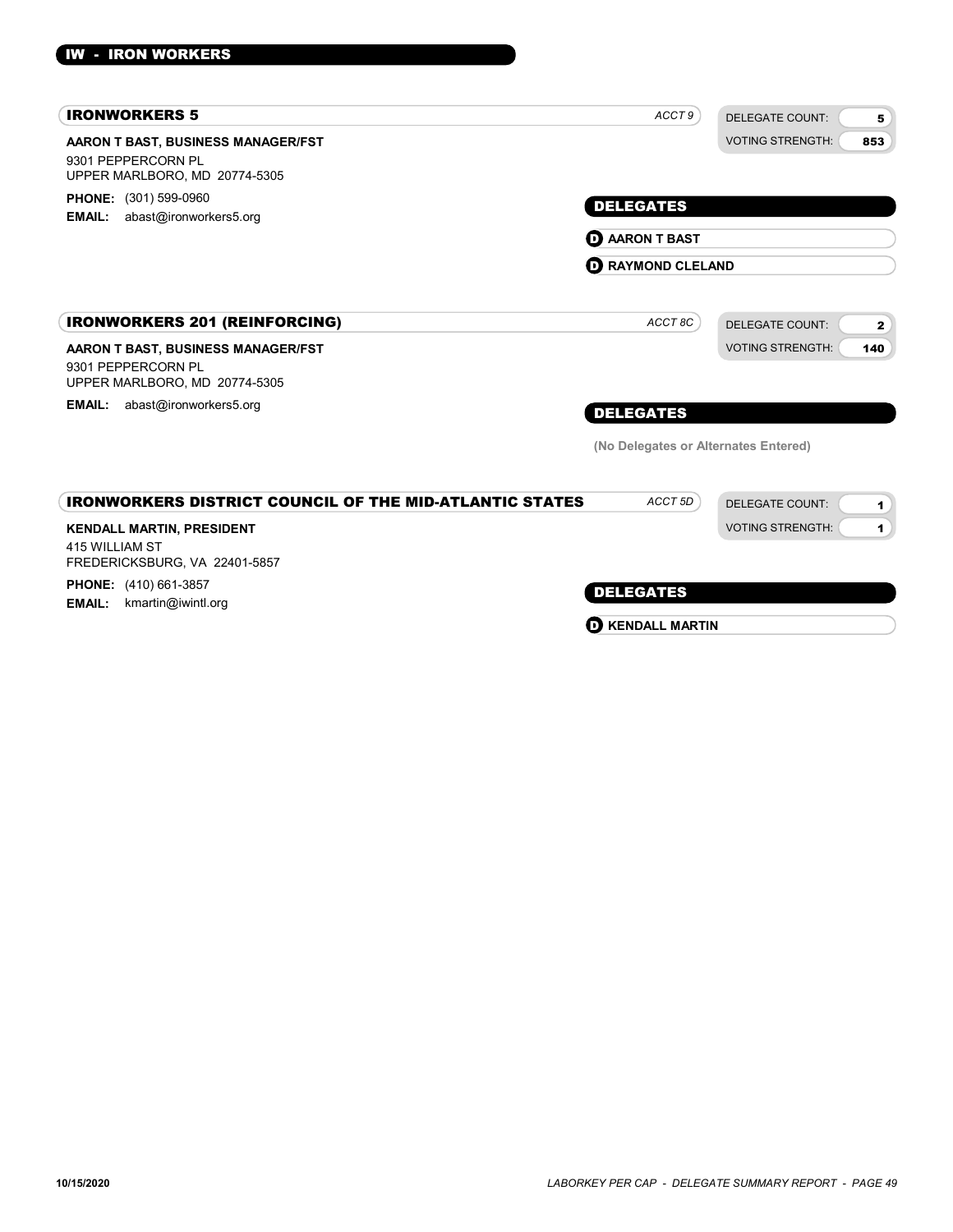#### LIUNA - LABORERS

#### LABORERS 11

DENNIS DESMOND, BUSINESS MANAGER 5201 1ST PL NE WASHINGTON, DC 20011-3403 PHONE: (202) 723-3366

EMAIL: ddesmond@bwldc.org

| DELEGATES |  |  |
|-----------|--|--|

 $ACCT 3E$ 

(No Delegates or Alternates Entered)

ACCT<sub>5</sub>

DELEGATE COUNT: VOTING STRENGTH:

DELEGATE COUNT: VOTING STRENGTH:

5 600

> $\mathbf{o}$ 0

#### BALTIMORE/WASHINGTON LABORERS' DISTRICT COUNCIL

#### JULIO PALOMO, BUSINESS MANAGER

11951 FREEDOM DR STE 310 RESTON, VA 20190-5686

EMAIL: jpalomo@bwldc.org **EMAIL: include the energy of the energy of the energy of the energy of the energy of the energy of the energy of**  $\bf \emph{DELEGATES}$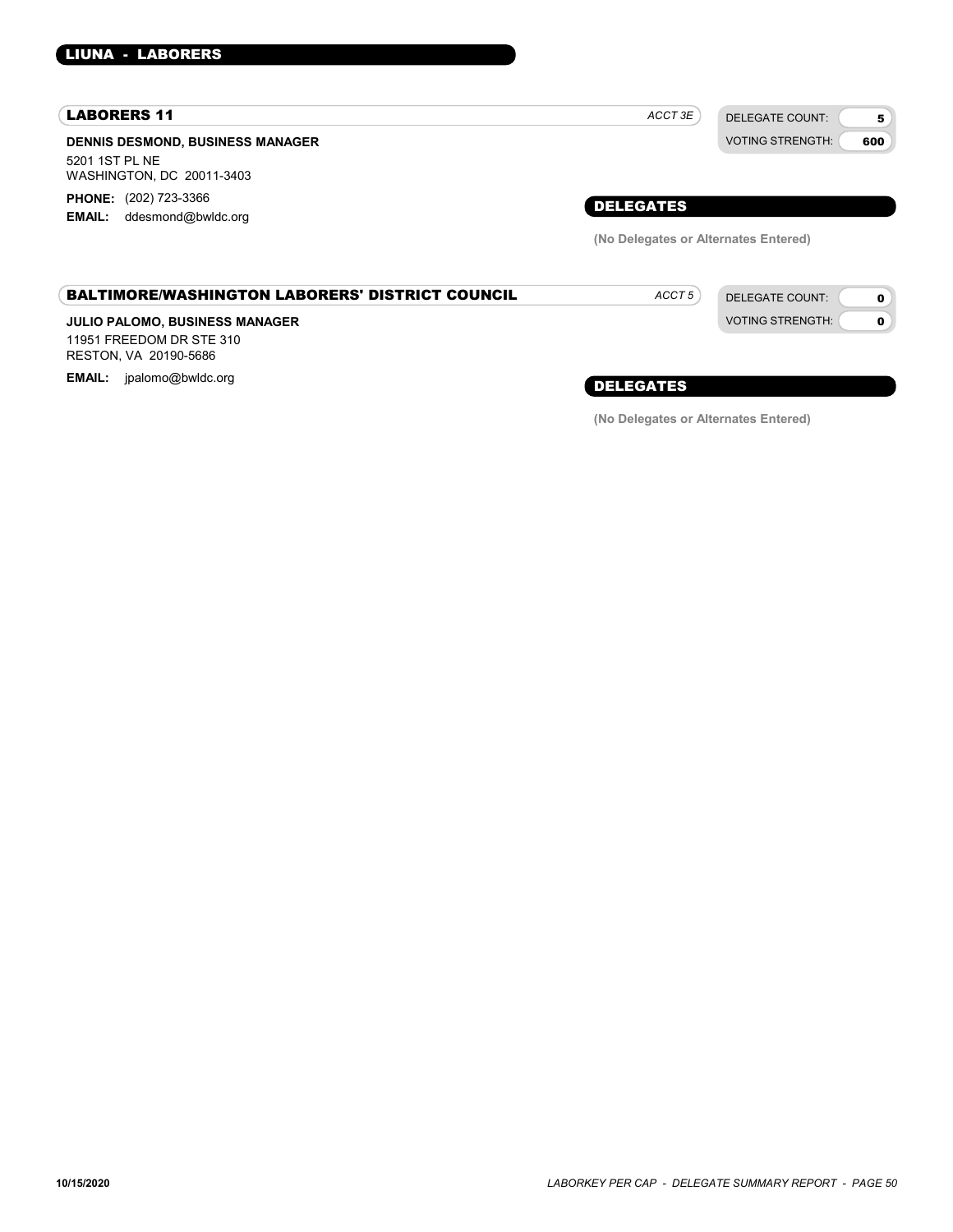| <b>NALC 142</b>                                                                  | ACCT 4D<br><b>DELEGATE COUNT:</b><br>5 |
|----------------------------------------------------------------------------------|----------------------------------------|
| <b>KEITH HOOKS, PRESIDENT</b><br>6310 CHILLUM PL NW<br>WASHINGTON, DC 20011-1404 | <b>VOTING STRENGTH:</b><br>725         |
| <b>PHONE:</b> (202) 291-4930                                                     | <b>DELEGATES</b>                       |
| khooks@branch142.com<br><b>EMAIL:</b>                                            | $\mathbf 0$ KEITH HOOKS                |
|                                                                                  | <b>D</b> DARRIEN WILLIAMS              |
| <b>NALC 3825</b>                                                                 | ACCT 59<br><b>DELEGATE COUNT:</b><br>4 |
| <b>KENNETH LERCH, PRESIDENT</b><br>PO BOX 1398<br>ROCKVILLE, MD 20849-1398       | <b>VOTING STRENGTH:</b><br>367         |
| <b>PHONE:</b> (301) 424-5960<br>nalcbr3825@aol.com<br><b>EMAIL:</b>              | <b>DELEGATES</b>                       |
|                                                                                  | <b>O KENNETH LERCH</b>                 |
|                                                                                  | <b>D</b> HUGH MCELROY                  |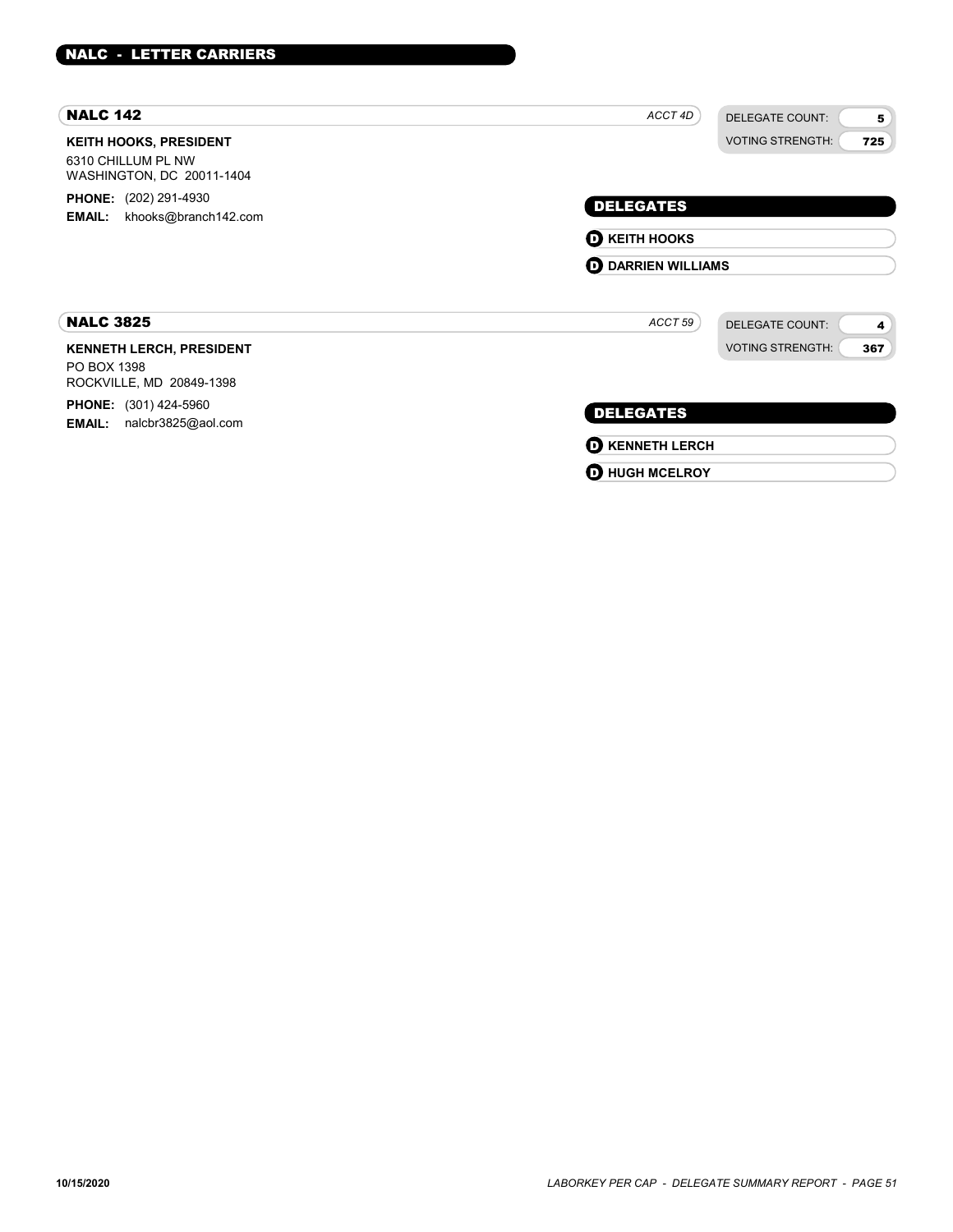#### NEA/UDCFA

#### WILMER JOHNSON, PRESIDENT

4200 CONNECTICUT AVE NW RM 310 WASHINGTON, DC 20008-1122

PHONE: (202) 274-7108

EMAIL: udcfanea@udc.edu

DELEGATE COUNT: ACCT 4T

VOTING STRENGTH: 1 52

## DELEGATES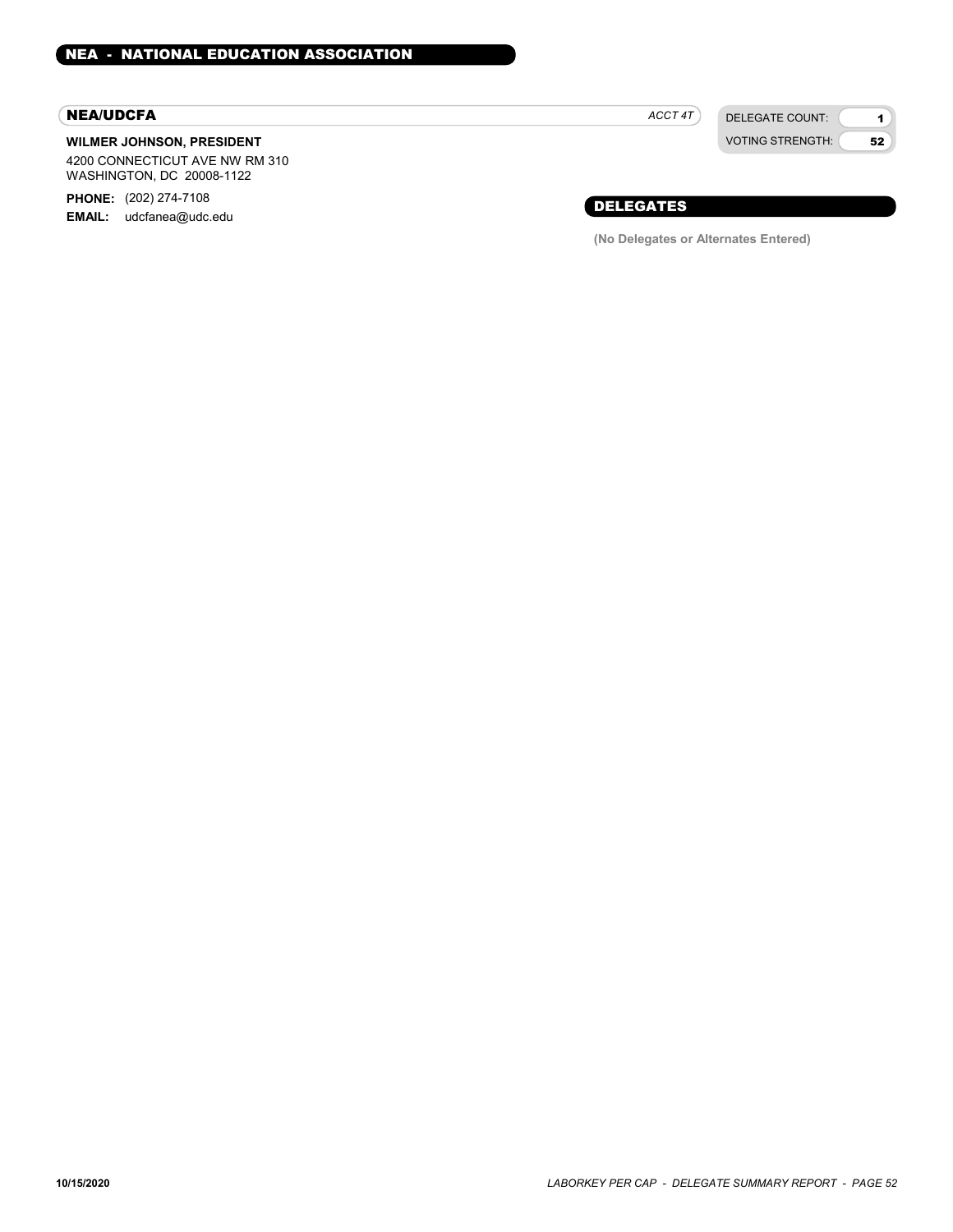## NFL PLAYERS ASSOCIATION

#### HEATHER MCPHEE

1133 20TH ST NW WASHINGTON, DC 20036-3408

PHONE: (800) 372-2000

**EMAIL:** heather.mcphee@nflplayers.com

DELEGATE COUNT: ACCT<sub>5N</sub>

VOTING STRENGTH:

1 53

## DELEGATES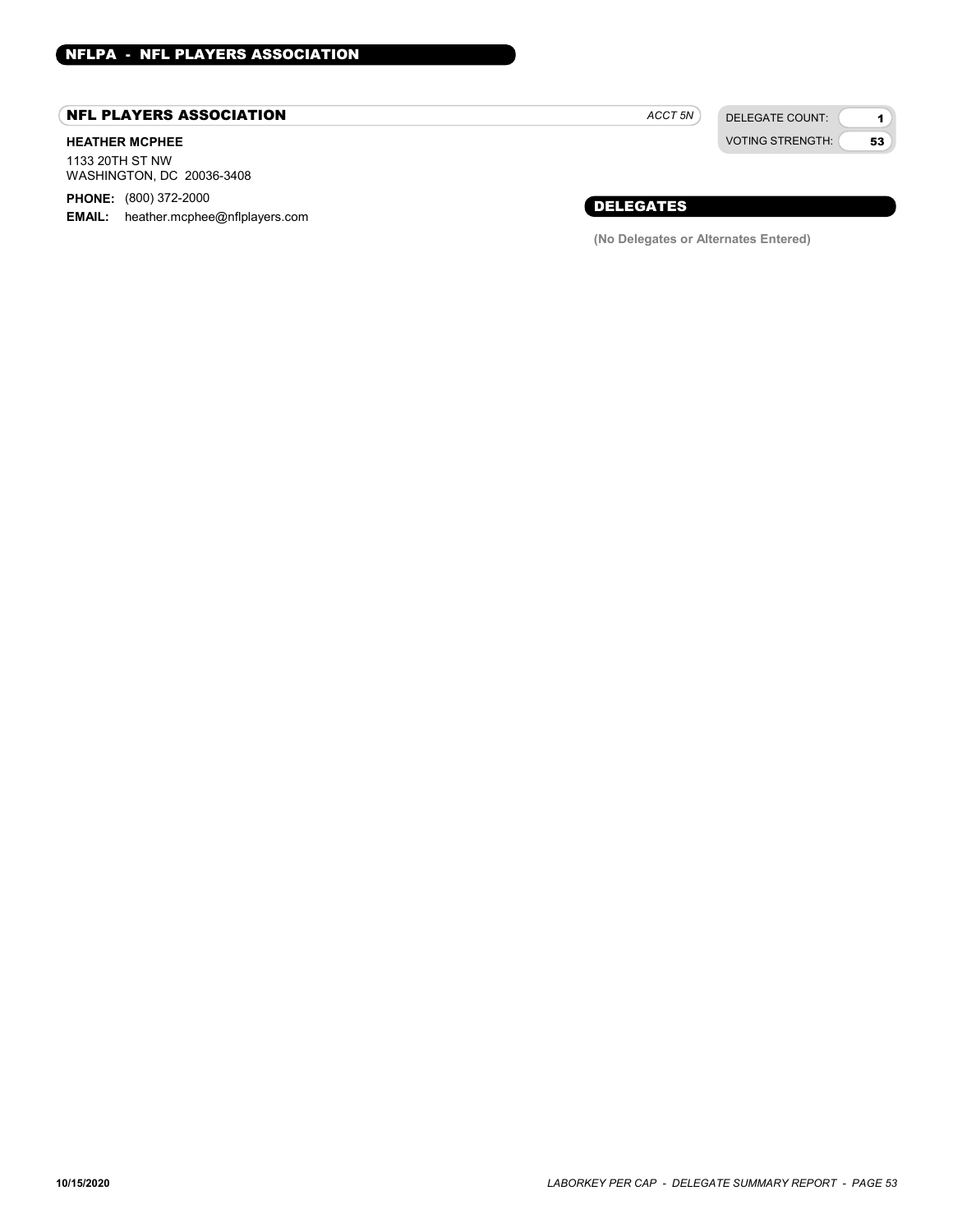| <b>DCNA</b>                                                                                                  | ACCT 6V<br><b>DELEGATE COUNT:</b><br>6                                     |
|--------------------------------------------------------------------------------------------------------------|----------------------------------------------------------------------------|
| <b>EDWARD J SMITH, EXECUTIVE DIRECTOR</b><br>5100 WISCONSIN AVENUE, NW, STE 306<br>WASHINGTON, DC 20016-4130 | <b>VOTING STRENGTH:</b><br>1,343                                           |
| <b>PHONE:</b> (202) 244-2705<br><b>EMAIL:</b> esmith@dcna.org                                                | <b>DELEGATES</b>                                                           |
|                                                                                                              | <b>O ROBIN BURNS</b>                                                       |
|                                                                                                              | <b>O KAREN MEEK</b>                                                        |
|                                                                                                              | <b>D</b> TRACY SPANN-DOWNING                                               |
| <b>NNU</b><br><b>KEN ZINN</b><br>8455 COLESVILLE RD STE 1100<br>SILVER SPRING, MD 20910-3315                 | ACCT 9X<br><b>DELEGATE COUNT:</b><br>6<br><b>VOTING STRENGTH:</b><br>1,233 |
| <b>PHONE:</b> (240) 235-2000<br><b>EMAIL:</b><br>kzinn@nationalnursesunited.org                              | <b>DELEGATES</b>                                                           |
|                                                                                                              | <b>O RITA COLLINS</b>                                                      |
|                                                                                                              | <b>O STEPHEN FRUM</b>                                                      |
|                                                                                                              | <b>O KOREY HARTWICH</b>                                                    |
|                                                                                                              | <b>D</b> ANNE STRAUSS                                                      |

## **D** KEN ZINN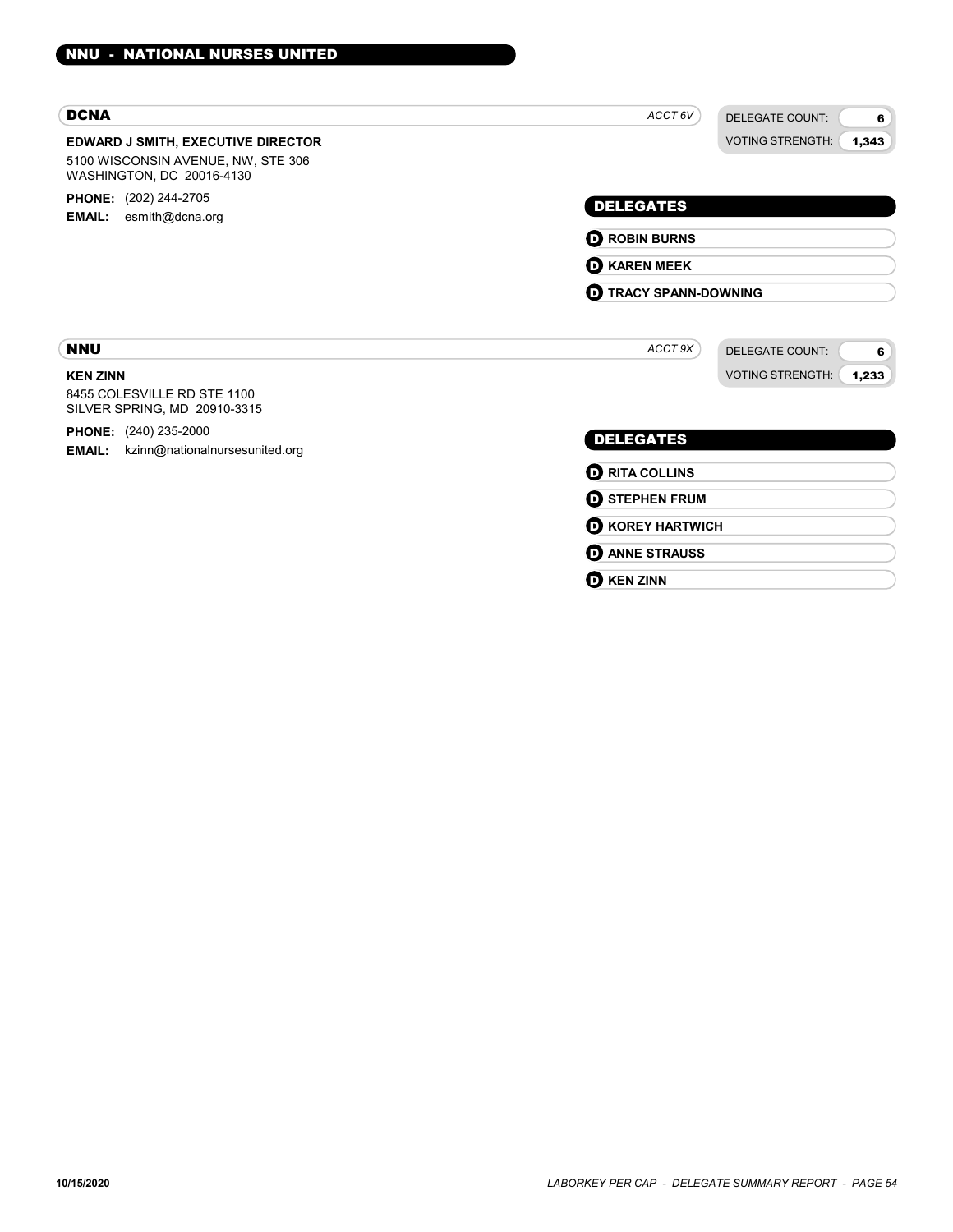#### OPCMIA 891

#### CARLOS C JIMENEZ, BUSINESS MANAGER 1517 KENILWORTH AVE NE

WASHINGTON, DC 20019-2006

PHONE: (202) 398-5858 EMAIL: cjimenezopcmdc@aol.com ACCT 4N

DELEGATE COUNT: VOTING STRENGTH:

3 300

## DELEGATES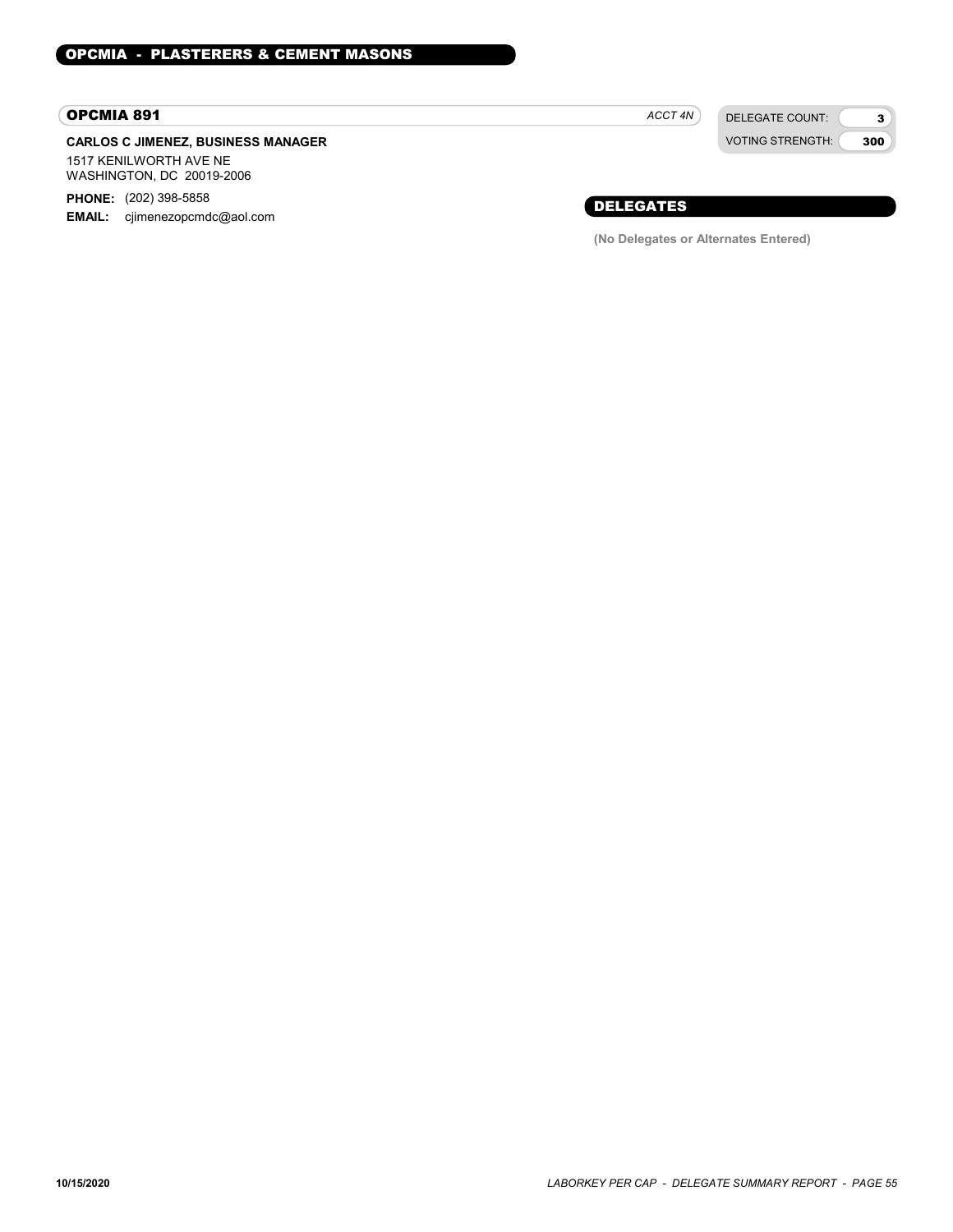| <b>OPEIU2</b>                                                                                        | ACCT <sub>3J</sub><br><b>DELEGATE COUNT:</b><br>8 |
|------------------------------------------------------------------------------------------------------|---------------------------------------------------|
| <b>DAN DYER, PRESIDENT</b><br>8555 16TH ST STE 550<br>SILVER SPRING, MD 20910-2840                   | <b>VOTING STRENGTH:</b><br>3,200                  |
| <b>PHONE:</b> (301) 608-8080<br><b>EMAIL:</b>                                                        | <b>DELEGATES</b>                                  |
| ddyer@opeiu-local2.org                                                                               | <b>D</b> APPOLLOS BAKER                           |
|                                                                                                      | <b>D</b> NEHA MISRA                               |
|                                                                                                      | <b>O MIKE SPILLER</b>                             |
|                                                                                                      | <b>IAN STUBLAREC</b><br>o                         |
|                                                                                                      | <b>DEMILY WILLIAMS</b>                            |
| <b>OPEIU 153</b>                                                                                     | ACCT 58<br><b>DELEGATE COUNT:</b><br>1            |
| RICHARD LANIGAN, PRESIDENT<br>80 8TH AVE FL 20<br>NEW YORK, NY 10011-5126                            | <b>VOTING STRENGTH:</b><br>21                     |
| <b>PHONE:</b> (212) 675-3210                                                                         | <b>DELEGATES</b>                                  |
| <b>EMAIL:</b><br>rlanigan@opeiu.org                                                                  | (No Delegates or Alternates Entered)              |
| OPEIU 277                                                                                            | ACCT89<br><b>DELEGATE COUNT:</b><br>1             |
| <b>GEORGE FARENTHOLD, DC CONTACT</b><br>C/O AIL, 1701 K STREET NW, SUITE 300<br>WASHINGTON, DC 20006 | <b>VOTING STRENGTH:</b><br>5                      |
| <b>PHONE:</b> (202) 833-2030                                                                         | <b>DELEGATES</b>                                  |
| gefarenthold@ailife.com<br><b>EMAIL:</b>                                                             | O<br><b>GEORGE E FARENTHOLD</b>                   |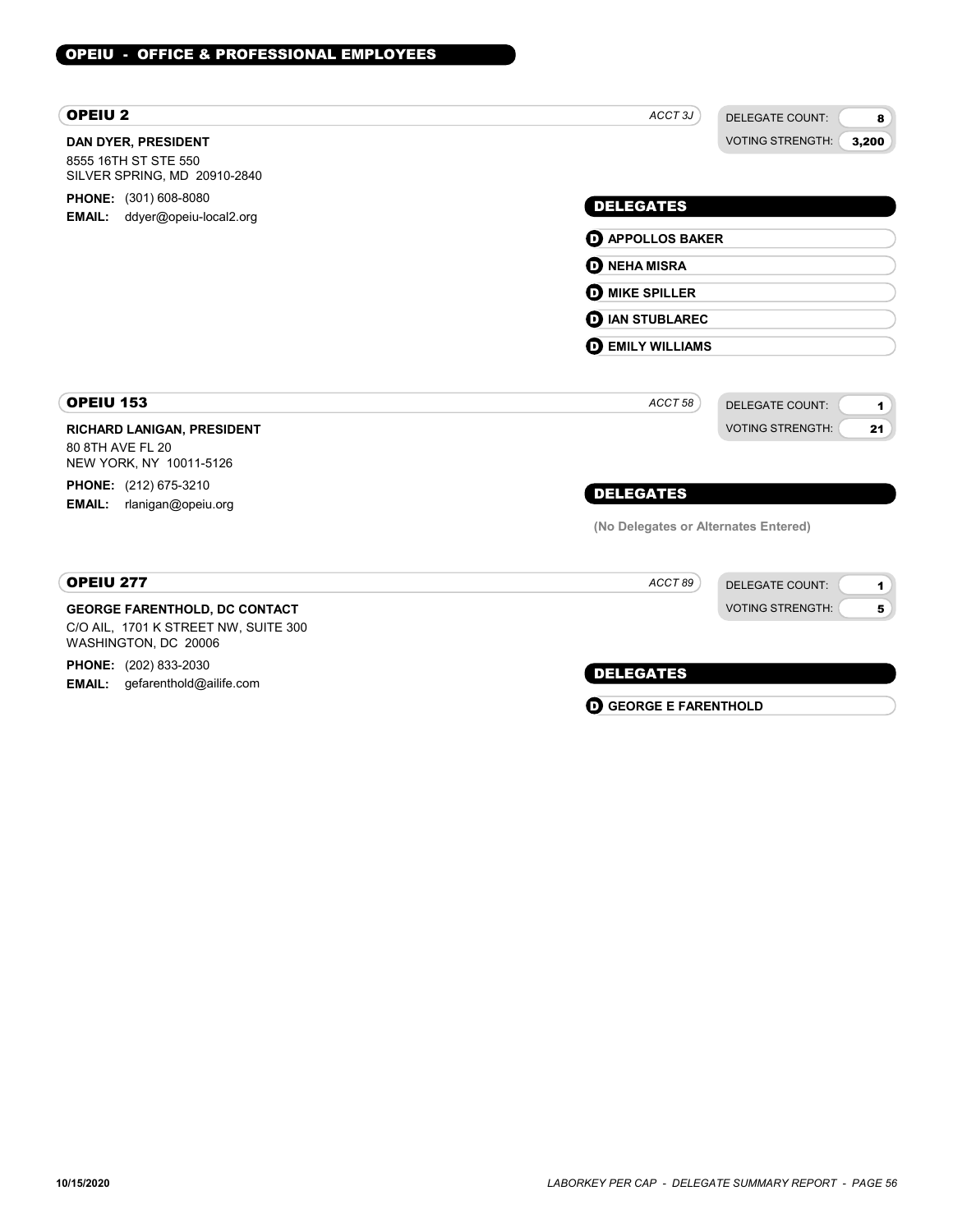#### ROOFERS 30

#### SHAWN MCCULLOUGH, BUSINESS MANAGER 6447 TORRESDALE AVE

PHILADELPHIA, PA 19135-3320 PHONE: (215) 331-8771

EMAIL: rooferslocal30@yahoo.com

DELEGATE COUNT: ACCT<sub>5L</sub>

VOTING STRENGTH:

1 45

## DELEGATES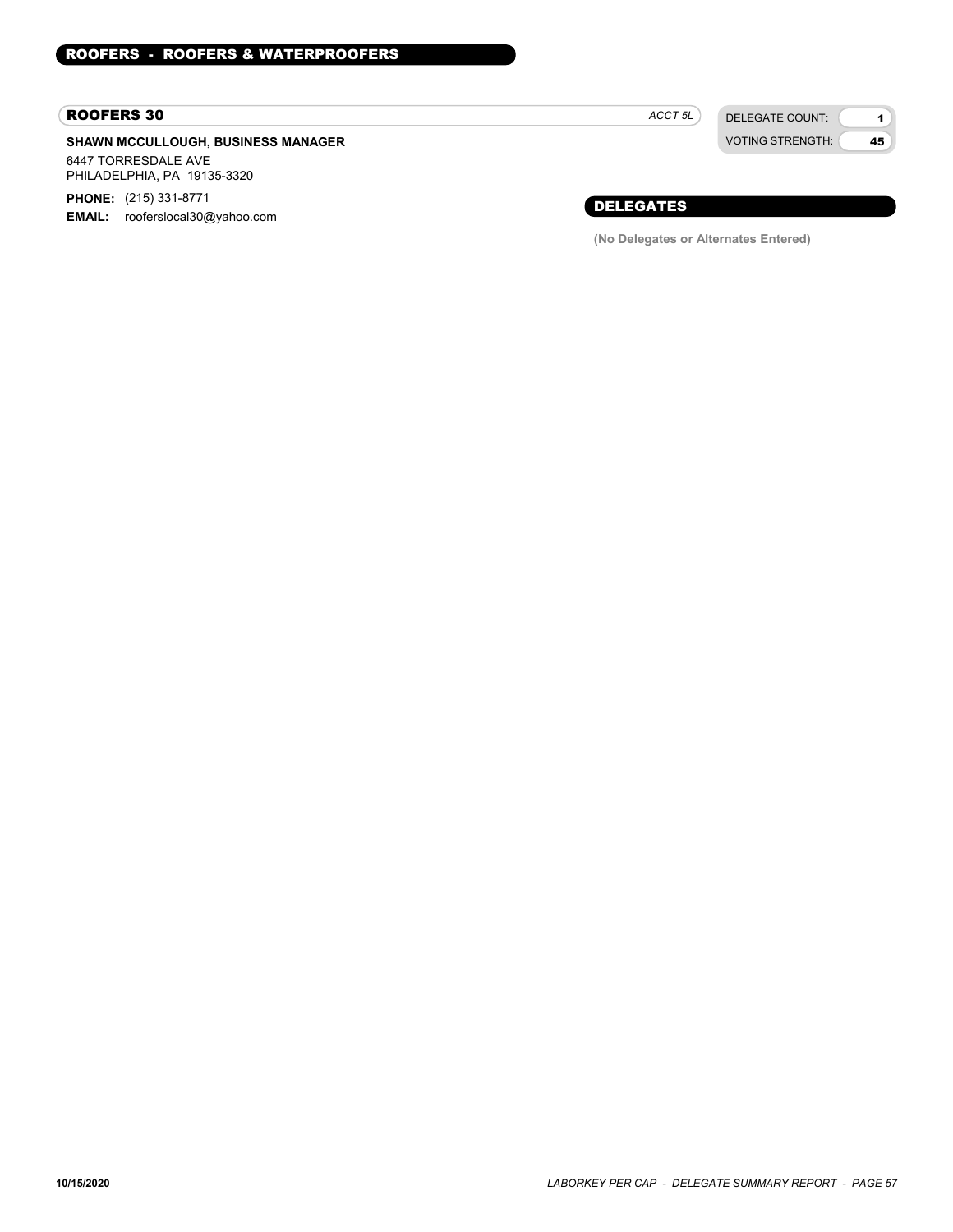#### SAG-AFTRA WASHINGTON

#### PATRICIA O'DONNELL, EXECUTIVE DIRECTOR 7735 OLD GEORGETOWN RD STE 950 BETHESDA, MD 20814-6215

**PHONE:** (301) 657-2560

EMAIL: pat.odonnell@sagaftra.org

 $ACCT 62$ 

DELEGATE COUNT: VOTING STRENGTH:

3 247

### DELEGATES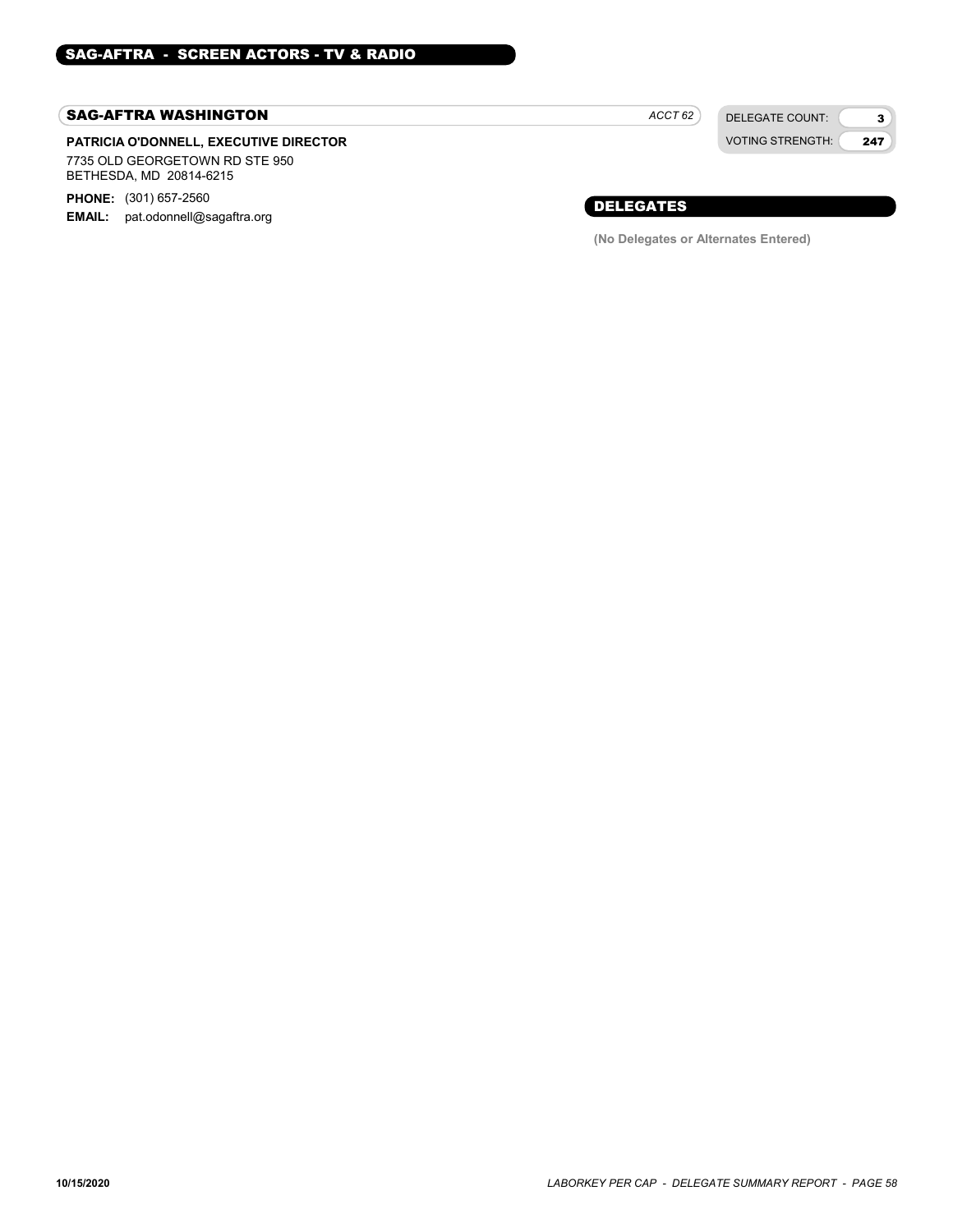| WORKERS UNITED MID-ATLANTIC JOINT BOARD                                                                    | ACCT 4Y                              | <b>DELEGATE COUNT:</b><br>1.                      |  |
|------------------------------------------------------------------------------------------------------------|--------------------------------------|---------------------------------------------------|--|
| PATRICK JONES SR, REGIONAL DIRECTOR<br>5735 INDUSTRY LANE, BLD. C, STE. 101<br>FREDERICK, MD 21704         |                                      | <b>VOTING STRENGTH:</b><br>$\blacktriangleleft$   |  |
| EMAIL: pjaysr@marjb.org                                                                                    | <b>DELEGATES</b>                     |                                                   |  |
|                                                                                                            | <b>D</b> CHRISTOPHER ROELL           |                                                   |  |
| WORKERS UNITED MID-ATLANTIC LOCAL 15 (SEIU)                                                                | ACCT P                               | <b>DELEGATE COUNT:</b><br>1                       |  |
| <b>ANTOINETTE BROWN</b><br><b>EMAIL:</b> antmbrown@msn.com                                                 |                                      | <b>VOTING STRENGTH:</b><br>12                     |  |
|                                                                                                            | <b>DELEGATES</b>                     |                                                   |  |
|                                                                                                            | (No Delegates or Alternates Entered) |                                                   |  |
| SEIU 32BJ                                                                                                  | ACCT 36                              | <b>DELEGATE COUNT:</b><br>$\overline{\mathbf{z}}$ |  |
| JAIME CONTRERAS, DISTRICT CHAIR AND AREA DIRECTOR<br>1025 VERMONT AVE NW FL 7<br>WASHINGTON, DC 20005-3577 |                                      | <b>VOTING STRENGTH:</b><br>2,500                  |  |
| <b>PHONE:</b> (202) 742-1633<br><b>EMAIL:</b> jcontreras@seiu32bj.org                                      | <b>DELEGATES</b>                     |                                                   |  |
|                                                                                                            | <b>D</b> JAIME CONTRERAS             |                                                   |  |
|                                                                                                            | <b>D</b> LOUIS A DAVIS               |                                                   |  |
|                                                                                                            | <b>OD</b> DIMAS DIAZ                 |                                                   |  |
|                                                                                                            | <b>O XIOMARA FLORES</b>              |                                                   |  |
| SEIU 400 PG                                                                                                | ACCT <sub>6P</sub>                   | <b>DELEGATE COUNT:</b><br>5                       |  |
| WILLIAM SELLMAN, PRESIDENT<br>9700 PENNSYLVANIA AVE<br>UPPER MARLBORO, MD 20772-3688                       |                                      | <b>VOTING STRENGTH:</b><br>722                    |  |
| <b>PHONE:</b> (301) 403-0271                                                                               | <b>DELEGATES</b>                     |                                                   |  |
| <b>EMAIL:</b> seiulocal400pgpres@gmail.com                                                                 | <b>O CYNTHIA L. COLLINS</b>          |                                                   |  |
|                                                                                                            | <b>O</b> MARK HARRIS                 |                                                   |  |

**D** FRANKIE PINKNEY

SEIU - SERVICE EMPLOYEES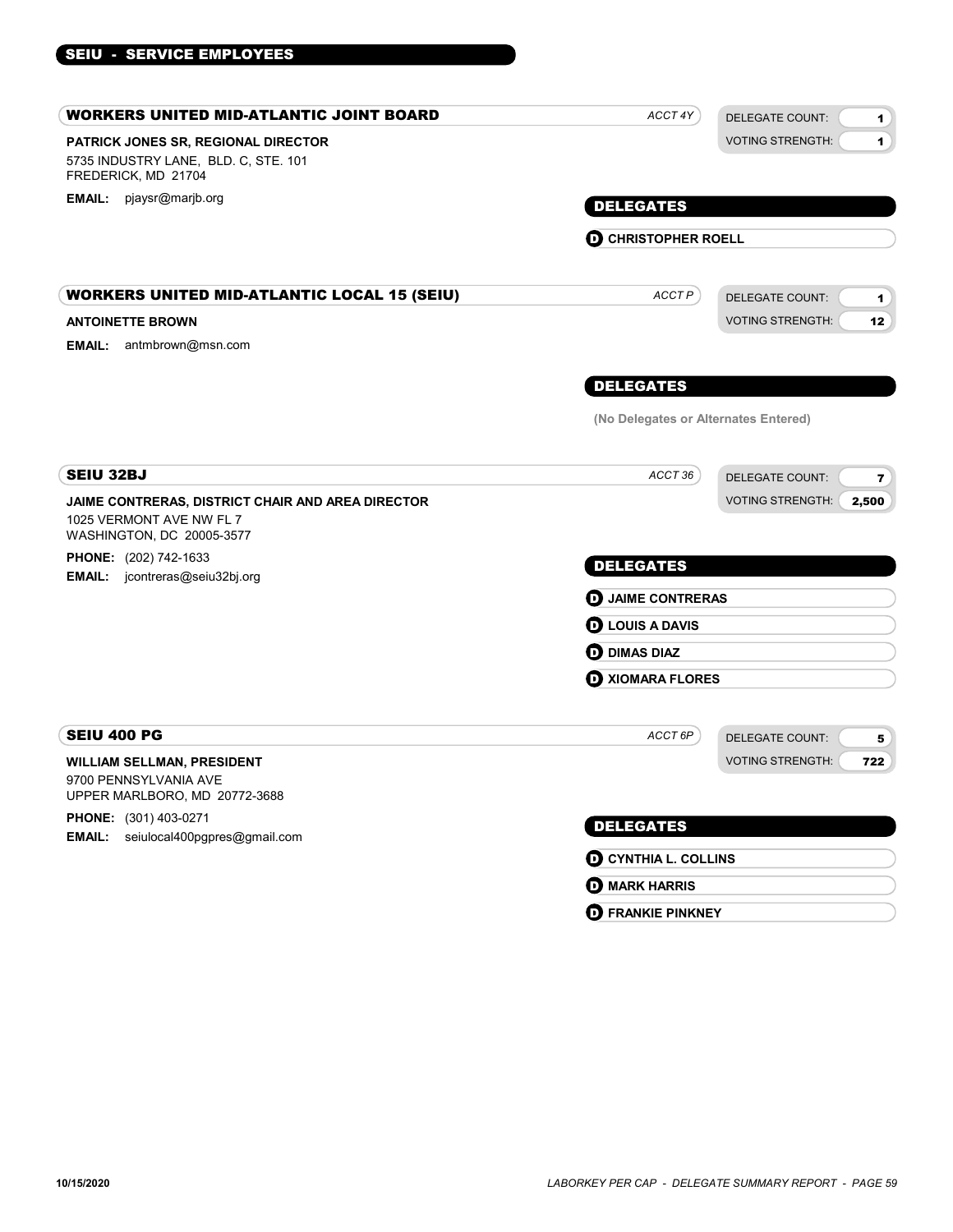| <b>SEIU 722</b>                                             | ACCT 3P                              | <b>DELEGATE COUNT:</b><br>$\overline{\mathbf{z}}$ |
|-------------------------------------------------------------|--------------------------------------|---------------------------------------------------|
| <b>DANIEL FIELDS, PRESIDENT</b>                             |                                      | <b>VOTING STRENGTH:</b><br>2,719                  |
| 1673 COLUMBIA RD NW STE 100<br>WASHINGTON, DC 20009-3612    |                                      |                                                   |
| PHONE: (202) 483-6221                                       | <b>DELEGATES</b>                     |                                                   |
| EMAIL: seiu722@aol.com                                      |                                      |                                                   |
|                                                             | <b>OD</b> DANIEL FIELDS              |                                                   |
| <b>WORKERS UNITED MID-ATLANTIC LOCAL 1071-2 (SEIU)</b>      | ACCT 6B                              | <b>DELEGATE COUNT:</b><br>$\mathbf{2}$            |
| <b>WILLIAM RAMIREZ, STEWARD</b>                             |                                      | <b>VOTING STRENGTH:</b><br>110                    |
| 5735 INDUSTRY LANE, BLD. C, STE. 101<br>FREDERICK, MD 21704 |                                      |                                                   |
| <b>PHONE:</b> (410) 659-2191                                | <b>DELEGATES</b>                     |                                                   |
| <b>EMAIL:</b> pjaysr@marjb.org                              | (No Delegates or Alternates Entered) |                                                   |
|                                                             |                                      |                                                   |
| <b>1199 SEIU UHE- MD/DC REGION</b>                          | ACCT 83                              | <b>DELEGATE COUNT:</b><br>$\bf 7$                 |
| LISA BROWN, EXECUTIVE VICE PRESIDENT                        |                                      | <b>VOTING STRENGTH:</b><br>2,800                  |
| 611 N. EUTAW STREET<br>BALTIMORE, MD 21201                  |                                      |                                                   |
| <b>PHONE:</b> (410) 332-1199                                | <b>DELEGATES</b>                     |                                                   |
| <b>EMAIL:</b> lisamg@1199.org                               | <b>O</b> YAHNAE BARNER               |                                                   |
|                                                             | <b>O</b> KERRY BROWN                 |                                                   |
|                                                             | <b>O LISA BROWN</b>                  |                                                   |
|                                                             | <b>O</b> DJAWA HALL                  |                                                   |
|                                                             | <b>O RICARRA JONES</b>               |                                                   |
|                                                             | <b>O NATHAN LUECKING</b>             |                                                   |
|                                                             | <b>D</b> TAREN PETERSON              |                                                   |
|                                                             |                                      |                                                   |
| <b>WORKERS UNITED MID-ATLANTIC LOCAL 2331 (SEIU)</b>        | ACCT <sub>5A</sub>                   | <b>DELEGATE COUNT:</b><br>3                       |
| <b>REUBEN LINDSAY, STEWARD</b>                              |                                      | <b>VOTING STRENGTH:</b><br>222                    |
| 5735 INDUSTRY LANE, BLD. C, STE. 101<br>FREDERICK, MD 21704 |                                      |                                                   |
| $\mathbf{B}$                                                |                                      |                                                   |

**PHONE:** (410) 659-2191 **EMAIL:** rlindsay41@aol.com

## DELEGATES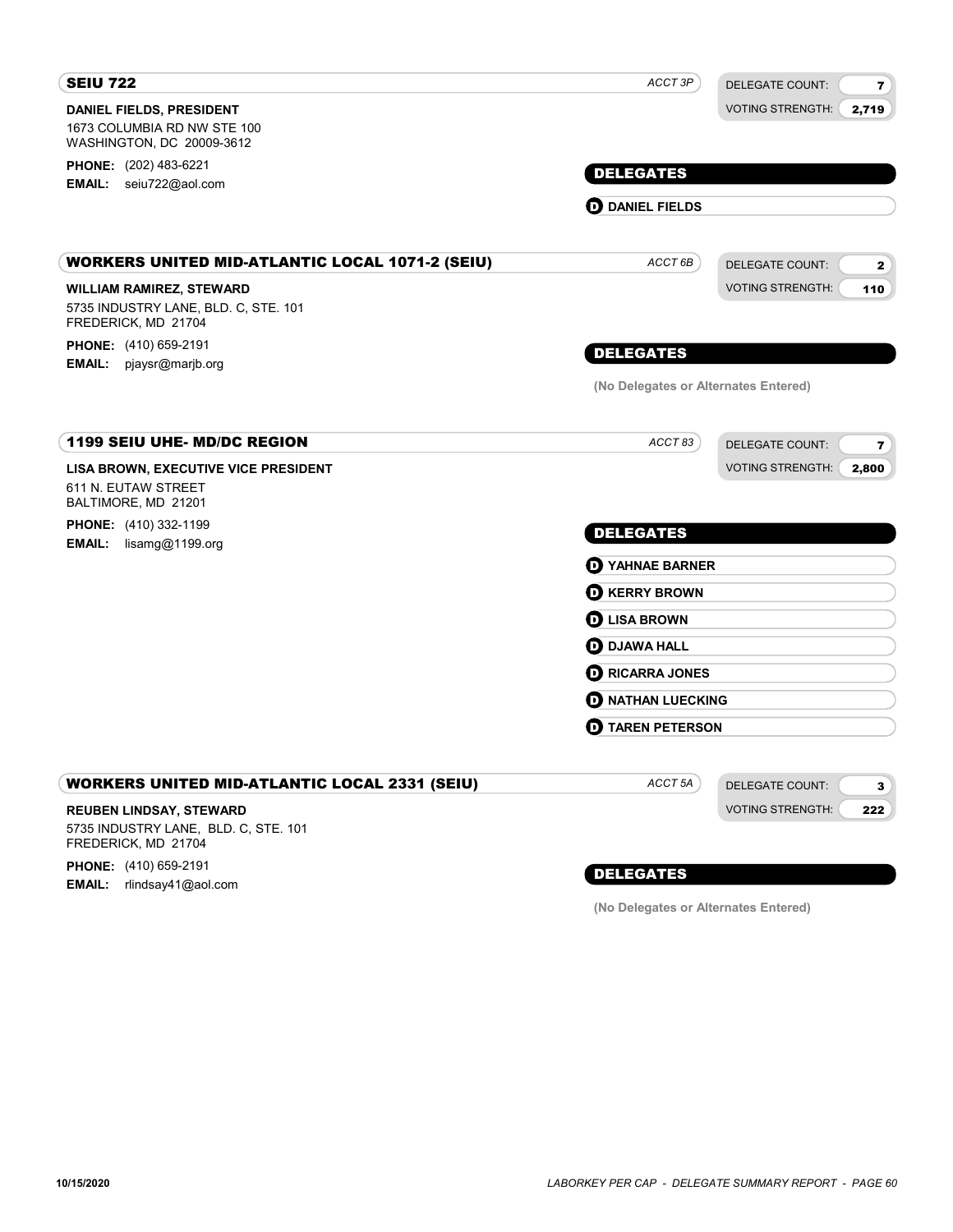### SEIU MARYLAND/DC STATE COUNCIL

TERRY CAVANAGH, EXECUTIVE DIRECTOR 1410 BUSH ST #F

BALTIMORE, MD 21230-1939

PHONE: (202) 368-4814 EMAIL: tcavanagh@seiumddc.org

DELEGATE COUNT: VOTING STRENGTH:

1 1

## DELEGATES

**D** TERRY CAVANAGH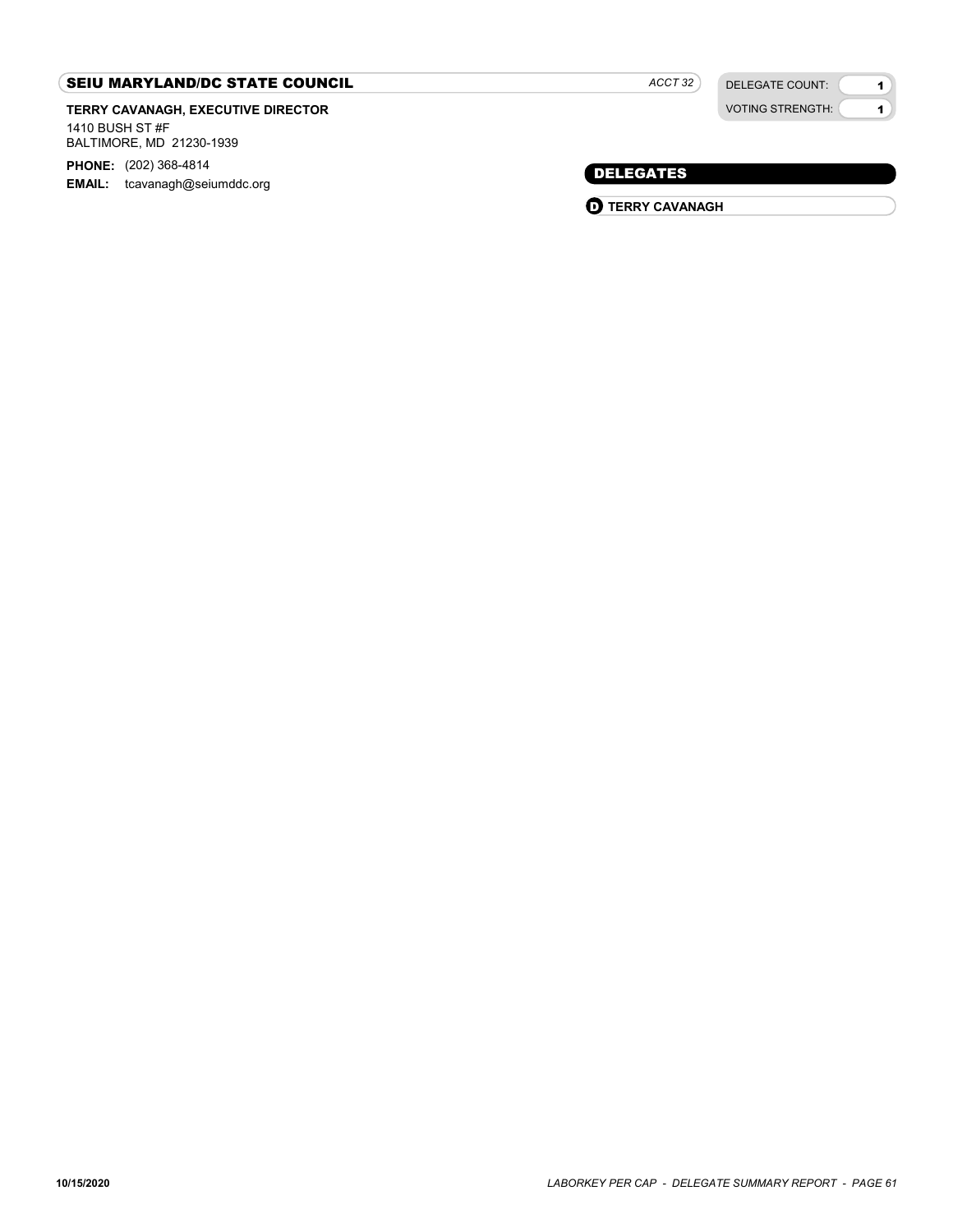| ACCT 8N                    | <b>DELEGATE COUNT:</b>  | 3                                                  |
|----------------------------|-------------------------|----------------------------------------------------|
|                            | <b>VOTING STRENGTH:</b> | 268                                                |
| <b>DELEGATES</b>           |                         |                                                    |
|                            |                         |                                                    |
| ACCT 57                    | <b>DELEGATE COUNT:</b>  | 5                                                  |
|                            | <b>VOTING STRENGTH:</b> | 867                                                |
|                            |                         |                                                    |
| <b>DELEGATES</b>           |                         |                                                    |
| <b>D</b> THOMAS KILLEEN    |                         |                                                    |
| ACCT84                     | DELEGATE COUNT:         | $\mathbf{2}$                                       |
|                            | <b>VOTING STRENGTH:</b> | 162                                                |
|                            |                         |                                                    |
| <b>DELEGATES</b>           |                         |                                                    |
| <b>LARRY KASECAMP</b><br>6 |                         |                                                    |
|                            |                         | <b>D</b> WILLIAM H BATES<br><b>D</b> JARAD JACKSON |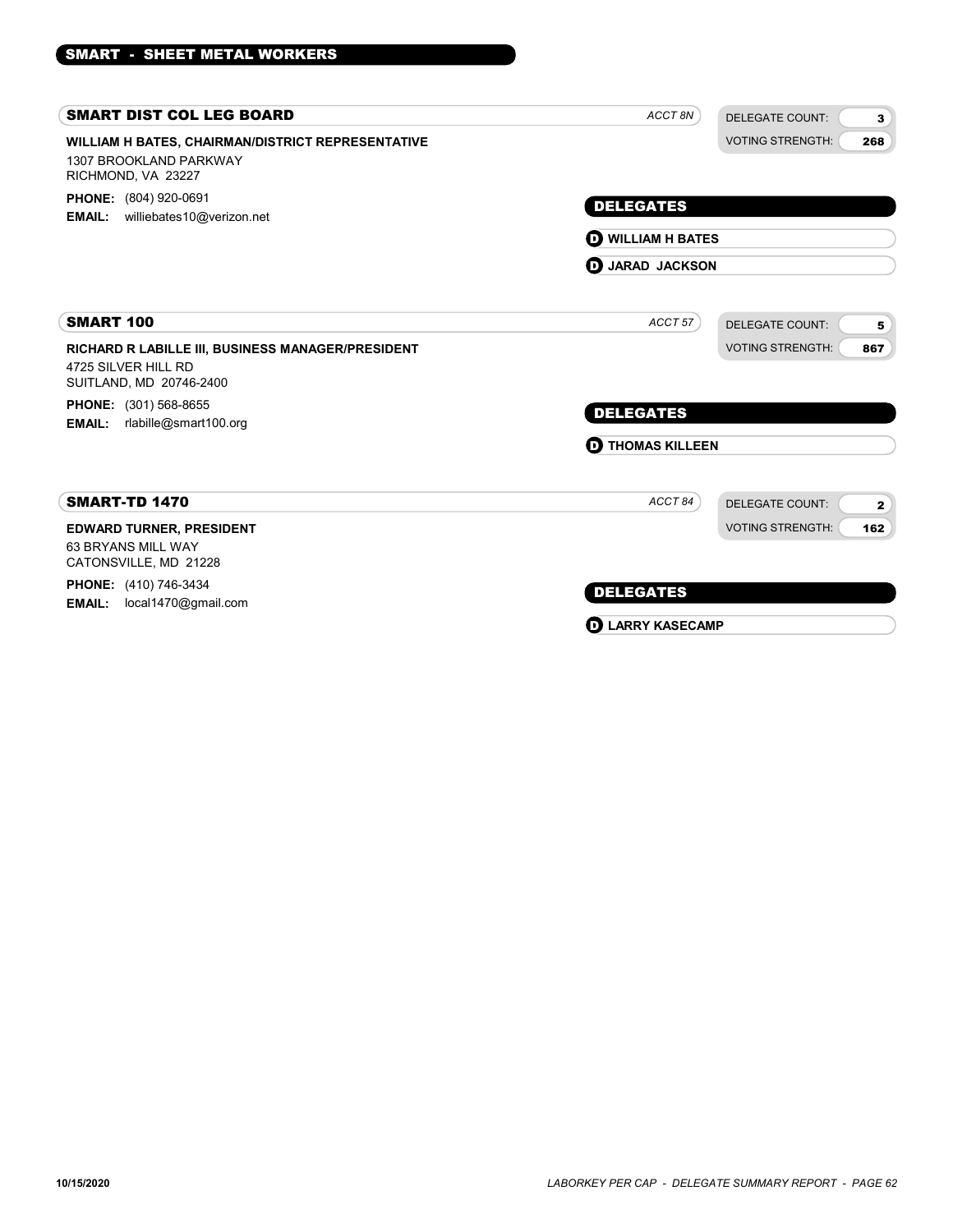#### PLUMBERS 5

JIM KILLEEN, BUSINESS MANAGER 5891 ALLENTOWN RD CAMP SPRINGS, MD 20746-4570

**PHONE:** (301) 899-7861 EMAIL: jimkilleen@comcast.net

#### ROAD SPRINKLER FITTERS 669

#### BRIAN DUNNE, BUSINESS MANAGER

7050 OAKLAND MILLS RD STE 200 COLUMBIA, MD 21046-2194

PHONE: (410) 381-4300



DELEGATE COUNT: VOTING STRENGTH:

1 80

DELEGATES

ACCT 3H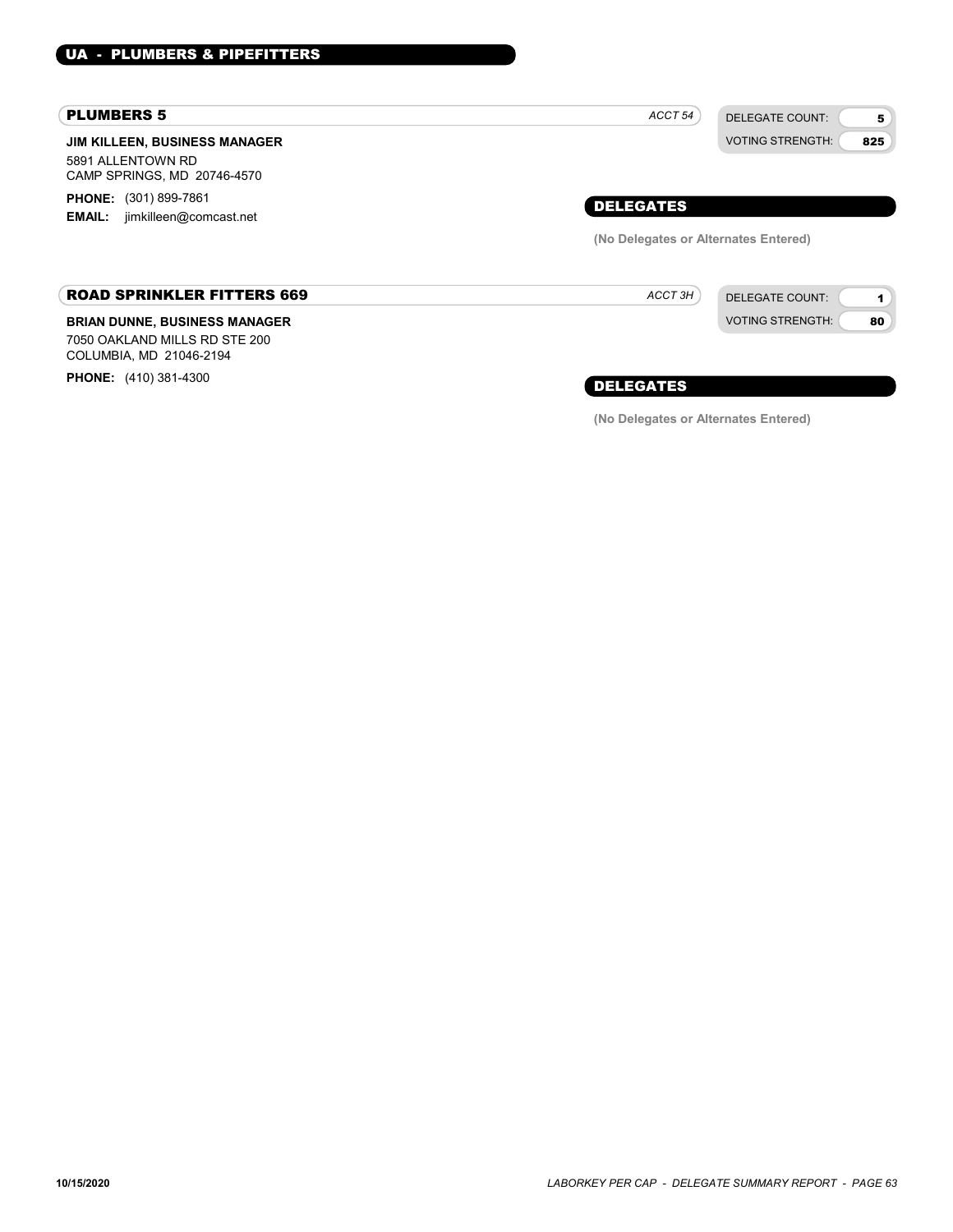#### NOLSW/UAW LOCAL 2320

#### ANN HOFFMAN

1390 KENYON ST NW #610 WASHINGTON, DC 20010

EMAIL: annfromdc@gmail.com example and the control of the control of the control of the DELEGATES

| <b>VOTING STRENGTH:</b> |
|-------------------------|
|                         |

DELEGATE COUNT:

1 1

ACCT A7

**O** ANN HOFFMAN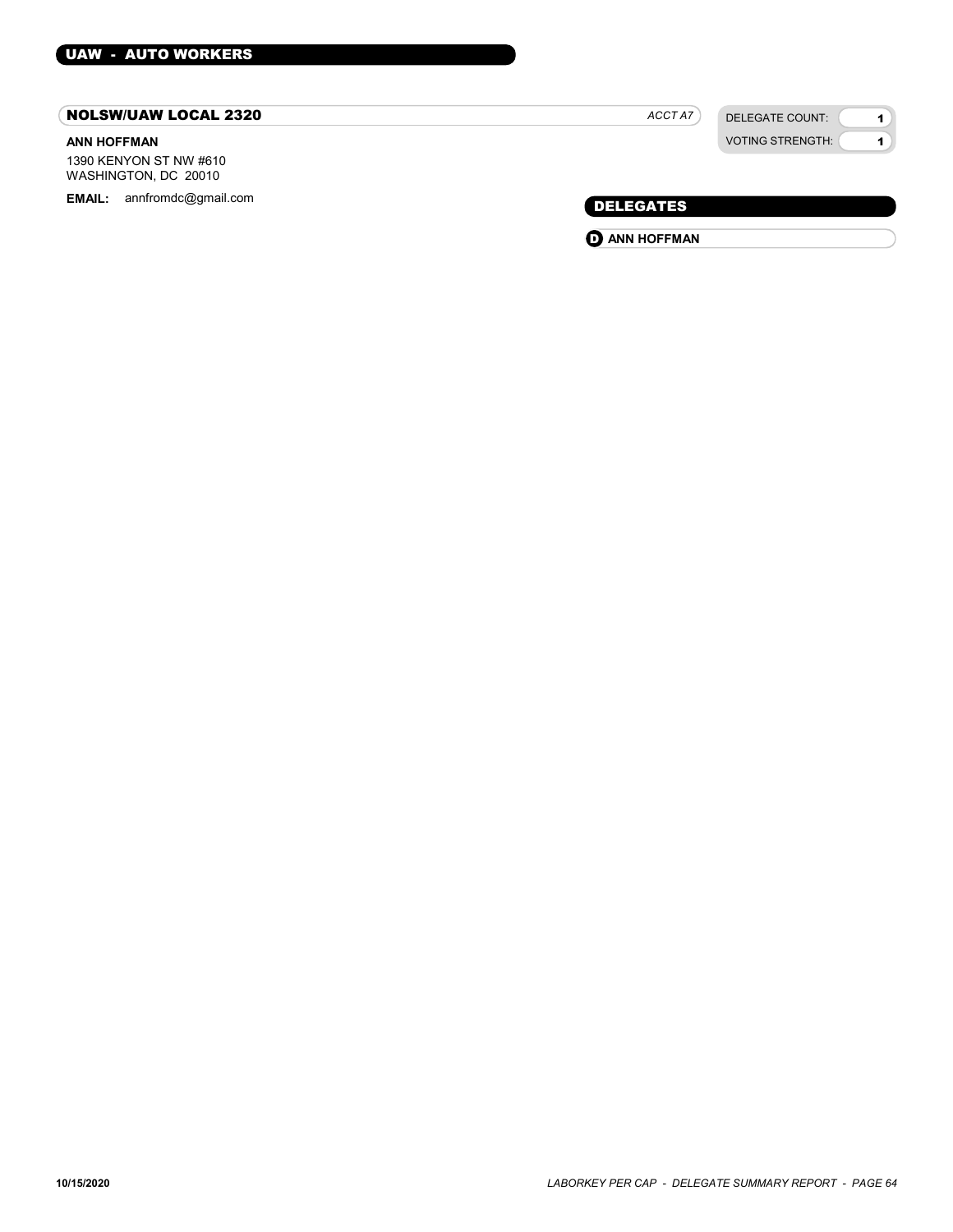#### CARPENTERS 197

#### SCOTT BRUMBAUGH, PRESIDENT

8500 PENNSYLVANIA AVE UPPER MARLBORO, MD 20772-2659

PHONE: (240) 882-2001 **EMAIL:** sbrumbaugh@kmlcarpenters.org

 $ACCTR$ 

DELEGATE COUNT: VOTING STRENGTH:

2 146

## DELEGATES

**O** KUNTA BEDNEY

O FRANCISCO ESPARZA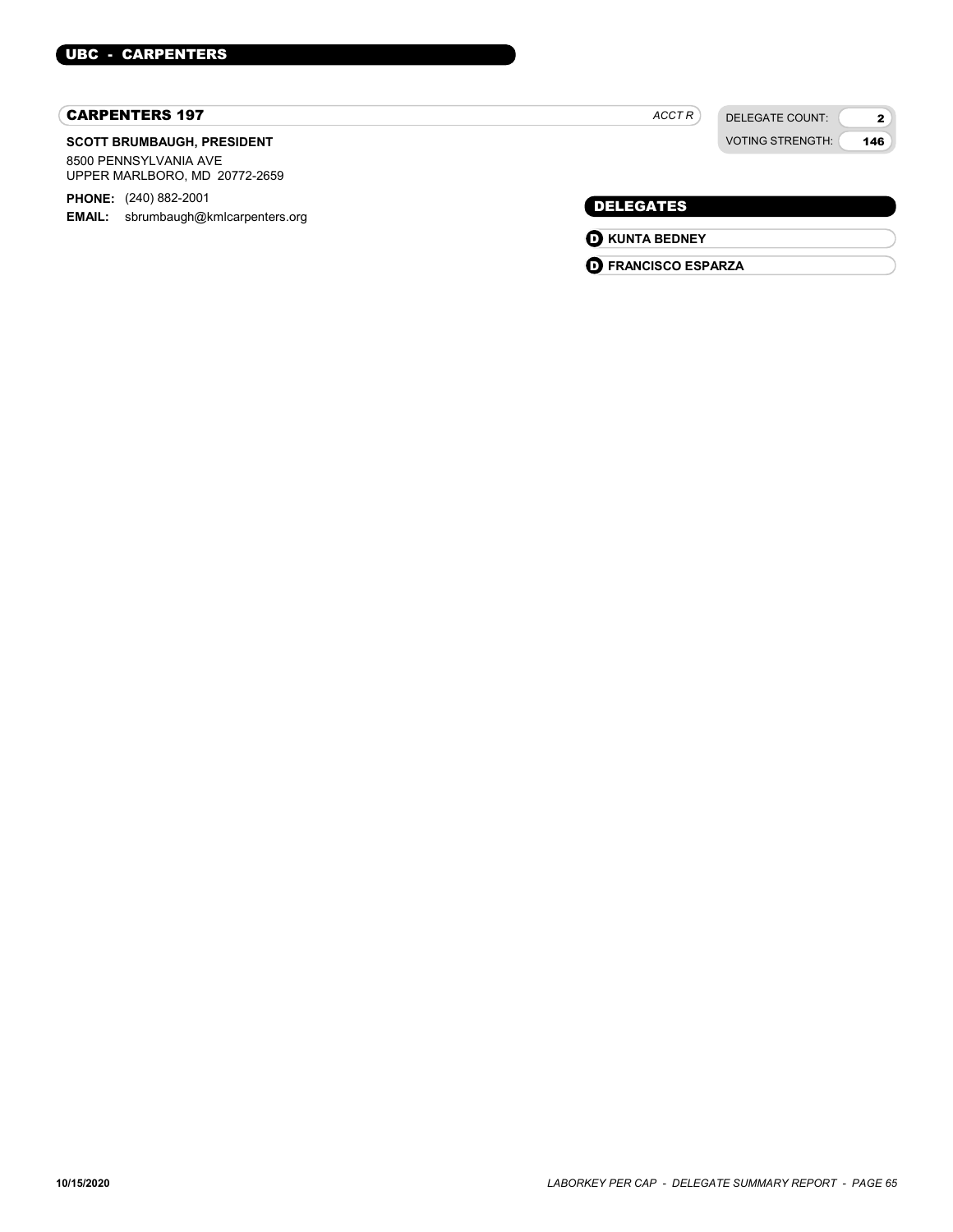#### UFCW 400

#### MARK FEDERICI, PRESIDENT

8400 CORPORATE DR STE 200 LANDOVER, MD 20785-2238

**PHONE:** (301) 459-3400 EMAIL: mfederici@local400.org

#### ACCT 3N

VOTING STRENGTH: 2,514

7

DELEGATE COUNT:

## DELEGATES

O YOLANDA ANWAR **O** MARK FEDERICI **O LINNETTE FLOYD D** DYANA N FORESTER **D** ALAN HANSON

**D** FREDDIE PAYTON **O** MICHAEL WILSON

#### UFCW 1994 MCGEO

#### GINO RENNE, PRESIDENT

600 S FREDERICK AVE STE 200 GAITHERSBURG, MD 20877-1276

PHONE: (301) 977-2447 EMAIL: grenne@mcgeo.org

#### ACCT 6E

DELEGATE COUNT: VOTING STRENGTH: 7 2,667

#### DELEGATES

| <b>O</b> JOHN BARRY     |                                 |  |
|-------------------------|---------------------------------|--|
|                         | <b>D</b> LISA W BLACKWELL-BROWN |  |
| <b>D</b> RYAN T CONLON  |                                 |  |
| <b>D</b> YVETTE CUFFIE  |                                 |  |
| <b>O RAYMUN LEE</b>     |                                 |  |
| <b>O AMY MILLAR</b>     |                                 |  |
| <b>D</b> NELVIN RANSOME |                                 |  |
| <b>O GINO RENNE</b>     |                                 |  |
|                         | TOO MANY DELEGATES ASSIGNED     |  |